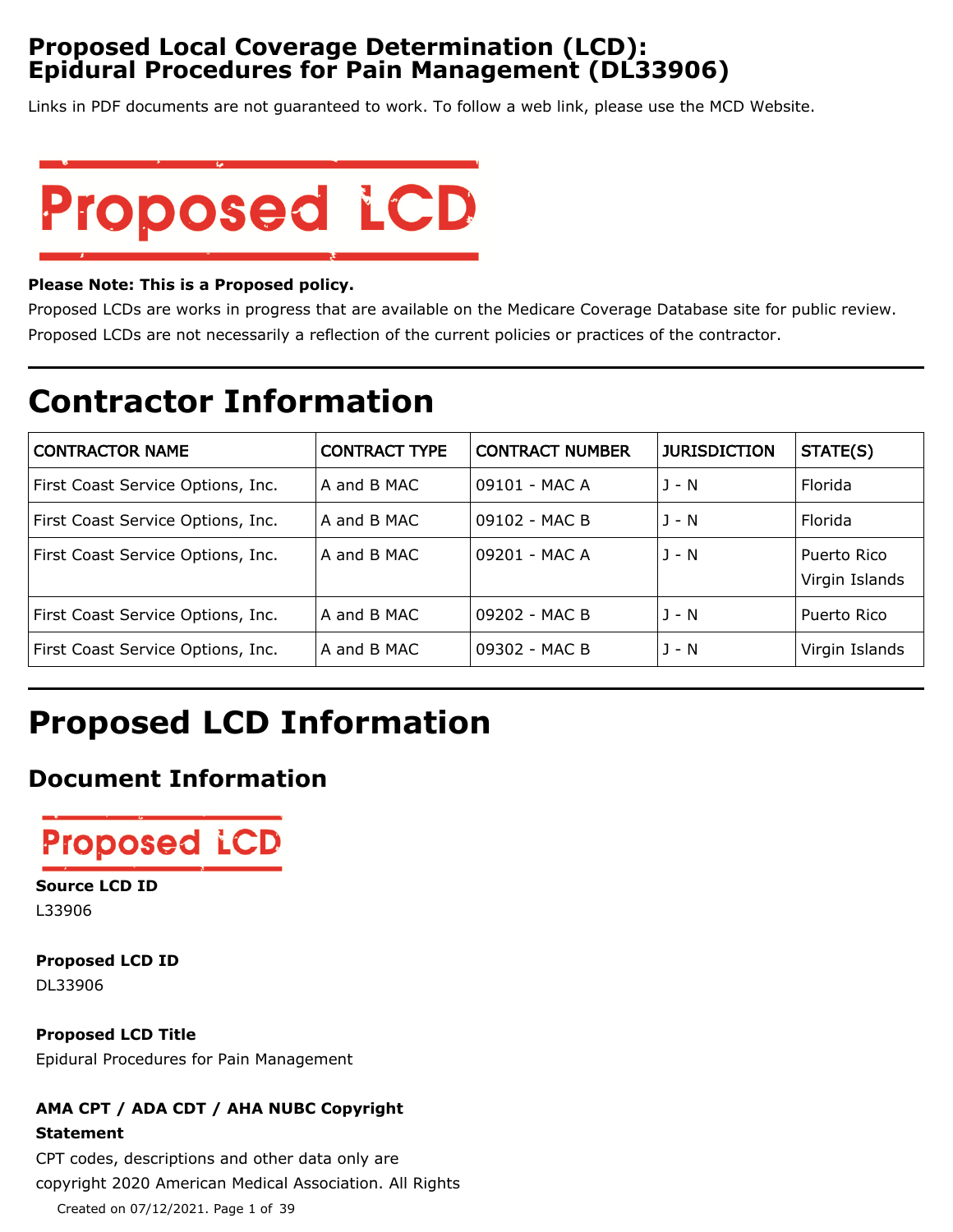#### Reserved. Applicable FARS/HHSARS apply.

Fee schedules, relative value units, conversion factors and/or related components are not assigned by the AMA, are not part of CPT, and the AMA is not recommending their use. The AMA does not directly or indirectly practice medicine or dispense medical services. The AMA assumes no liability for data contained or not contained herein.

Current Dental Terminology © 2020 American Dental Association. All rights reserved.

Copyright © 2013 - 2021, the American Hospital Association, Chicago, Illinois. Reproduced by CMS with permission. No portion of the American Hospital Association (AHA) copyrighted materials contained within this publication may be copied without the express written consent of the AHA. AHA copyrighted materials including the UB-04 codes and descriptions may not be removed, copied, or utilized within any software, product, service, solution or derivative work without the written consent of the AHA. If an entity wishes to utilize any AHA materials, please contact the AHA at 312-893-6816. Making copies or utilizing the content of the UB-04 Manual, including the codes and/or descriptions, for internal purposes, resale and/or to be used in any product or publication; creating any modified or derivative work of the UB-04 Manual and/or codes and descriptions; and/or making any commercial use of UB-04 Manual or any portion thereof, including the codes and/or descriptions, is only authorized with an express license from the American Hospital Association. To license the electronic data file of UB-04 Data Specifications, contact Tim Carlson at (312) 893-6816. You may also contact us at ub04@aha.org.

# **CMS National Coverage Policy**

This LCD supplements but does not replace, modify or supersede existing Medicare applicable National Coverage Determinations (NCDs) or payment policy rules and regulations for epidural procedures for pain management. Federal statute and subsequent Medicare regulations regarding provision and payment for medical services are lengthy. They are not repeated in this LCD. Neither Medicare payment policy rules nor this LCD replace, modify or supersede applicable state statutes regarding medical practice or other health practice professions acts, definitions and/or scopes of practice. All providers who report services for Medicare payment must fully understand and follow all existing laws, regulations and rules for Medicare payment for epidural procedures for pain management and must properly submit only valid claims for them. Please review and understand them and apply the medical necessity provisions in the policy within the context of the manual rules. Relevant CMS manual instructions and policies may be

Created on 07/12/2021. Page 2 of 39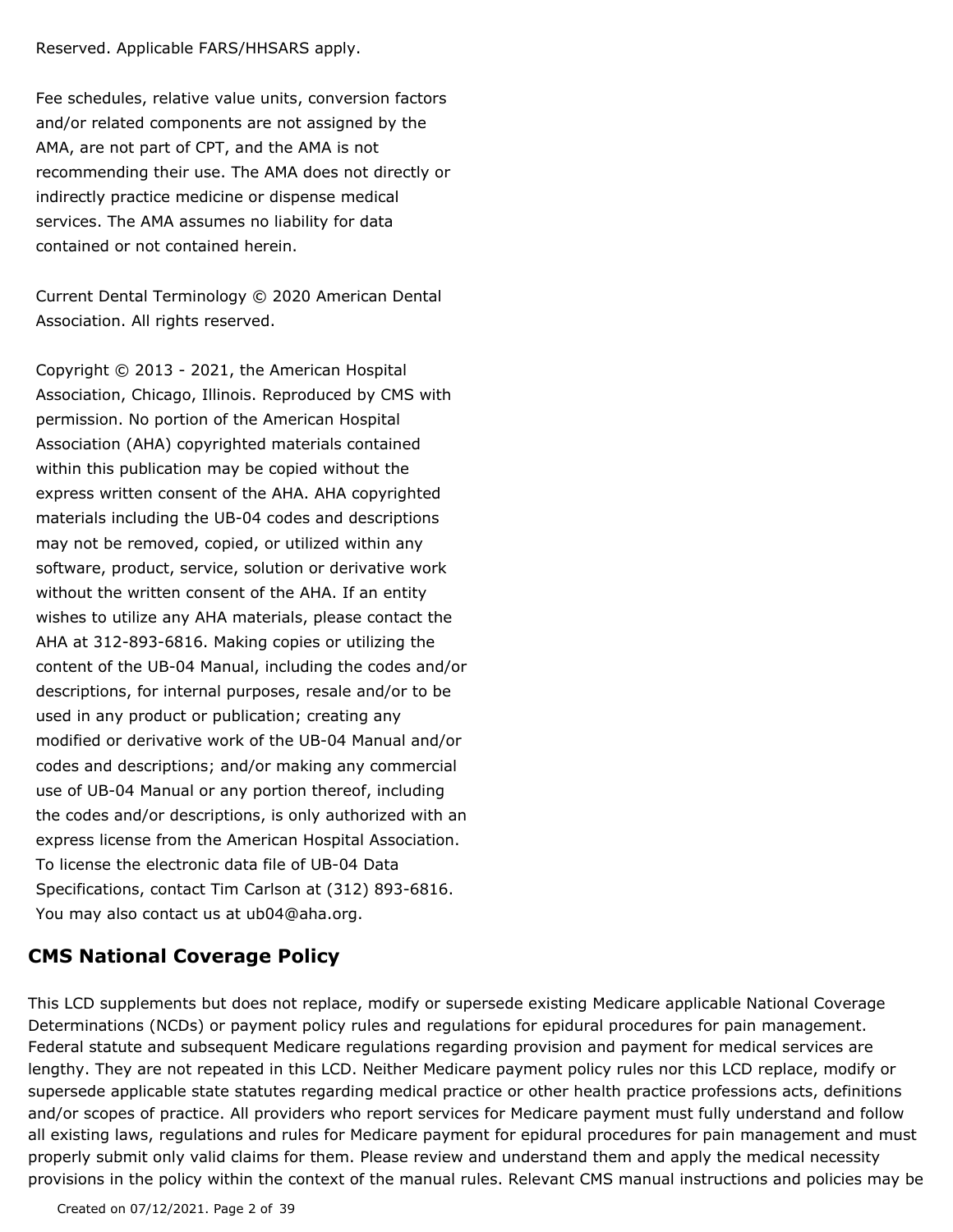found in the following Internet-Only Manuals (IOMs) published on the CMS Web site:

#### **IOM Citations:**

- CMS IOM Publication 100-08, *Medicare Program Integrity Manual*,
	- Chapter 13, Section 13.5.4 Reasonable and Necessary Provision in an LCD

#### **Social Security Act (Title XVIII) Standard References:**

- Title XVIII of the Social Security Act, Section 1862(a)(1)(A) states that no Medicare payment shall be made for items or services which are not reasonable and necessary for the diagnosis or treatment of illness or injury.
- Title XVIII of the Social Security Act, Section 1862(a)(7). This section excludes routine physical examinations.

#### **Code of Federal Regulations (CFR) References:**

CFR, Title 42, Chapter IV, Sections 410.74 Physician assistants' services, 410.75 Nurse practitioners' services • and 410.76 Clinical nurse specialists' services.

# **Coverage Guidance**

#### **Coverage Indications, Limitations, and/or Medical Necessity**

Compliance with the provisions in this LCD may be monitored and addressed through post payment data analysis and subsequent medical review audits.

#### **History/Background and/or General Information**

Low back pain is highly prevalent, with reports of 50-84% of adults experiencing back pain at some point, with a high prevalence in adults 65 and older and the highest cause of disability globally. Low back and neck pain can influence the quality of life and function and is associated with depression and anxiety.<sup>1,2</sup> In a 2018 National Health Interview Survey, the CDC reported 28% of men and 31.6% of women age  $\geq 18$  had lower back pain in the past three months.<sup>3</sup> There is debate and a lack of consensus on which modalities are best to treat chronic low back pain  $(CLBP).<sup>4</sup>$ 

The epidural space lies outside the dural membrane inside the spinal canal. It runs the length of the spine and, in addition to the exiting nerve roots, contains fatty tissue and blood vessels. The spinal nerve roots can be affected by a number of processes as they travel through the epidural space, including but not limited to, compression from herniation of the nucleus pulposus of the intervertebral discs, degenerative changes involving combinations of the spinal ligaments, discs, zygapophyseal (facet) joints, intraspinal synovial cysts, osteophytes, and mechanical derangements of the spine such as spondylolisthesis. As a result of mechanical irritation, inflammation, injury to a spinal nerve root or other processes, the spinal nerve roots can become a significant and disabling source of radicular pain.<sup>1</sup>

Epidural steroid injections (ESIs) have been used as a non-surgical modality to treat low back and neck pain. These procedures typically involve the injection of a solution containing anti-inflammatory agents, corticosteroids and/or anesthetic into the epidural space, although saline may be included at times.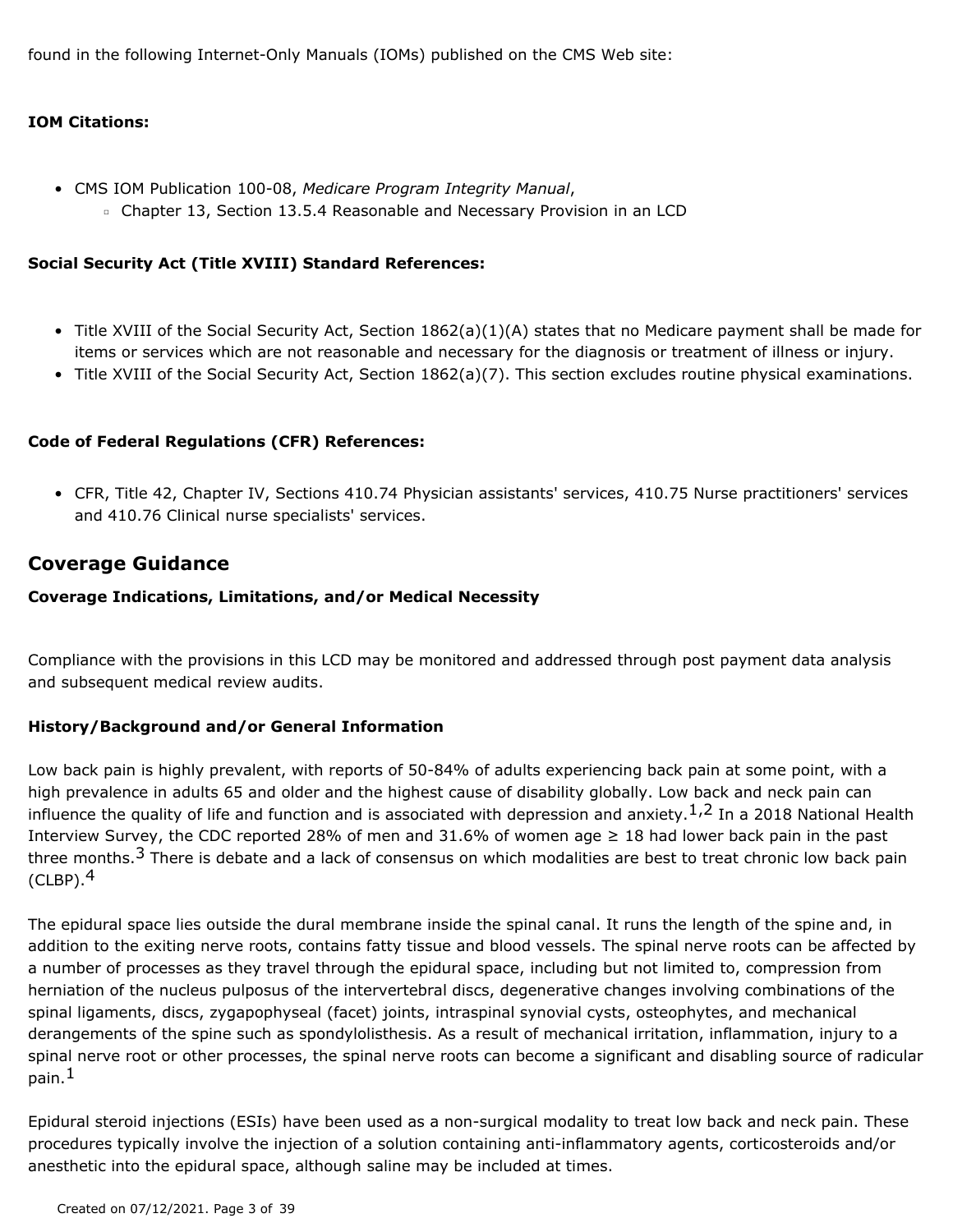The ESI can be performed in three ways. Interlaminar (IESI) approaches the epidural space from the posterior spine between the two vertebral laminae near the midline. In the transforaminal approach (TFESI), the injectant is delivered through the neuroforamen dorsal to the nerve root within the intervertebral foramen. The caudal approach (CESI) enters through the sacral hiatus at the sacral canal to access the epidural space.  $1.4$ 

The treatment of individuals with spinal disorders, including pain, can be complex, and it is recommended that all individuals being considered for interventional spinal procedures undergo a thorough evaluation and be treated following development of a comprehensive care plan.

### **Covered Indications**

- 1. Epidural steroid injection (ESI) will be considered medically reasonable and necessary when the following three (3) requirements are met:
	- History, physical examination, and concordant radiological image-based diagnostic testing that supports one of the following<sup>5</sup>:
		- Lumbar, cervical or thoracic radiculopathy and/or neurogenic claudication due to central disc herniation, osteophyte or osteophyte complexes, severe degenerative disc disease, producing foraminal or central spinal stenosis5 **OR**
		- Post-laminectomy syndrome, 6,7,8 **OR**
		- <sup>o</sup> Acute herpes zoster associated pain.<sup>6</sup>

#### **AND**

Radicular pain is severe enough to cause a significant degree of functional disability or vocational disability measured at baseline using an objective pain scale\*. A functional assessment scale must be performed at baseline if function is considered as part of the assessment.

#### **AND**

- Pain duration of at least four (4) weeks, and the inability to tolerate noninvasive conservative care or medical documentation of failure to respond to four (4) weeks of noninvasive conservative care or acute herpes zoster refractory to conservative management where a four (4) week wait is not required.<sup>9</sup>
- 2. The ESIs must be performed under CT or fluoroscopy image guidance with contrast.<sup>10</sup>
- 3. Transforaminal epidural steroid injections (TFESIs) involving a maximum of two (2) levels in one spinal region are considered medically reasonable and necessary. It is important to recognize that most conditions would not ordinarily require ESI at two (2) levels in one spinal region.
- 4. Caudal epidural steroid injections (CESIs) and interlaminar epidural steroid injections (ILESIs) involving a maximum of one level are considered medically reasonable and necessary.
- 5. It is considered medically reasonable and necessary to perform TFESIs bilaterally only when clinically indicated.
- 6. Repeat ESI when the first injection directly and significantly provided improvement of the condition being treated may be considered medically reasonable and necessary when the medical record documents at least 50% of sustained improvement in pain relief for at least three months and/or improvement in function measured from baseline using SAME scale\* for at least three months.  $7,8$
- 7. The ESI injectants must include corticosteroids, anesthetics, anti-inflammatories and/or contrast agents.<sup>1</sup>
- 8. The ESIs should be performed in conjunction with conservative treatments.<sup>9</sup>
- 9. Patients should be part of an active rehabilitation program, home exercise program or functional restoration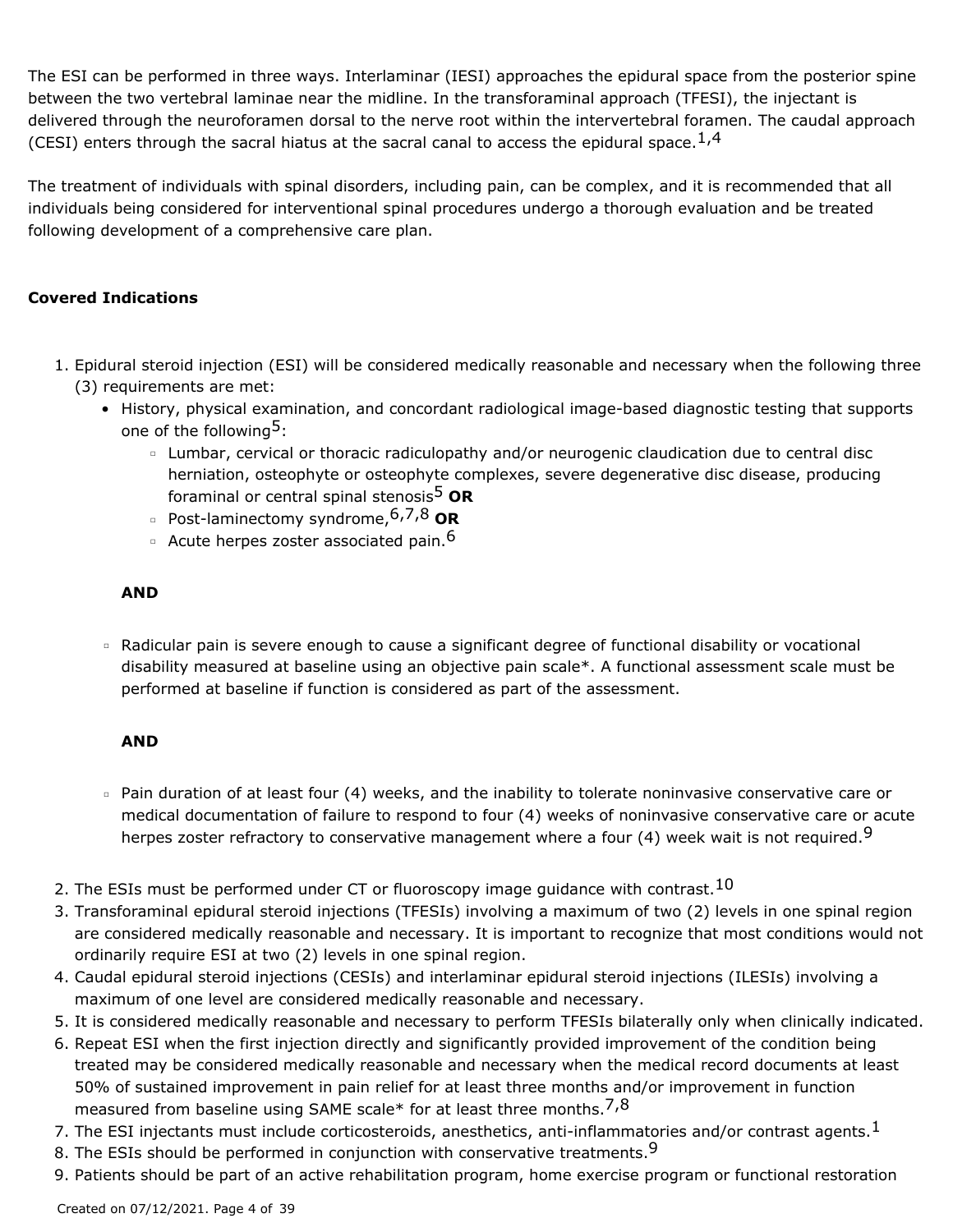\*Note: The scales used to measure pain and/or disability must be documented in the medical record. Acceptable scales include, but are not limited to: Verbal rating scales, Numerical Rating Scale (NRS) and Visual Analog Scale (VAS) for pain assessment, and Pain Disability Assessment Scale (PDAS), Oswestry Disability Index (ODI), Oswestry Low Back Pain Disability Questionnaire (OLBPDQ), Quebec Back Pain Disability Scale (QBPDS), Roland Morris Pain Scale, Back Pain Functional Scale (BPFS), and the PROMIS profile domains to assess function.

# **Limitations**

- 1. Injections performed without image guidance or by ultrasound are not considered medically reasonable and necessary.12,13,14
- 2. The ESIs performed with biologicals or other substances not FDA designated for this use are considered not medically reasonable and necessary.
- 3. It is not considered medically reasonable and necessary to perform multiple blocks (ESIs, sympathetic blocks, facet blocks, trigger point injections, etc.) during the same session as ESIs, with the exception of a facet synovial cyst and ESI performed in the same session.
- 4. Use of General Anesthesia, Moderate Sedation and Monitored Anesthesia Care (MAC) is usually unnecessary or rarely indicated for these procedures and therefore, is not considered medically reasonable and necessary.<sup>15</sup> In exceptional cases documentation must clearly establish the need for such sedation in the specific patient.
- 5. The ESIs to treat non-specific low back pain (LBP), axial spine pain, complex regional pain syndrome, widespread diffuse pain, pain from neuropathy from other causes, or cervicogenic headaches are considered investigational and therefore are not considered medically reasonable and necessary.6,16,17
- 6. The ESIs are limited to a maximum of four (4) sessions per spinal region in a rolling twelve (12) month period. 7
- 7. It is not considered medically reasonable and necessary for more than one spinal region to be injected in the same session.
- 8. It is not considered medically reasonable and necessary to perform TFESIs at more than two (2) nerve root levels during the same session.
- 9. It is not considered medically reasonable and necessary to perform CESIs or ILESIs at more than one (1) level during the same session.
- 10. It is not medically reasonable and necessary to perform CESIs or ILESIs bilaterally.<sup>13</sup>
- 11. It is not medically reasonable and necessary to perform ESIs in a series.  $8$
- 12. Steroid dosing should be the lowest effective amount and not to exceed 40mg for methyl prednisone, 10-20mg for triamcinolone acetate, and 10mg (10mg/mL) for dexamethasone phosphate per session.<sup>15</sup>
- 13. It generally would not be considered medically reasonable and necessary for treatment with ESI to extend beyond 12 months.<sup>18,19</sup> Frequent continuation of epidural steroid injections over 12 months may trigger a focused medical review. Use beyond twelve months requires the following:
	- Pain is severe enough to cause a significant degree of functional disability or vocational disability.
	- The ESI provides at least 50% sustained improvement of pain and/or 50% objective improvement in function (using same scale as baseline).
	- Rationale for the continuation of ESIs including, but not limited to, patient is high-risk surgical candidate, the patient does not desire surgery, recurrence of pain in the same location relieved with ESIs for at least three months.
	- Communication with primary care provider regarding patients' candidacy for prolonged repeat steroid use.

### **Provider Qualifications**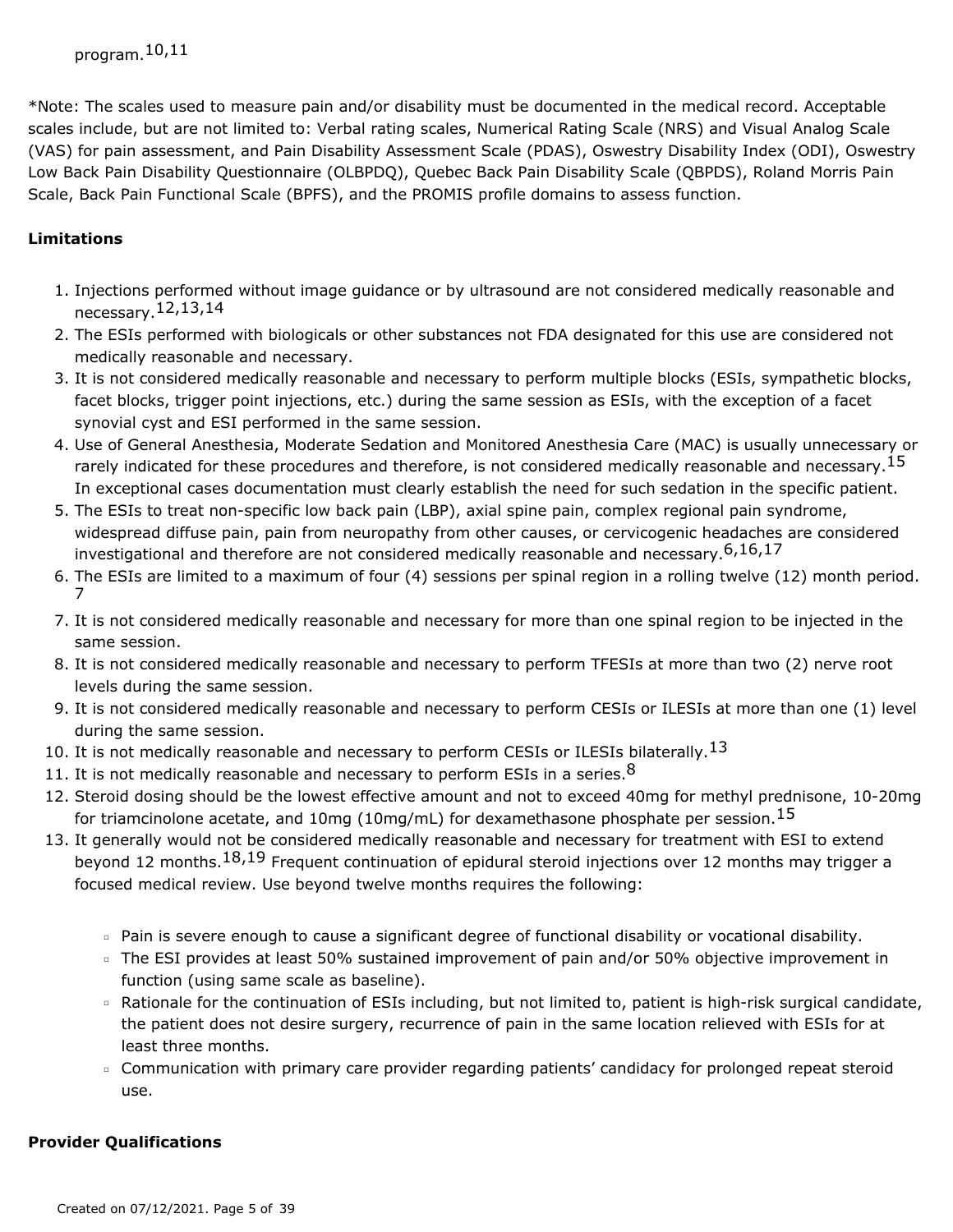Medicare Program Integrity Manual states services will be considered medically reasonable and necessary only if performed by appropriately trained providers.

Patient safety and quality of care mandate that healthcare professionals who perform epidural injections/procedures are appropriately trained and/or credentialed by a formal residency/fellowship program and/or are certified by either an accredited and nationally recognized organization or by a post-graduate training course accredited by an established national accrediting body or accredited professional training program whose core curriculum includes the performance and management of the procedures addressed in this LCD.

At a minimum, training must cover and develop an understanding of anatomy and drug pharmacodynamics and kinetics as well as proficiency in diagnosis and management of disease, the technical performance of the procedure, and utilization of the required associated imaging modalities.

**Notice:** Services performed for any given diagnosis must meet all of the indications and limitations stated in this LCD, the general requirements for medical necessity as stated in CMS payment policy manuals, any and all existing CMS national coverage determinations, and all Medicare payment rules.

#### **Definitions**

Acute Low Back Pain - Low back pain, which is present for up to six weeks.

Caudal Epidural Steroid Injection (CESI) - The administration via injection of contrast (absent allergy to contrast), followed by the introduction of corticosteroids and possibly a local anesthetic into the epidural space of the spine by inserting a needle through the sacral hiatus under fluoroscopic guidance into the epidural space at the sacral canal.

Cervicobrachialgia - pain in the neck radiating to the arm, caused by compression of nerve roots of the cervical spine.

Chronic Pain - The temporal definition of pain occurring 12 weeks after the onset of the pain.

Conservative Therapy - Consists of an appropriate combination of medication (for example, non-steroidal antiinflammatory drugs [NSAIDs], analgesics, etc.) in addition to physical therapy (PT), spinal manipulation therapy, cognitive behavioral therapy (CBT), or other interventions based on the individual's specific presentation, physical findings, and imaging results.

Disability – Activity limitations and/or participation restrictions in an individual with a health condition, disorder or disease.

Epidural Steroid Injection - The administration via injection of contrast (absent allergy to contrast), followed by the introduction of a corticosteroid and possibly a local anesthetic into the epidural space of the spine.

GRADE - A system developed by the GRADE Working Group to address the shortcomings of present grading systems in healthcare. The GRADE system uses a common, sensible, and transparent approach to grading the quality of evidence. The results of applying the GRADE system to clinical trial data are displayed in a table known as a GRADE profile.

Impairment - A significant deviation, loss, or loss of use of any body structure or body function in an individual with a health condition, disorder or disease.

Interlaminar Epidural Steroid Injection (ILESI) - An injection of contrast (absent allergy to contrast), followed by the introduction of a corticosteroid and possibly a local anesthetic into the epidural space of the spine either through a paramedian or midline interlaminar approach under fluoroscopic guidance.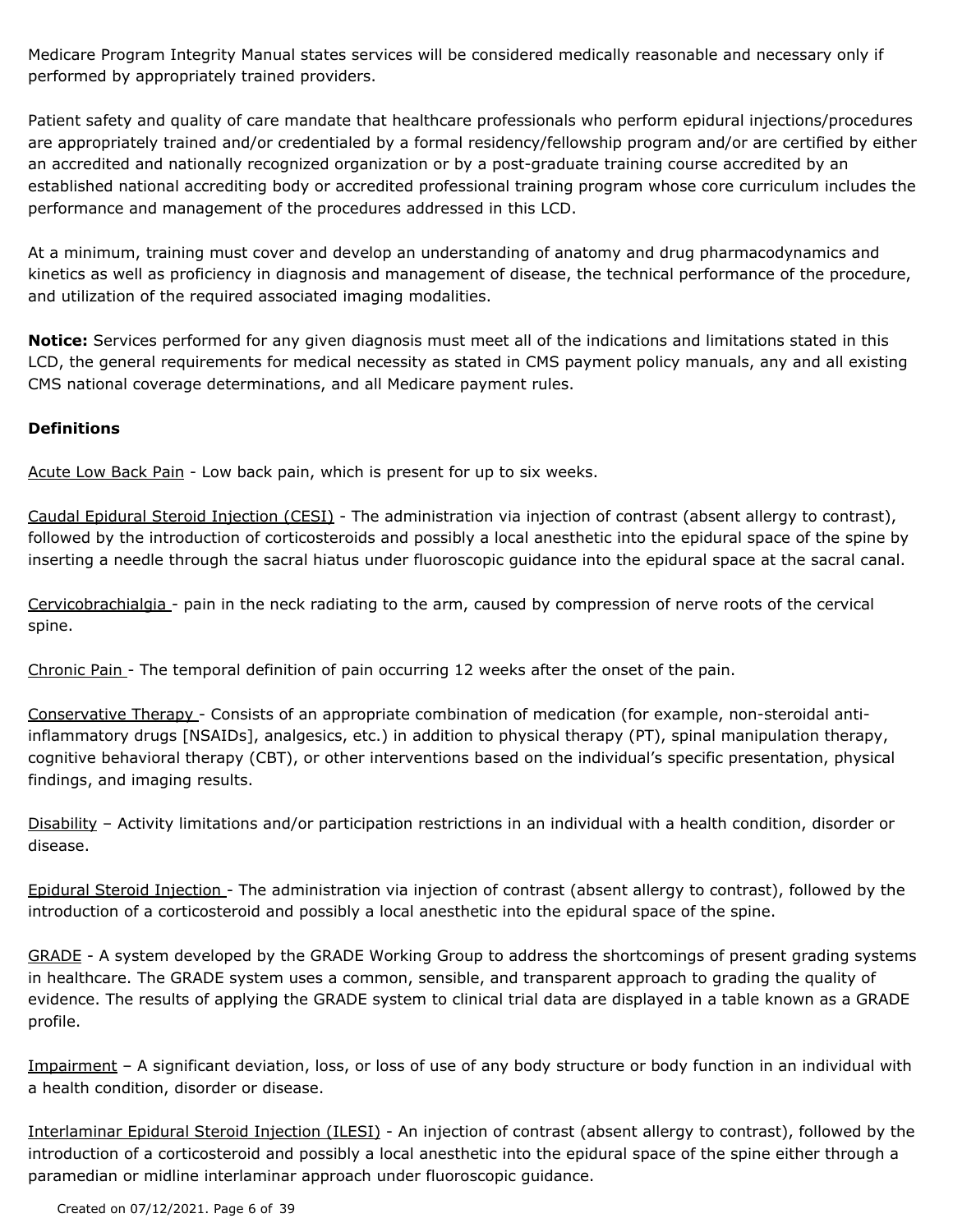Level - The spinal roots that enter and exit the spinal column between each of the vertebral segments cervical (C1-C8), thoracic (T1-T2), lumbar levels (L1-L5), and sacral (S1-S5).

Multidisciplinary Biopsychosocial Rehabilitation (MBR) - Targets physical as well as psychological and social aspects of LBP and involves a team of healthcare providers with different professional backgrounds and training.  $^{10}$ 

Neural Foramina – (also called intervertebral foramen) The openings between each pair of vertebrae where a number of structures pass through.

Neurogenic Claudication - (also known as pseudoclaudication) The physical manifestation of leg pain, leg weakness, or leg heaviness exacerbated by walking and relieved with leaning forward or sitting down.

Non-Radicular Back Pain -The radiating non-neuropathic pain which is not causally related to a spinal nerve root irritation and does not produce reproducible neuropathic symptoms in an objective dermatomal pattern.

Nonspecific Low Back Pain - Back pain that cannot be attributed to a specific disease or spinal pathology.

Osteophyte - An exostosis or benign osteoma of the facet joints or vertebral endplates.

Osteophyte Complex – The protrusion of disc material, buckling of the ligamentum flavum, joint hypertrophy, and osteophytes.

Peripheral Neuropathic Pain – Pain is causally related to a lesion or disease of the peripheral somatosensory nerves.

Post-Laminectomy Syndrome - A group of symptoms following a lumbar laminectomy which include diffuse low back pain with associated dull and aching pain involving the legs.

Radicular Back Pain - Radicular pain is nerve root pain radiating from the affected spinal segment in a distribution concordant with the known distribution of the nerve root.

Radiculitis- Inflammation of the nerve roots which produces radicular pain without objective neurological findings on physical examination.

Radiculopathy - Radiating neuropathic pain causally related to the spinal nerve root irritation, which extends distally, producing neuropathic pain in a myotomal or dermatomal pattern.

Selective Nerve Root Block (SNRB) - A diagnostic injection of contrast (absent allergy to contrast) of a single nerve root to assist with surgical planning, followed by the introduction of a local anesthetic by inserting a needle into the neuroforamen under fluoroscopic or computed tomography (CT) guidance. The SNRBs are erroneously referred to as a Transforaminal Epidural Steroid Injection (TFESI), although technically, SNRBs involve the introduction of anesthetic only used for diagnostic purposes.

Session - A time period, which includes all procedures (i.e., medial branch blocks [MBBs], intraarticular injections [IAs], facet cyst ruptures, and RFA ablations) performed during one day.

Spinal Stenosis - The narrowing of the central spinal canal or foraminal openings, usually due to spinal degeneration that occurs with aging. It may also be the result of spinal disc herniation, osteoarthritis, or a tumor. Lumbar spinal stenosis results in low back pain and pain or abnormal sensations in the legs, thighs, feet, or buttocks, or loss of bladder and bowel control. Neurogenic claudication is often a clinical condition that results from spinal stenosis.

Subacute Pain - The temporal definition of pain occurring during the six to twelve-week time period.

Created on 07/12/2021. Page 7 of 39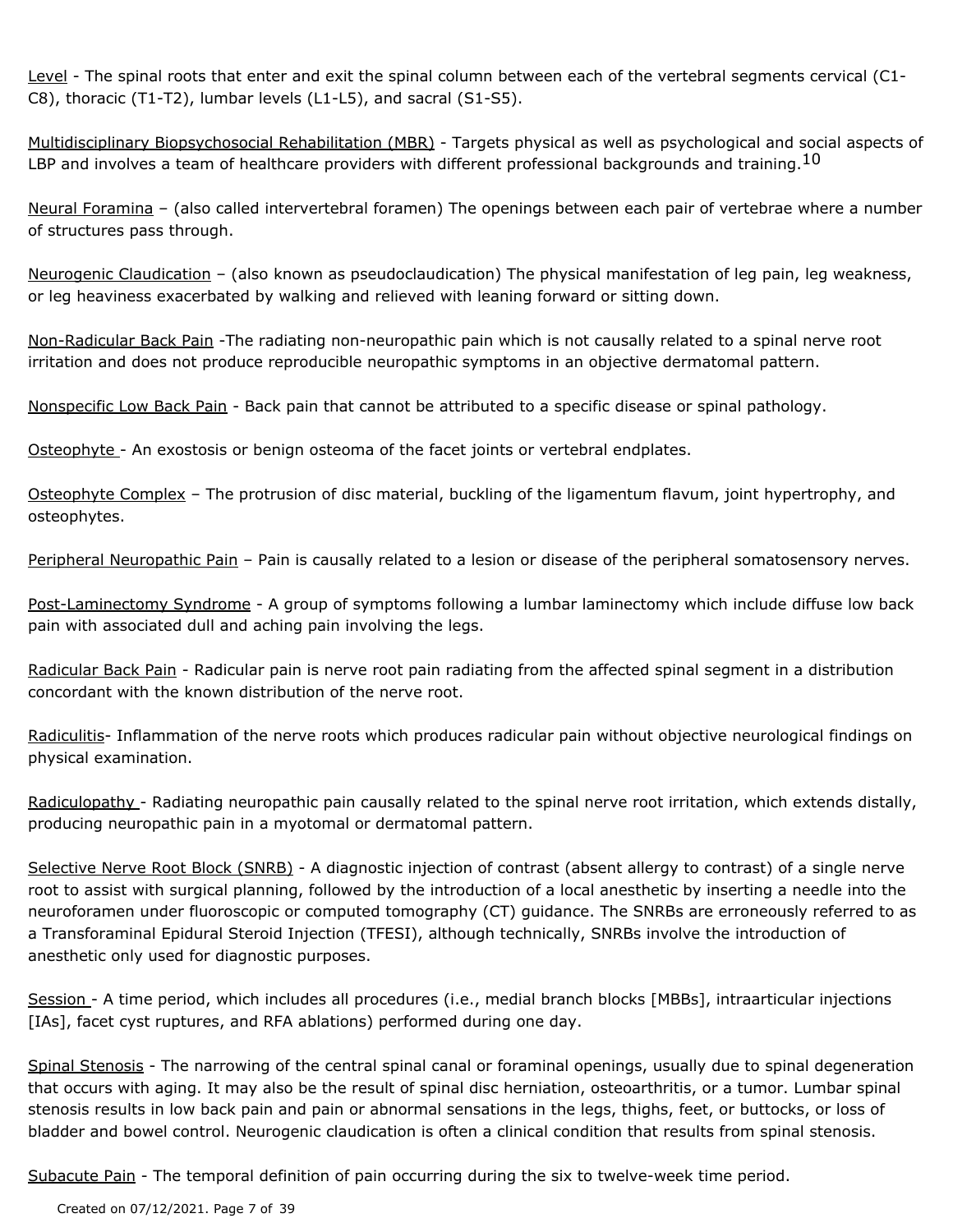Transforaminal Epidural Steroid Injection (TFESI) - An epidural injection performed via a paramedian approach to enter the epidural space by placing the needle in the posterior-superior quadrant of the intervertebral foramen (neuroforamen) to inject near the dorsal root ganglion and exiting spinal nerve root (previously known as a selective nerve root block).

#### **Consultation Summary**

#### **Contractor Advisory Committee Meeting 2/11/2021**

A multi-jurisdictional contract advisory committee meeting of subject matter experts (SMEs) was convened on 02/11/2021 regarding epidural injections and procedures. The transcript, voting results, and audio are available on each MACs website. The panel consisted of experts in pain management including, anesthesiology and physical medicine and rehabilitation, as well as neuroradiology, internal medicine, and a certified nurse anesthetist with representation throughout the country and including academic and clinical experts. The panel will be referred to as SMEs, and their input incorporated throughout the review to correlate the evidence with expert input.

#### **Summary of Evidence**

Acute low back pain, defined as low back pain with less than four weeks duration, has an excellent prognosis to recover within the first four to six weeks. Initially, treatments include non-invasive therapies, including pharmacologic and non-pharmacological measures. Patients with acute or subacute nonspecific low back pain typically would not be considered candidates for interventional therapies, as they could still improve with noninvasive therapies, and there is little evidence on the efficacy of invasive therapies in this circumstance.<sup>20</sup> The American College of Physicians offers a strong recommendation for non-pharmacological measures as the first line treatment. Recommended non-pharmacological measures include conservative measures such as superficial heat, exercise, multidisciplinary rehabilitation, acupuncture, mindfulness-based stress reduction having moderate-quality evidence. For pharmacologic therapy, they recommend non-steroidal anti-inflammatory drugs (NSAIDs) as first line treatment, and muscle relaxants, as second-line treatment.<sup>21</sup> Systemic steroids may provide benefits with three randomized control trials showing benefit, especially in the short term. The benefit of anticonvulsants and antidepressants is overall low quality, but there is potential benefit in some patients.<sup>22</sup> A systematic review comparing ESIs to conservative treatment for patients with lumbosacral radicular pain reported that ESIs were more effective for alleviating lumbosacral radicular pain but not function in both short and intermediate terms compared to conservative treatment, however this effect was not maintained at long-term follow-up.<sup>23</sup> It is standard practice to utilize conservative treatment measures for the management of acute low back pain. When back pain persists over twelve weeks, it is considered chronic low back pain, and spontaneous recovery is less likely. The SMEs voted 3/5 (range 2-5) that there is evidence to support periods of conservative management prior to treatment with epidural injections. The panel discussed time for conservative care is related stronger to the natural history of the disease than the evidence, as it has not been well studied. The panel voted low confidence 2/5 (range 1-5) in terms of evidence to support documentation of failure of at least two classes of medication prior to ESI. The use of medication is more controversial due to the risk associated with non-steroidal anti-inflammatory, specifically gastrointestinal complications, and the risk of opioid addiction with opioid use. Other medications remain available, but there is not strong evidence to support one specific category of medication.

Patients with low back pain should be evaluated for the underlying condition, and targeted treatments implemented. History and physical examination, including a neurological exam to evaluate for radiculopathy, should be performed. Imaging should be targeted to identify specific differential diagnoses and is not typically indicated in the early evaluation of low back pain.<sup>24</sup> The American College of Radiology (ARC) offers evidence-based criteria for imaging for low back pain.<sup>25</sup> According to the ARC Criteria, patients who have acute, subacute, or chronic low back pain or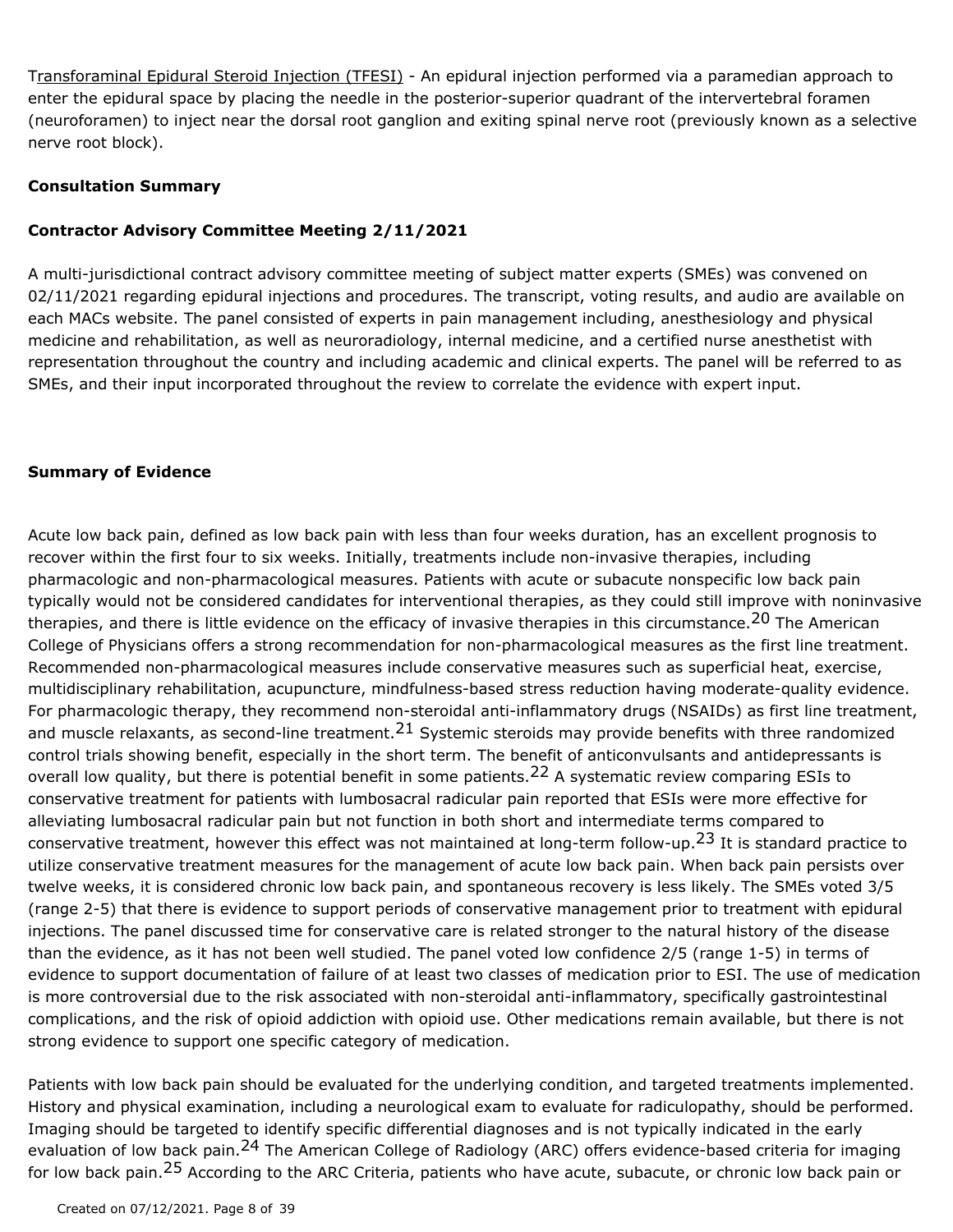radiculopathy with persistent or progressive symptoms during or following six weeks of conservative management are considered candidates for surgery or intervention. Imaging may be considered for patients who have had no improvement in their back pain after six weeks of medical management and physical therapy. Imaging is classified as "may be appropriate", with magnetic resonance imaging (MRI) of the lumbar spine without contrast classified as "usually appropriate and computed tomography (CT) if MRI is unavailable" as needed for diagnostics. The American College of Occupational and Environmental Medicine guidelines state that while diagnostic tests are not indicated for the majority of low back pain, the literature supports CT or MRI.<sup>26</sup> The ESIs are utilized as an option for a specific diagnosis, and therefore a thorough evaluation to achieve diagnosis is a necessary step prior to consideration of ESIs. In most cases, by the time ESIs are considered, imaging has been completed as part of the evaluation. Any prior imaging should be reviewed for anatomy prior to interventional procedures. The SMEs voted low confidence 2/5 (range 1-4) that radicular pain should be concordant with a radiologist's interpretation of an advanced diagnostic study demonstrating compression of the involved nerve root. The concern was that the imaging study is a static image in a dynamic process and the compression may be missed in the supine position even if present. The SMEs felt there was benefit in obtaining imaging to aid in diagnosis, such as to reveal anatomical features that may guide treatment options or alter approach, selection of needle size and appropriate segmental level. There was also concern that imaging would not reveal non-anatomical sources like chemical radiculitis.

## **Safety**

Epidural administration of corticosteroids has not been approved by the FDA and is classified as "off-label" use. While complications with ESIs are rare, they can be devastating. In 2014, the FDA issued a drug safety communication about the epidural injection of glucocorticoids, noting the potential for rare but serious adverse effects, and the effectiveness has not been established.<sup>27</sup> The warning followed two separate outbreaks of fungal meningitis in 2002 and 2012-2013 linked to ESIs and multitudes of case reports on related complications. After the FDA warning, there was a flurry of papers to document safety and provide protocols and/or guidelines to improve safety. The reported risk of ESIs includes loss of vision, stroke, dural puncture, infection, spinal cord injury, paralysis, and death. In addition to intra-arterial injections of particulate steroids, arachnoiditis, nerve damage, osteomyelitis, hemorrhage, and epidural abscess have been reported.<sup>1,28</sup> In a 2015 review on trends in safety and complications, the author explains the reasons for these risks stating "significant neurological complications associated with transforaminal injections include stroke and spinal cord injury, which arise due to the need to place the needle within the intervertebral foramina. This space contains radicular arteries that perfuse the spinal cord and course adjacent to the targeted spinal nerve root, creating a challenge when variations in anatomical structure are present."<sup>1</sup> A 2018 survey of 249 interventional pain management physicians (13.8% response rate) demonstrated a high level of variability and lack of standardized practices. They reported that in interlaminar epidural steroid injection practice patterns, there is a lack of standardization in needle sizes, use of imaging, and choice of injectant.<sup>29</sup> The lack of evidence-based standardized practice makes it difficult to interpret the literature since these variables exist across existing studies.

A 2015 review on key safety when administering ESIs states the FDA identified 131 neurological adverse events, including 41 cases of arachnoiditis and 700 cases of fungal meningitis following injection of contaminated steroids. They further explain that most complications were related to TFESIs, specifically cervical TFESIs. They conclude that proper technique can avoid injury, and lumbar TFESIs can be performed safely; however, they warn that cervical TFESIs "must not be performed until appropriate evidence develops and safe preparations of steroids are available." <sup>28</sup> A 2015 multidisciplinary workgroup stated concern regarding the injection of ESIs under sedation and without appropriate precautionary steps, such as injection of radiographic contrast medium under fluoroscopy; resulting in spinal cord injury. They also expressed concern for using particulate steroids, such as methylprednisolone, triamcinolone, or betamethasone which have been linked to cerebrovascular occlusion associated with cervical TFESIs.<sup>13</sup> This review called for more standardized safety protocols and research in best practices.

A 2016 multi-institutional study on adverse event rates associated with TFESI and IESI reported no major adverse events in 16,638 consecutive procedures in all spine segments (14,956 TFESI; 1,682 ILESI). The most common adverse event was a vasovagal reaction in 1.2% of procedures (p=0.004). Dural punctures occurred in 0.06% of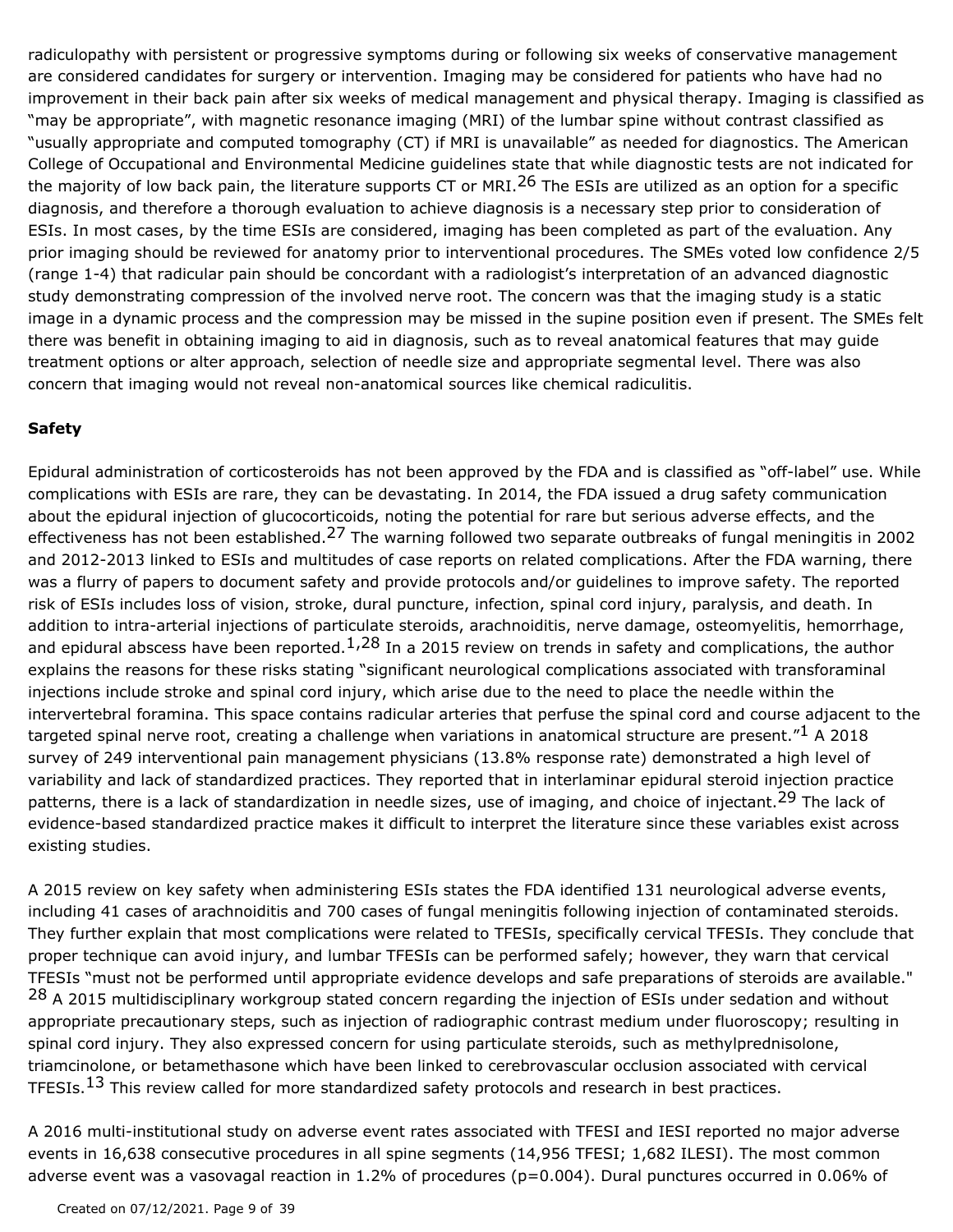procedures, more commonly after ILESI (0.2% vs 0.04%, P=0.006). Central steroid response (sleeplessness, flushing, non-positional headache) was seen in 2.6% of TFESI and ILESI patients. Patients that reported increased pain included 2.1% of TFESI and 1.8% of ILESI patients. No long-term sequelae were seen from any immediate or delayed minor adverse event at the time of the procedure or follow-up.<sup>30</sup> A 2012 prospective study on 10,261 fluoroscopic guided epidural procedures included 2,376 cervical interlaminar epidural injections, 301 thoracic interlaminar epidural injections, 1,450 lumbar interlaminar epidural injections, 1,395 caudal epidural injections, 1,310 lumbar transforaminal epidural injections, and 839 caudal epidural adhesiolysis procedures. The authors reported an adverse rate of overall intravascular penetration of 4.3%, local bleeding of 63%, 0.5% rate of dural punctures with 0.05% post-lumbar puncture headache, 0.85% transient nerve irritation of 0.08% as well as transient spinal cord irritation and other minor complications, but no major complications.  $31$ 

The Work Group on Infection Prevention (WIP) Benelux Work Group developed evidence-based safety guidelines based on existing literature. In reviewing major complications, they reported that the majority involved direct nerve trauma or spinal cord injury. To reduce the risk of nerve damage, they recommended avoidance of deep sedation so the patient can alert the provider to any paresthesia during needle placement to minimize this risk.<sup>15</sup> The SMEs agreed that evidence supports that ESI should not be performed with moderate sedation or general anesthesia with a score of 3/5 (range 1-5).

The impact of glucocorticoids injected into the epidural space is not fully defined. Evidence supports that even a single injection risk includes bone demineralization and increased risk of fractures in postmenopausal women, suppression of the hypothalamic-pituitary adrenal axis, immune dysregulation, and hyperglycemia in patients with diabetes mellitus. $1,15$  A small prospective study in which 28 post-menopausal women who underwent a single ESI (triamcinolone 80mg) had bone mineral density (BMD) measurements completed and showed a significant decline in the hip BMD of 0.018 g/cm<sup>2</sup> (0.028  $\pm$  0.007, P = 0.002) at six months compared with baseline as compared to agematched control population and concluded there is a potential deleterious effect of ESI with steroids on BMD.<sup>32</sup> A large retrospective cohort study matched 3,000 patients who had ESIs to 3,000 similar non-injected patients. Based on their analysis, they concluded that each successive injection increased the fracture risk by a factor of 1.21 (95% confidence interval, 1.08 to 1.30) after adjustment for covariates ( $p = 0.003$ ), concluding a 21% increase risk of fracture per ESI injection.  $1,33$ 

In contrast, a 2000 prospective study on the effect of corticosteroids and dose relationship on weight gain and BMD receiving steroids through the neuraxial block included ESI and facet joint injections. Data was collected on 123 patients divided into two groups. One received injection with local anesthetic (LA) plus steroids, and the other LA alone. A BMD study was conducted at baseline and repeated at 3, 6, and 12 months and concluded no significant change in BMD at 12 months from baseline.<sup>34</sup> However, the ESI doses in this study were lower than routinely used, so results must be interpreted cautiously. The lack of standardized injectant and dosing make it difficult to determine if there is a safe threshold in this population. A 2019 retrospective paper reported on 172 postmenopausal women with osteoporosis with half receiving ESIs. The mean number of ESIs was 6.2, and the mean cumulative administered dose of glucocorticoids (dexamethasone) was 31 mg. The incidence of fractures in the medication only (for back pain) and ESI groups were 22% and 24%, respectively, in the thoracolumbar spine, and 2% and 5%, respectively, in the hip joint. There was no significant difference in the incidence of osteoporotic fractures between the groups suggesting a maximum cumulative dexamethasone dose of 31 mg could be safely used in postmenopausal women with osteoporosis.<sup>35</sup> This was limited by retrospective design and a small sample size. The WIP Benelux Guidelines cite each ESI increases the fracture risk by 31% and recommends keeping the corticosteroid exposure to a minimum, especially for high-risk individuals such as the elderly and women with prior history of osteoporosis or osteopenia.<sup>15</sup>

There are reported cases of suppression of the hypothalamic-pituitary-adrenal (HPA) axis after ESI causing Cushing syndrome. While the incidence of Cushing syndrome is low, HPA access suppression is frequent and can continue for three to six weeks. A diabetic patient's elevation in glucose levels may be seen after ESI persisting for two to six days after the initial injection with a risk of hyperglycemia. There is also concern about the impact of corticosteroids on the immune system, and dose-dependent suppression of the immune system has been reported after ESI.<sup>15</sup> In a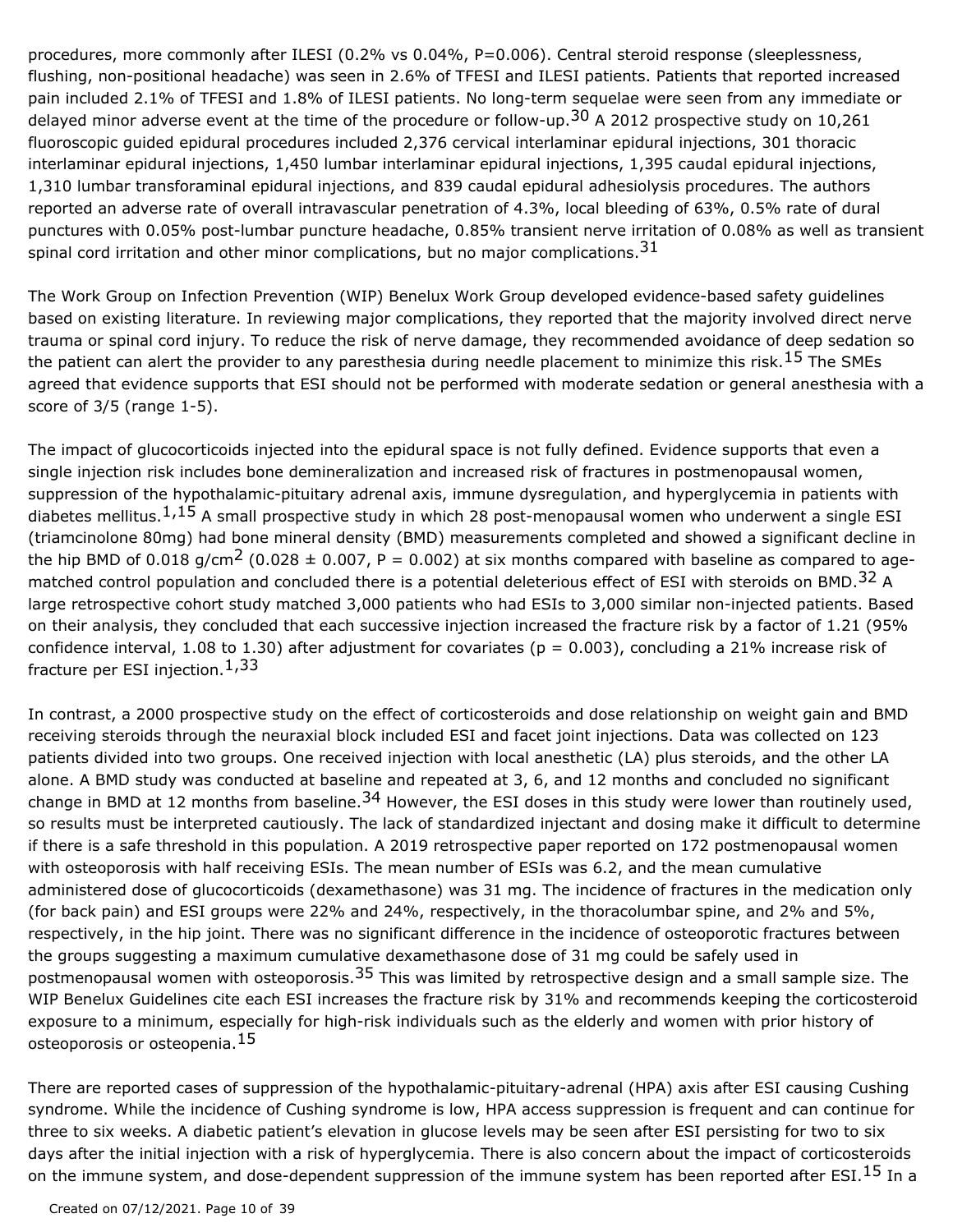retrospective study, it was found that corticosteroids reduced the effectiveness of the vaccine and patients were at increased risk for developing influenza after a major joint injection with corticosteroids (relative risk, 1.52; 95% CI, 1.20-1.93).<sup>36</sup> This led to recommendations to avoid elective procedures and reduce steroid dosing for necessary procedures in elderly and high-risk patients during the COVID-19 pandemic.<sup>37</sup> Subject matter experts agreed with high confidence 4/5 (range 2-5) that there is evidence to support a maximal steroid dose for corticosteroid limits for the injection. The precise maximum is not established, with variations in the literature, but there is consistent evidence to use the lowest effective dose.  $15$ 

Bleeding risks are a significant concern for patients undergoing ESIs. An epidural hematoma can create an expanding volume that compresses the spinal cord and/or nerve roots and can result in potentially catastrophic neurological complications. This risk is a possibility for hematologically normal patients but significantly higher if on anticoagulation. The practice of holding anticoagulation to perform ESIs is controversial. While holding anticoagulation may potentially reduce the risk of bleeding, there is an increased risk of thromboembolic events during the time patients are off anti-coagulants. A 2012 survey of 325 interventional pain physicians reported the number of bleeding complications after ESI was similar regardless of whether anticoagulation was held. Still, the reported number of thromboembolic events was 17-times greater when anticoagulants were held compared with when not held.<sup>38</sup> In the American Society for Interventional Pain Physicians (ASIPP) updated Comprehensive Evidence-Based Guidelines Part II: Guidance and Recommendations, the authors' report<sup>39</sup>:

- Good evidence for risk of a thromboembolic phenomenon in patients with antithrombotic therapy if discontinued, spontaneous epidural hematomas with or without traumatic injury in patients with or without anticoagulant therapy to discontinue or normalize the international normalized ratio (INR) with warfarin therapy, and the lack of necessity of discontinuation of NSAIDs, including low dose aspirin prior to performing interventional techniques.
- Fair evidence with excessive bleeding, including epidural hematoma formation with interventional techniques when antithrombotic therapy is continued, the risk of a higher thromboembolic phenomenon than epidural hematomas with discontinuation of antiplatelet therapy before interventional techniques and to continue phosphodiesterase inhibitors (dipyridamole, cilostazol, and Aggrenox). •
- Limited evidence to discontinue antiplatelet therapy with platelet aggregation inhibitors to avoid bleeding and epidural hematomas and/or continue antiplatelet therapy (clopidogrel, ticlopidine, prasugrel) during interventional techniques to avoid cerebrovascular and cardiovascular thromboembolic fatalities.
- Limited evidence about dabigatran (Pradaxa) and rivaroxaban (Xarelto) to discontinue to avoid bleeding and epidural hematomas and are continued during interventional techniques to avoid cerebrovascular and cardiovascular thromboembolic events.

The American Society of Regional Anesthesia (ASRA) published a 2018 systematic review of fourteen articles for evidence regarding risks associated with either continuing or ceasing anticoagulant and antiplatelet medication in patients having image-guided interventional spine procedures using GRADE methodology. Interlaminar procedures carried a greater risk of hemorrhagic complications regardless of whether the anticoagulants were ceased or continued, while other procedures did not carry that risk and could be performed while continuing anticoagulation. Three articles reported adverse effects of ceasing anticoagulants, with serious consequences, including death.<sup>40</sup> However, this report was limited to case studies, case series, several observational studies, one large retrospective study, and one large prospective study with broad heterogenicity, multiple different neuraxial procedures included, and nonuniformed protocols making it difficult to draw clear conclusions.

A summary of current literature supports that withholding anticoagulation medication to reduce the risk of major bleeding such as hematoma from ESIs may increase the risk of thromboembolic events. A 2015 review concludes, "the decision should be considered in the context of a clear understanding of the patient's anatomy, established quidelines and the perspectives of the patient and prescriber of the anticoagulation medication(s).<sup>"1</sup>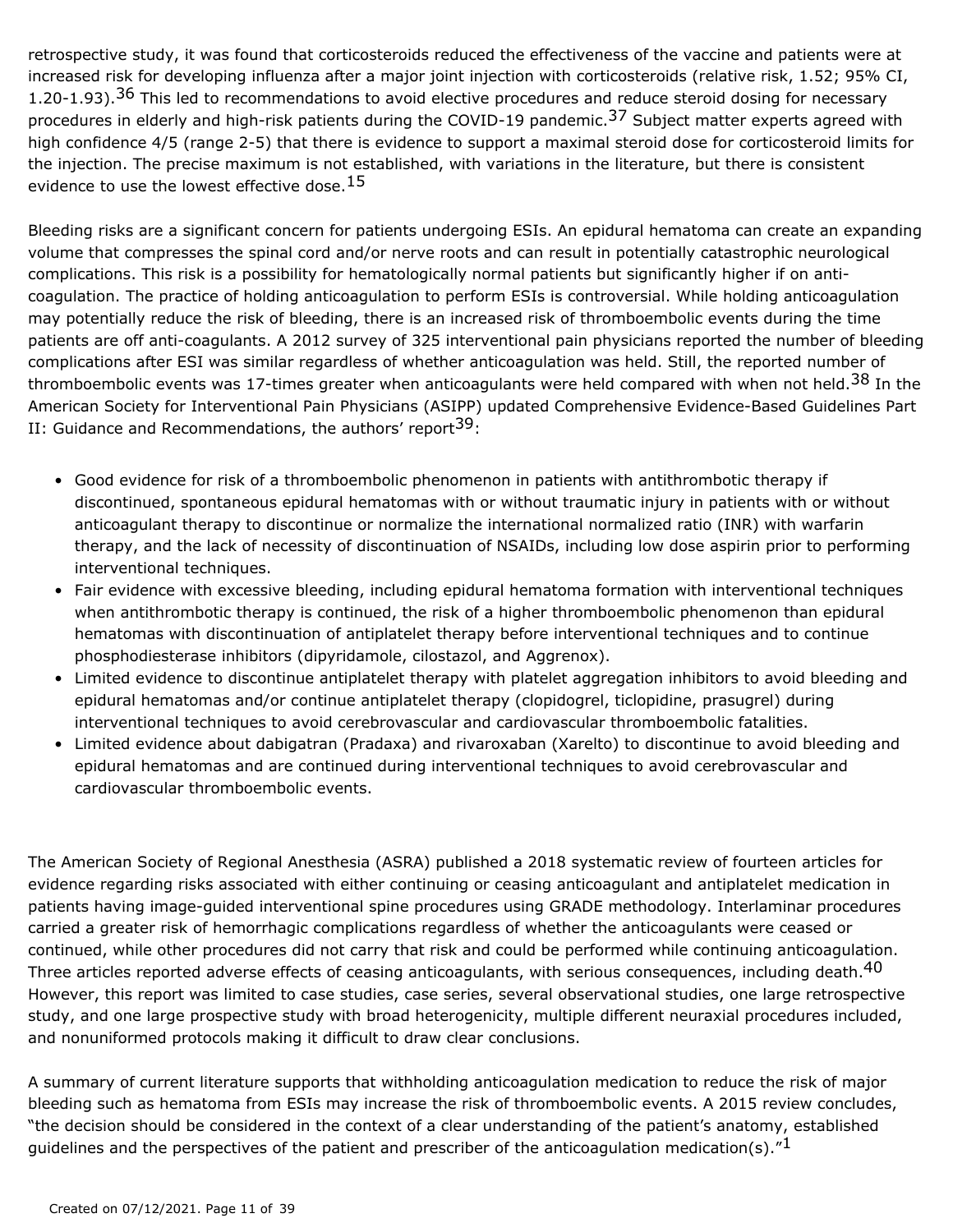The SME panel agreed on the absolute contraindications included in the LCD with voting of three to five for each of the listed contraindications. However, the panel had low confidence score 2/5 (range 1-4) that the evidence supports the continuation of anticoagulation for epidural injections. The wide range demonstrates the continued controversy which is not resolved among variations in societal guidance.

#### **Image Guidance Procedures**

The use of imaging during the performance of ESIs is considered standard. A 2016 systematic review to determine the effectiveness and risks of non-image-guided lumbar interlaminar epidural steroid injections reviewed 92 primary publications using GRADE methodology and concluded that these procedures should be performed with image guidance and procedures without imaging should be restricted to the rare settings where fluoroscopy is not available. <sup>12</sup> A 2015 multi-disciplinary workgroup to improve the safety of epidural steroid injections included a recommendation that all cervical and lumbar interlaminar ESIs should be performed with image guidance plus a test dose of contrast medium. They further state that cervical and lumbar TFESIs should be performed by injecting contrast medium under real-time fluoroscopy or digital subtraction imaging.  $^{13}$  Multiple other societies also endorse imaging requirements for ESIs. The North American Spine Society (NASS) Choosing Wisely recommendations include: "Elective spinal injections, such as epidural steroid injections, should be performed under imaging guidance using fluoroscopy or CT with contrast enhancement (unless contraindicated) to ensure correct placement of the needle and to maximize diagnostic accuracy and therapeutic efficacy." $14$  The NASS published guidelines $41$  suggest that while there is some evidence to support ultrasound-guided lumbar TFESI, this data is limited and, due to the risk of serious complications with ESIs, it is not considered standard care.  $42$ 

### **Evaluation of Success**

Once an ESI is performed, the patient must be assessed to determine if the injection was successful. This requires a clear definition of success. Success should include a reduction in pain symptoms and/or improvement in function. Most research protocols studying the efficacy of ESIs used the OLBPDQ or Roland-Morris Disability Questionnaire (RMDQ) to measure function, Visual Analogue Scale (VAS) or Numerical Rating Score (NRS) to measure pain, and a variety of questionnaires to measure the quality of life, depression and other outcomes. Most studies used a threshold of 50% improvement from baseline to consider the ESI successful. While questionnaires may be burdensome in clinical practice, a standard measure for improvement is important to determine if the treatment is effective. Further research for simple assessment tools is needed.

A 2020 prospective observational study for sixteen patients >65 years old with symptomatic lumbar stenosis with radiculopathy who selected IESI or medical management were followed with the Short Physical Performance Battery (SPPB) and numeric pain score. The SPPB score includes a 4-meter walk test, chair stand time, and balance score. There was statistically significant improvement reported in SPPB score at one month for the injection group, but not in the medication group. Most studies on ESIs use metrics that include improvement in pain scores and/or questionnaires. There are few studies that measure functional outcomes. The RMDQ is a validated measure of disability and patient-reported function but does not include objective or observable measures. This study, while too small in number for conclusive results, offers a functional parameter to measure improvement after ESI, indicating that the SPPB is a quick and feasible screening tool. They state, "The SPPB is an easy-to-use tool to measure changes in physical function in older adults and could easily be integrated into the outpatient pain clinic setting. Even a 1-point change in an SPPB score and its subsets is clinically meaningful and correlates with decreased mortality and disability."<sup>43</sup>

Success may also be defined as avoidance of surgery. A small double-blinded randomized controlled trial (RCT) looked at twenty-one patients previously identified as operative candidates who delayed surgery; and underwent ESIs. Seventeen of the twenty-one did not undergo operative intervention at the five-year mark. The authors concluded that injections can avoid operative intervention.<sup>44</sup> Limitations are the very small sample size and risk of selection bias. Throughout the evidence review below there are studies which do not show a reduction in need for surgery, while others demonstrate a trend in reduction of surgical management, with no moderate or high-quality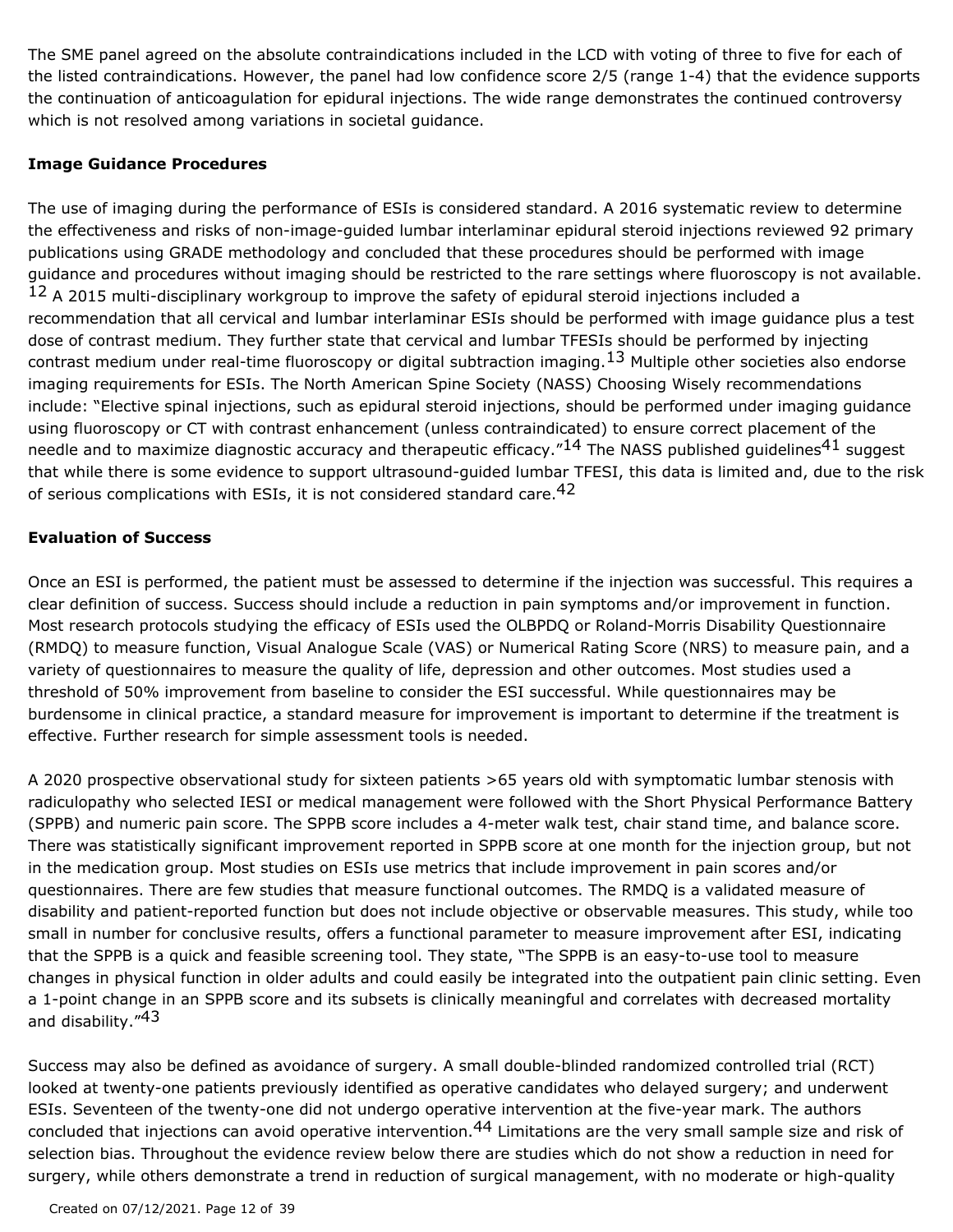literature to confirm this observation.

The SMEs were asked about their confidence that the clinical literature supports that epidural steroid injections provided at least 50% pain relief and voted 3/5 (range 1-5). The panel expressed high confidence in using a measure of function for epidural steroid injection success with a score of 4/5 (range 2-5). The panel discussed that a clinical success must be a combination of both improvement in pain and/or function and that standardized scales used in the setting of research may not be practical for clinical practice. The panel does acknowledge the need for some standardized measurement of successful outcomes of the procedures.

#### **Multi-Modality Approach**

A 2014 Cochrane review on multidisciplinary biopsychosocial rehabilitation (MBR) for chronic low back pain included forty-one randomized controlled trials (n=6858). It concluded there is moderate-quality evidence that patients with chronic low back pain receiving MBR are likely to experience less pain and disability than those receiving usual care or physical treatment. They also correlated a positive influence on work status. $^{10}$ 

The American Society of Anesthesiologist (ASA) Task Force of Pain Management recommends ESIs with or without local anesthetic as part of a multimodal treatment regime to provide pain relief in selected patients with radicular pain or radiculopathy. 11

#### **Lumbosacral Radicular Pain**

The effectiveness of ESIs has been a source of controversy. Multiple studies and systematic reviews reported favorable results, but several reports offered conflicting evidence. A 1997 RCT published in the New England Journal of Medicine with 158 patients with disc herniation and pain were randomized to ESI with glucocorticoid or placebo. At three weeks, the Oswestry score had improved by a mean of -8.0 in the methylprednisolone group and -5.5 in the placebo group (95 percent confidence interval for the difference, -7.1 to 2.2), there was an improvement in leg pain in the steroid group at six weeks, but no significant difference between the groups at three months. At 12 months, the cumulative probability of back surgery was 25.8 percent in the methylprednisolone group and 24.8 percent in the placebo group ( $P = 0.90$ ). They concluded there was short-term improvement from ESIs for herniated disc but without significant functional benefits or reduction in the need for surgery.<sup>45</sup> In 2015, the Agency for Healthcare Research and Quality (AHRQ) released a technology report consisting of a systematic review of RCTs of patients with lumbosacral radiculopathy, spinal stenosis, non-radicular back pain, or chronic post-surgical back pain. Quality of evidence was assessed for risk of bias using Cochrane Back Review Group criteria. Meta-analysis was performed and stratified by time. Seventy-nine RCTs of epidurals were included. Thirty placebo-controlled trials evaluated epidural corticosteroid injections for radiculopathy. For radiculopathy, epidural corticosteroids were associated with a greater immediate-term reduction in pain (weighted mean difference on a scale of 0 to 100, -7.55 [95% CI, -11.4 to -3.74]; strength of evidence [SOE], moderate), function (standardized mean difference after exclusion of an outlier trial, - 0.33 [CI, -0.56 to -0.09]; SOE, low), and short-term surgery risk (relative risk, 0.62 [CI, 0.41 to 0.92]; SOE, low). For ESIs compared to placebo, they concluded that the magnitude of effects on pain and function was small. They did not meet predefined thresholds for minimum clinically important differences, lacked longer-term benefit, and did not demonstrate effectiveness (SOE: insufficient to low). The authors concluded that corticosteroid injections for radiculopathy were associated with immediate but short-term benefits and did not reduce the long-term risk of surgery. Limitations of this paper included methodological shortcomings of the RCTs evaluated.<sup>46</sup>

A 2016 systematic review and meta-analysis included RCTs comparing TFESI with steroids (with or without local anesthetics [LAs]) to LA or saline in adults with lumbosacral radicular pain secondary to herniated intervertebral discs. They reviewed data on numerical rating scale scores for pain, validated scores for measuring physical disability and quality of life, and incidence of surgery measured at one month to two years after the interventions were metaanalyzed. Evidence was rated with GRADE. Eight studies were included, including 771 patients (336 in steroid group and 405 in the comparator group). They concluded that TFESI has no impact on physical disability or incidence of surgery. They reported the following: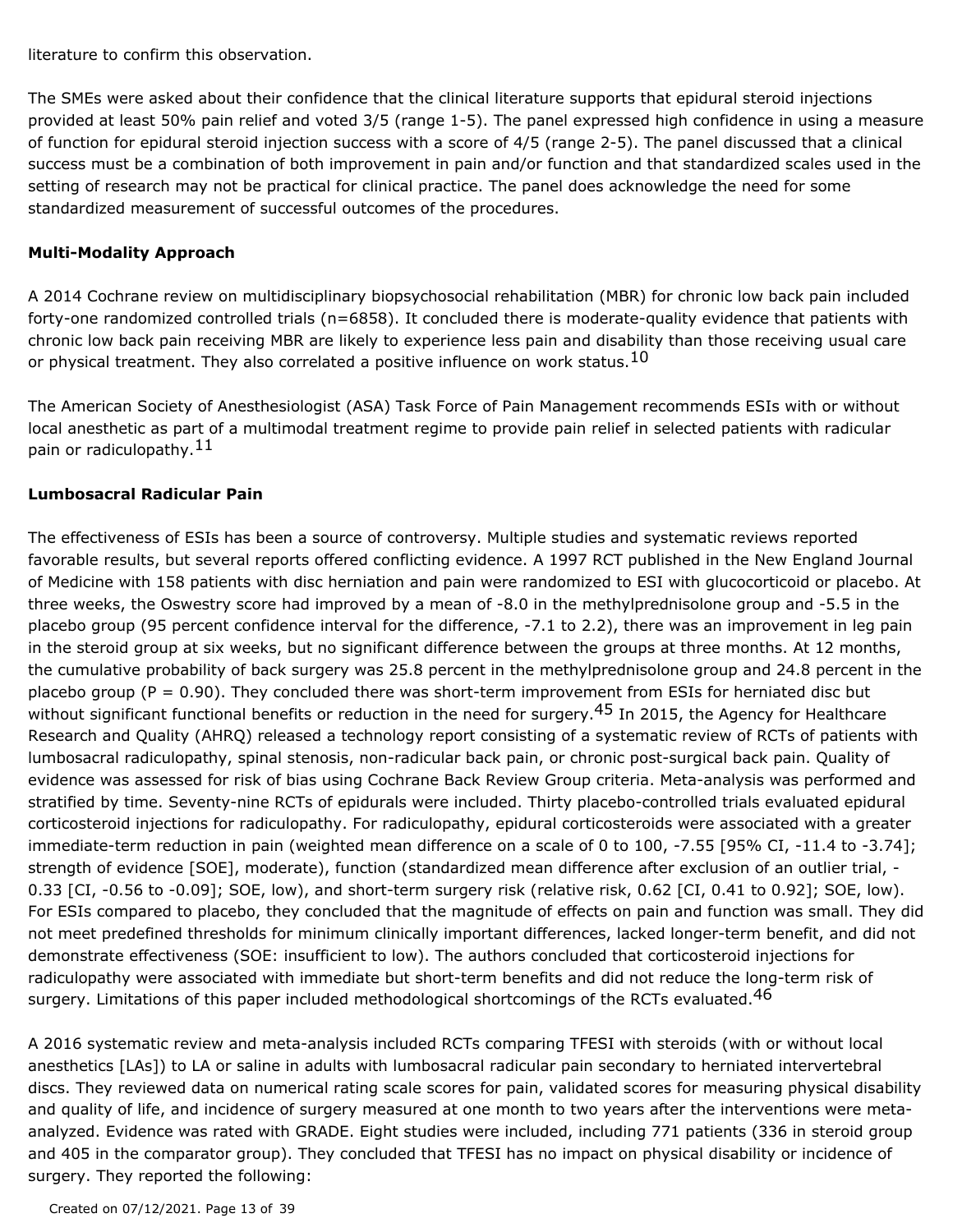- Patients who received TFESI steroids reported a significant, but clinically modest, reduction in mean pain scores (0-10 scale) compared with LA/saline (-0.97 points; 95% confidence interval, -1.42 to -0.51 points; P < 0.0001,  $I^2 = 90\%$ ; GRADE weak recommendation; moderate-quality evidence) at three months after the interventions.
- The TFESI with steroids did not decrease physical disability at one to three months after the intervention (GRADE strong recommendation  $\Box$ ; high-quality evidence).
- The TFESI did not decrease the incidence of surgery at twelve months after the intervention (GRADE strong recommendation  $\Box$ ; moderate-quality evidence) compared with LA/saline.
- The TFESI steroids provide modest analgesic benefit at three months in patients with lumbosacral radicular pain secondary to herniated intervertebral disks.

Limitations were the high degree of heterogeneity among the publications included in this meta-analysis.<sup>47</sup>

In the same year, a systematic review of 52 RCTs with placebo control or active-control design looked at the efficacy of epidural injections in the management of chronic spinal pain. The quality of each article was assessed by Cochrane review criteria, as well as the Interventional Pain Management Techniques-Quality Appraisal of Reliability and Risk of Bias Assessment (IPM-QRB). The authors concluded there was Level II evidence for managing lumbar disc herniation or radiculitis for long-term improvement either with caudal, interlaminar, or transforaminal epidural injections with no significant difference in approaches. They challenged the methodology of the contrasting report and stated the limitations are the paucity of high-quality randomized trials literature which continues to confound the evidence.<sup>48</sup>

A 2016 comparative systematic review and meta-analysis included thirty-nine randomized controlled trials that compared the efficacy of epidural injections for lumbar and spinal stenosis performed with saline with steroids, local anesthetic alone, or steroids with a local anesthetic. The review included nine placebo-controlled trials evaluating epidural corticosteroid injections, either with sodium chloride solution or bupivacaine, compared to placebo injection, and twelve studies comparing local anesthetic alone to local anesthetic with steroid. The meta-analysis of five studies utilizing sodium chloride or bupivacaine with steroid showed a lack of efficacy. Comparing lidocaine to lidocaine with steroids in seven studies showed significant effectiveness from baseline to long-term follow-up, which was considered three months. Meta-analysis showed similar effectiveness for pain and function without non-inferiority of lidocaine compared to lidocaine with steroid at three months and twelve months. The duration of follow-up varied among the included trials with a minimum of three months, so the twelve-month outcome data was from the limited number of trials extended for that duration. They concluded epidural corticosteroid injections for radiculopathy or spinal stenosis with sodium chloride solution or bupivacaine were shown to be ineffective. Lidocaine alone or lidocaine in conjunction with steroids was significantly effective.<sup>49</sup>

A 2017 systematic review and a meta-analysis using GRADE methodology evaluated seventy-one publications, including observational and RCTs addressing fluoroscopically guided lumbar interlaminar epidural steroid injections to determine the effectiveness and risk of a variety of etiologies, including lumbar radiculopathy. They evaluated the body of literature for specific underlying etiologies. They reported most evidence regarding lumbar ILESI was observational and low quality. They concluded radicular pain due to lumbar disc herniation provides a statistically significant short-term improvement in pain.<sup>16</sup> A 2019 Korean review using GRADE concluded a high level of evidence (LoE) for ESI for radicular pain with the strength of recommendation (SoR) as strong. They favored TFESI over ILESI (LoE: moderate, SoR: weak and CESI (LoE: moderate, SoR: strong).<sup>22</sup>

Few studies address long-term outcomes, with most going to twelve months as the longest duration. A 2018 prospective cohort study contacted patients who had received single-level lumbar TFESIs for herniated nucleus pulposus to evaluate long-term outcomes. Of the original 78 patients enrolled, they could contact 39 (50%) at five years for follow-up. They found that despite a high success rate at six months, most subjects experienced a recurrence of symptoms at some time during the subsequent five years. This concludes that lumbar disc herniation is a disease that can be effectively treated in the short-term by TFESI or surgery, but long-term recurrence rates are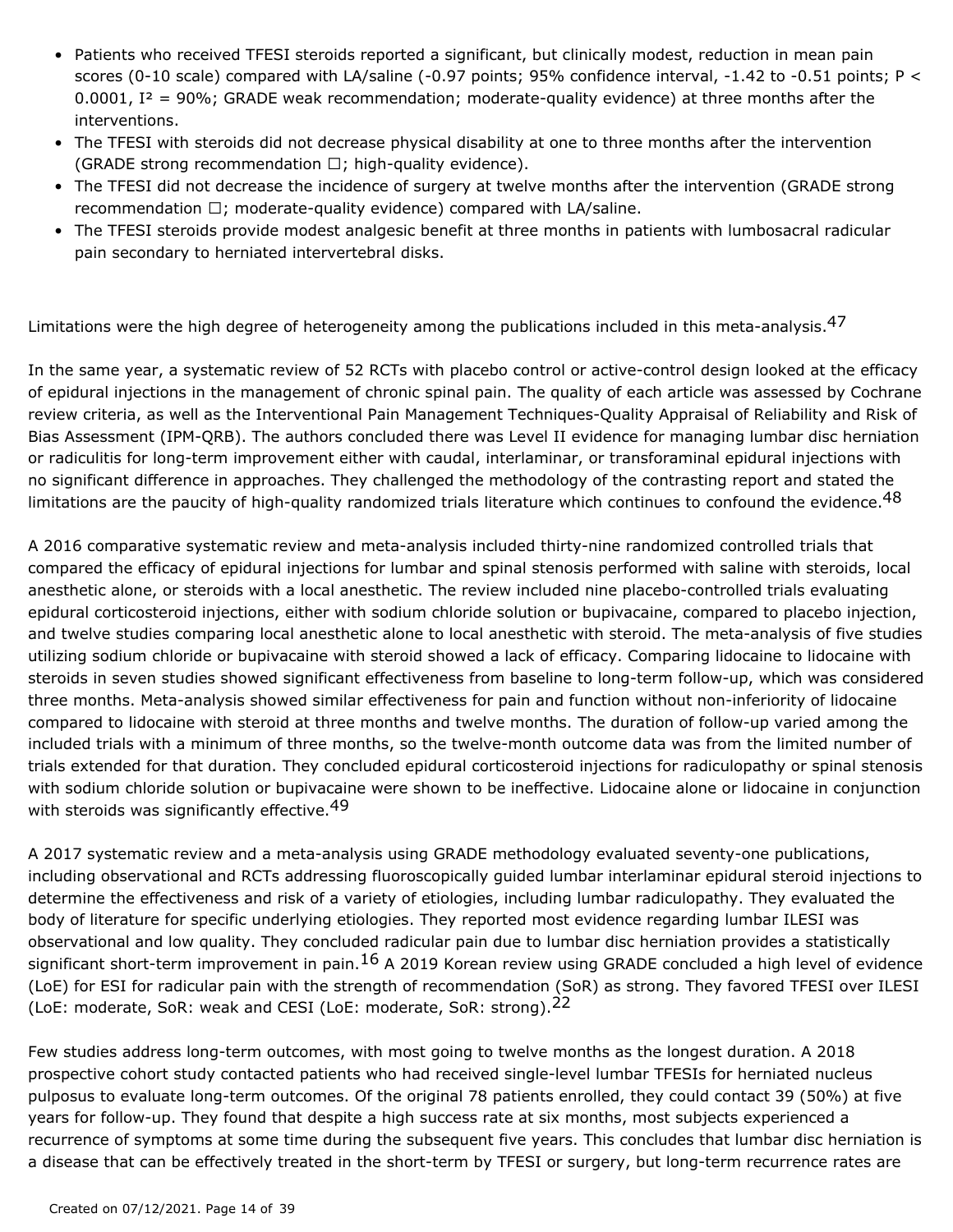In 2020, a Cochrane Database Systematic Review reported twenty-five clinical trials with 2,470 participants, comparing epidural corticosteroid injections to placebo for lumbosacral radicular pain. Using GRADE methodology, eight trials were considered high quality.<sup>51</sup> They report the overall body of literature ranged from very low to moderate. The study concludes there is limited evidence for the use of epidural corticosteroid injections in people with lumbosacral radicular pain as the treatment effects are small, mainly evident at short-term follow-up, and may not be considered clinically important by patients and clinicians (i.e., mean difference lower than 10%). No minor or major adverse events were reported at short-term follow-up. The report limitations included insufficient information on how or when adverse events were assessed for immediate and long-term follow-up.

Key findings reported include:

- The ESIs were probably slightly more effective compared to placebo in reducing leg pain at short-term followup (mean difference [MD] -4.93, 95% confidence interval [CI] -8.77 to -1.09 on a 0 to 100 scale; 8 trials,  $n =$ 949; moderate-quality evidence [downgraded for risk of bias]).
- For disability, epidural corticosteroid injections were probably slightly more effective compared to placebo in reducing disability at short-term follow-up (MD -4.18, 95% CI -6.04 to -2.17, on a 0 to 100 scale; 12 trials, n  $= 1367$ ; moderate-quality evidence [downgraded for risk of bias]).
- The treatment effects are small, however, and may not be considered clinically important by patients and clinicians (i.e., MD lower than 10%).
- There is uncertain evidence if ESI makes no difference compared to placebo injection in the frequency of minor adverse events (risk ratio [RR]  $1.14$ , 95% CI 0.91 to  $1.42$ ; 8 trials,  $n = 877$ ; very low-quality evidence [downgraded for risk of bias, inconsistency, and imprecision]).

A 2020 systematic review by Smith et al evaluated the effectiveness of lumbar transforaminal injection of steroid for the treatment of radicular pain. This review used GRADE methodology and reviewed thirty-two observational cohort studies, nine pragmatic trials, and two explanatory trials published between 1997-2017. Using a reduction of pain of ≥50%, the authors reported the success rate across the included studies. They reported a success rate for disc herniations of 63%, 74%, 64% and 64%, at one, three, six, and twelve months, respectively. The authors stated high-quality evidence for the effectiveness of TFESI, based on outcomes of multiple randomized control trials and high-quality observational studies. Most studies in this review showed treatment benefits lasting three to six months, with some studies suggesting benefits at one or even two years post-injection. However, they attribute the one to two-year benefit likely related to the natural history of lumbar radicular pain rather than a direct effect of the corticosteroids. One of the challenges with this body of literature is that the follow-up interval is highly variable among the studies, and co-interventions are prominent, so it is difficult to determine the true durability of the intervention. The literature reviewed showed a trend towards a reduction in surgery in patients who reported success with ESIs.<sup>52</sup>

While the overall clinical experience of the SMEs leaned towards a reduction in surgery with the use of ESIs, they agreed this was not consistently reproduced in the literature with a score of 2/5 (range 2-5). Overall, the panel felt that there was some evidence to support that ESIs reduced the need for opiates with a score of 3/5 (range 1-4), however studies to specifically address this are lacking.

### **Lumbar Spinal Stenosis**

The evidence surrounding the use of ESIs for lumbosacral spinal stenosis is conflicting. A 2014 double-blind, multisite, randomized controlled trial funded by the AHRQ reported on 400 patients with lumbar central spinal stenosis with moderate to severe pain (>4/10 at baseline) and a disability score of 7 or higher on the RMDQ to receive ESI with glucocorticoids plus lidocaine or lidocaine alone. The patients received one or two injections and evaluation at six weeks from the first injection. At six weeks, there was no significant difference between the groups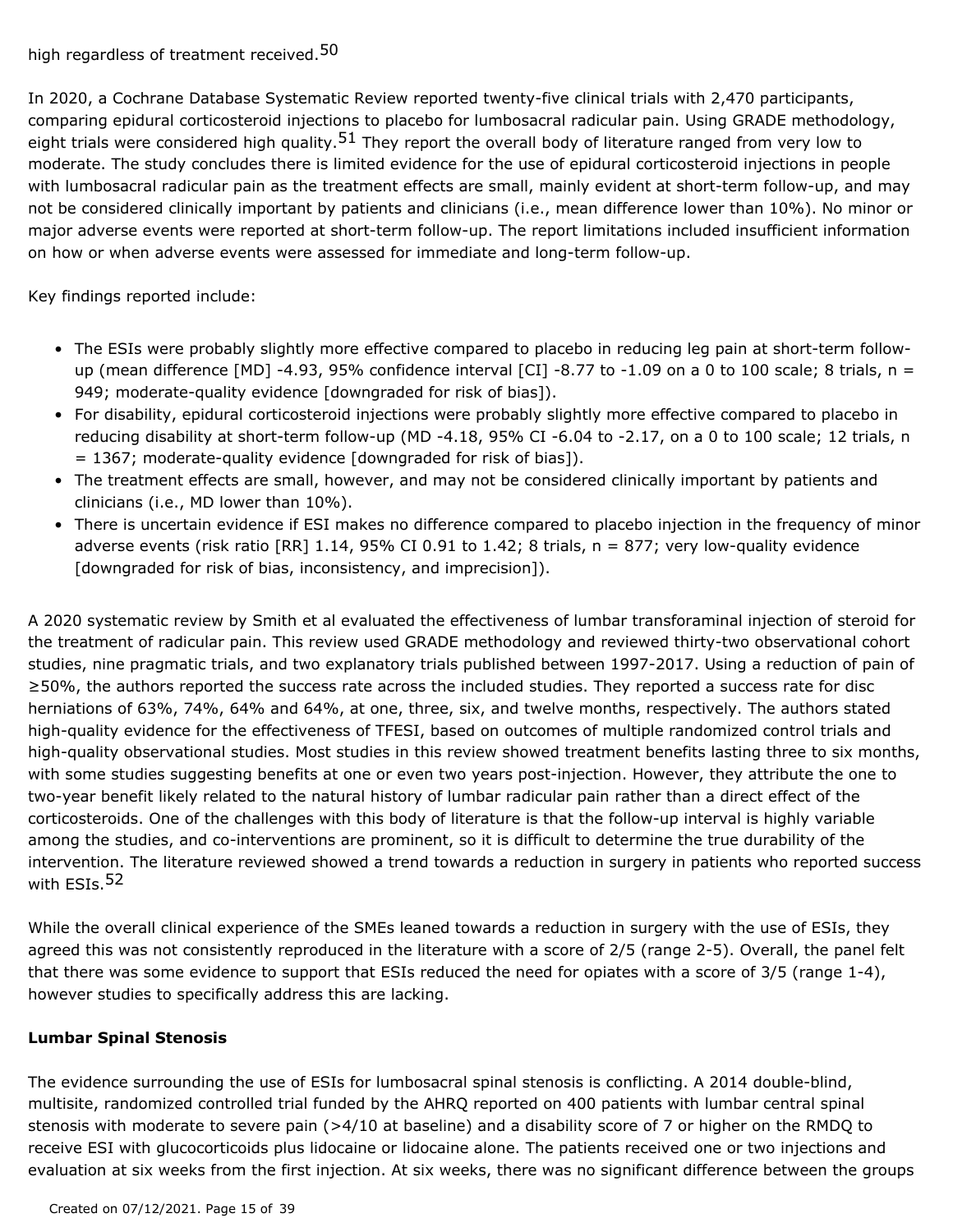RMDQ scores (adjusted difference in the average treatment effect between the glucocorticoid–lidocaine group and the lidocaine-alone group, −1.0 points; 95% confidence interval [CI], −2.1 to 0.1; P = 0.07) or leg pain scores (adjusted difference in the average treatment effect, −0.2 points; 95% CI, −0.8 to 0.4; P = 0.48). They concluded ESI with LA and glucocorticoids offered minimal or no short-term benefit compared to ESI with LA alone.<sup>53</sup> This was met by support for surgical management or trial of conservative measures for lumbar spinal stenosis and criticism from members of the interventional pain management community.<sup>54</sup> A 2015 systematic review and meta-analysis, including eight trials on ESIs for spinal stenosis, concludes there were no clear effects of ESIs for spinal stenosis with the strength of evidence rated low to moderate.<sup>46</sup> The 2019 MIST Guidelines for lumbar spinal stenosis from the minimally invasive spine treatment consensus group evaluated nine studies (2 RCTs; 7 observational studies, 4 prospective studies and 3 retrospective studies) of minimally invasive spine treatments and reported there is Level I evidence for percutaneous image-guided lumbar decompression as superior to lumbar epidural steroid injection. The consensus group developed treatment algorithms to guide management.<sup>55</sup>

On the contrary, there are several papers that support the use of ESI for spinal stenosis. A two-year observational study on the use of TFESI for lumbar spinal stenosis followed 68 consecutive patients at six weeks, one and two years, to avoid decompressive surgery. Of these patients, 32% opted for surgery, 24% had repeat injections, and 44% were satisfied with non-surgical management at two years. The authors conclude TFESI is a reasonable treatment for lumbar spinal stenosis, provides long-term relief in a high proportion of patients, and can reduce the need for surgical management.<sup>56</sup> There are prospective studies supporting this use.<sup>57</sup> A 2015, double-blinded RCT compared the effectiveness of lumbar ILESI with LA only to lumbar ILESI with corticosteroids and LA with central spinal stenosis. Assessments to measure success were defined as  $\geq$  50% pain relief at 3, 6, 12, 18, and 24 months. They reported 72% (95% CI: 61-83%) of patients receiving lidocaine and corticosteroids and 73% (95% CI: 62- 85%) receiving lidocaine alone had significant pain relief at 24 months; concluding ESI with LA with or without steroids were equally effective and beneficial.<sup>58</sup> However, overlapping confidence intervals suggest the treatments are equivalent at those timeframes, so it does not provide evidence for long-term improvement. In the 2015 systematic review of 52 RCTs with placebo control or active-control design looking at the efficacy of epidural injections in managing chronic spinal pain, they concluded Level II evidence for caudal and lumbar interlaminar epidural injections with Level III evidence for lumbar transforaminal epidural injections for lumbar spinal stenosis. The evidence is Level II for cervical spinal stenosis management with an interlaminar approach.<sup>48</sup>

Even further conflicting papers support a short-term, but not long-term, benefit. A 2017 multicenter, double-blind, randomized controlled trial compared epidural injections of corticosteroid plus lidocaine versus lidocaine for lumbar central spinal stenosis alone at sixteen clinical sites. Participants had the option of blinded crossover after six weeks to receive the alternate treatment. Disability was measured using the RMDQ. The authors report at twelve months, both treatment groups maintained initial observed improvements, with no significant differences between groups on the RMDQ (adjusted mean difference, -0.4; 95% confidence interval [CI], -1.6 to 0.9; P=.55), leg pain (adjusted mean difference, 0.1; 95% CI, -0.5 to 0.7; P=.75), opioid use (corticosteroid plus lidocaine: 41.4% vs lidocaine alone: 36.3%; P=.41), or spine surgery (corticosteroid plus lidocaine: 16.8% vs lidocaine alone: 11.8%; P=.22). They did not observe a difference among participants who crossed over at six weeks. They conclude for lumbar spinal stenosis symptoms, epidural injections of corticosteroid plus lidocaine offered no benefits from 6 weeks to 12 months beyond that of injections of lidocaine alone in terms of self-reported pain and function or reduction in the use of opioids and spine surgery. However, in patients with improved pain and function six weeks after the initial injection, these outcomes were maintained at 12 months. They did not receive additional benefits after three weeks based on the injectant type. Additionally, if there was no improvement during the first six weeks, repeated injections of either type provided no added long-term benefit.<sup>59</sup> A 2017 systematic review and a meta-analysis using GRADE methodology reported on four observational studies; one RCT concluded the evidence suggests a lack of effectiveness of lumbar ILESI in treating primary axial pain related to spinal stenosis, but does suggest significant short-term improvements in radicular pain with stenosis.  $16$ 

A 2019 meta-analysis reviewed non-surgical medical treatment in the management of pain due to lumbar disc prolapse. Fifty-eight studies in global effects and 74 studies in pain intensity analysis were included, with 65.5% rated as high risk for bias. They found CESI and TFESI had higher short-term scores at follow-up while biologicals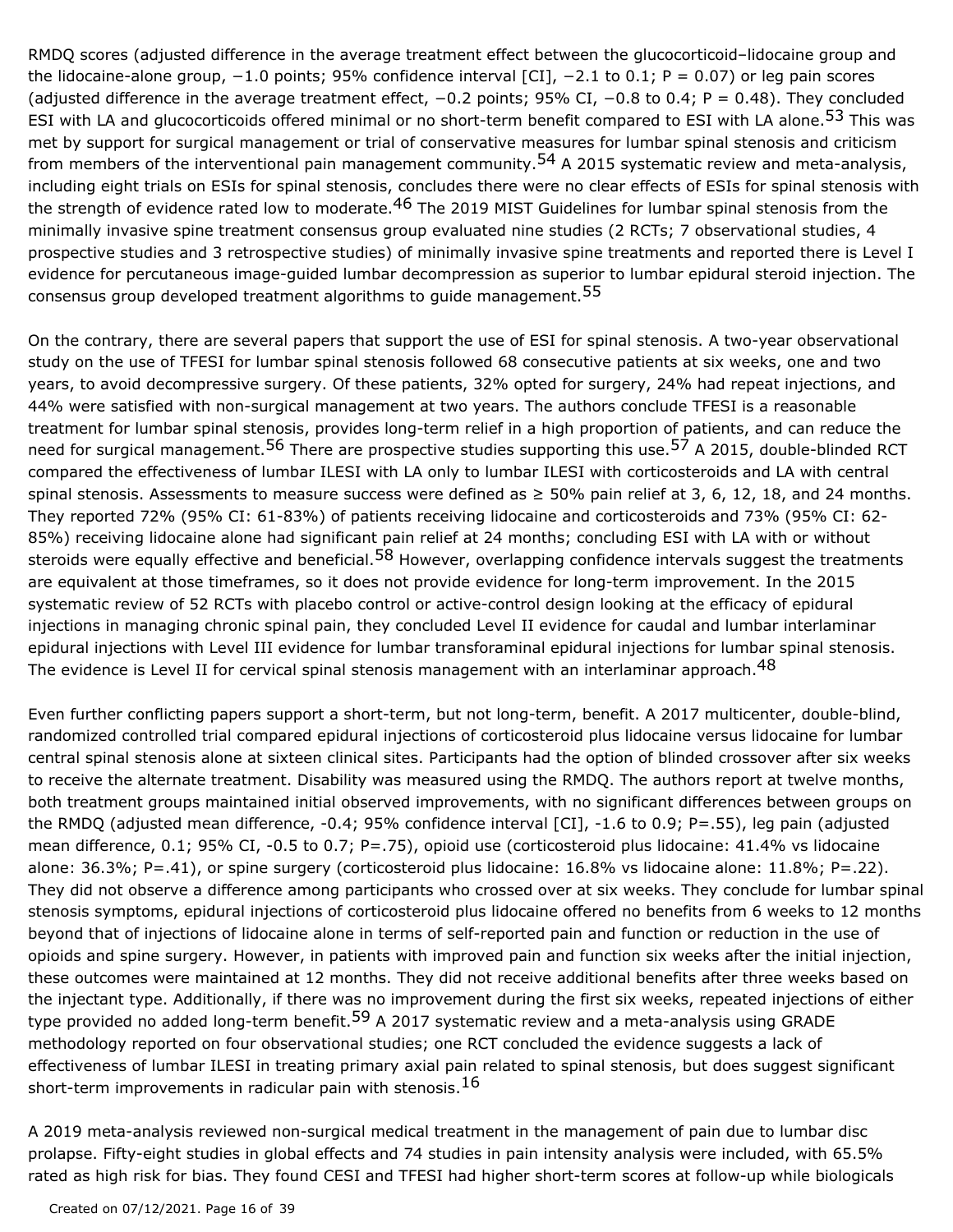and manipulation had a higher score at long-term follow-up for pain intensity; however, no treatment was found to be superior when comparing multiple outcomes and periods. The TFESI was reported to be an effective short-term treatment. They reported a lack of high-quality studies as a limitation.  $60,61$ 

There is little evidence showing a benefit for long-term outcomes. A 2020 retrospective cohort of 54/90 patients who underwent TFESI for controlling lumbar spinal stenosis induced radicular pain were interviewed at least five years after their initial procedure. Half of the patients were receiving repetitive TFESIs every two to six months or were taking oral pain medication; 25% had undergone surgical intervention. The authors report poor long-term pain relief with surgery as well and conclude ESIs offer a safe option for controlling radicular pain associated with spinal stenosis.62

A 2020 prospective comparative analysis of cost and quality of life (QOL) compared lumbar ESIs to conservative management alone at three and six months. One hundred forty-one patients were included, and the authors concluded at three months, ESIs provided similar improvements in QOL outcomes relative to medical management and at similar costs. At six months, neither ESIs nor conservative management provided significant QOL outcomes. 63

In the 2020 systematic review by Smith et al for lumbar spinal stenosis, using a ≥50% pain relief criteria, the studies (range) reported success rates of 49% (43–55%) at one month, 48% (35–61%) at three months, 43% (33–53%) at six months, and 59% (45–73%) at one year. The author offers low-quality evidence according to GRADE methodology and notes the lack of corroboration from appropriately controlled studies.  $52$ 

The MIST Guidelines on lumbar spinal stenosis consensus group concludes there is ample evidence to support the use of ESIs in the management of symptomatic lumbar spinal stenosis. Depending on the duration and extent of relief, these options can be repeated or continued to more surgical treatment solutions (Grade B, level II-2, Consensus strong).55

Overall, the SMEs felt there was evidence to support a benefit of ESIs for spinal stenosis voting 4/5 for lumbar central spinal stenosis (range 2-5), foraminal stenosis (range 1-5) and subarticular stenosis (range 1-5).

### **Herpes Zoster**

Herpes zoster may lead to severe zoster-associated pain (ZAP) and post neuralgia pain (PNP) to the degree of interfering with activities of daily living. Several studies have explored the role of ESIs in the management of ZAP. A 2017 retrospective review of 137 patients with ZAP who underwent TFESI for management of ZAP was included. They compared those who had the TFESI within the first 30 days to those who had the procedure between 30-90 days. They concluded that early application of TFESIs in the acute phase was a useful option to control ZAP-related pain. Those who received the injection earlier had a significantly shorter time to pain relief with a lower incidence of postherpetic neuralgia (PHN).<sup>6</sup> This was limited by the retrospective nature of the study, lack of control group, or comparison to other treatment options such as antivirals, topical analgesic, or pharmacological treatment. There are several trials evaluating continuous epidural infusion for the management of ZAP, but no studies that compare infusion to injections.

The SMEs had low confidence voting 2/5 (range 1-3) that there is evidence to support the use of ESIs for postherpetic neuralgia and 3/5 (range 1-5) for acute herpes zoster associated pain.

#### **Cervicogenic Headaches and Cervicobrachialgia**

The CESI is considered by many interventional pain management specialists to be a reasonable option for patients who have failed conservative treatments for cervicogenic headache. A 2014 review on CESI for cervicogenic headache found no RCTs, and two prospective studies, with thirty-six patients in the studies combined that support a role of CESI for this indication; however, there is a paucity of literature to support this indication.  $^{17}$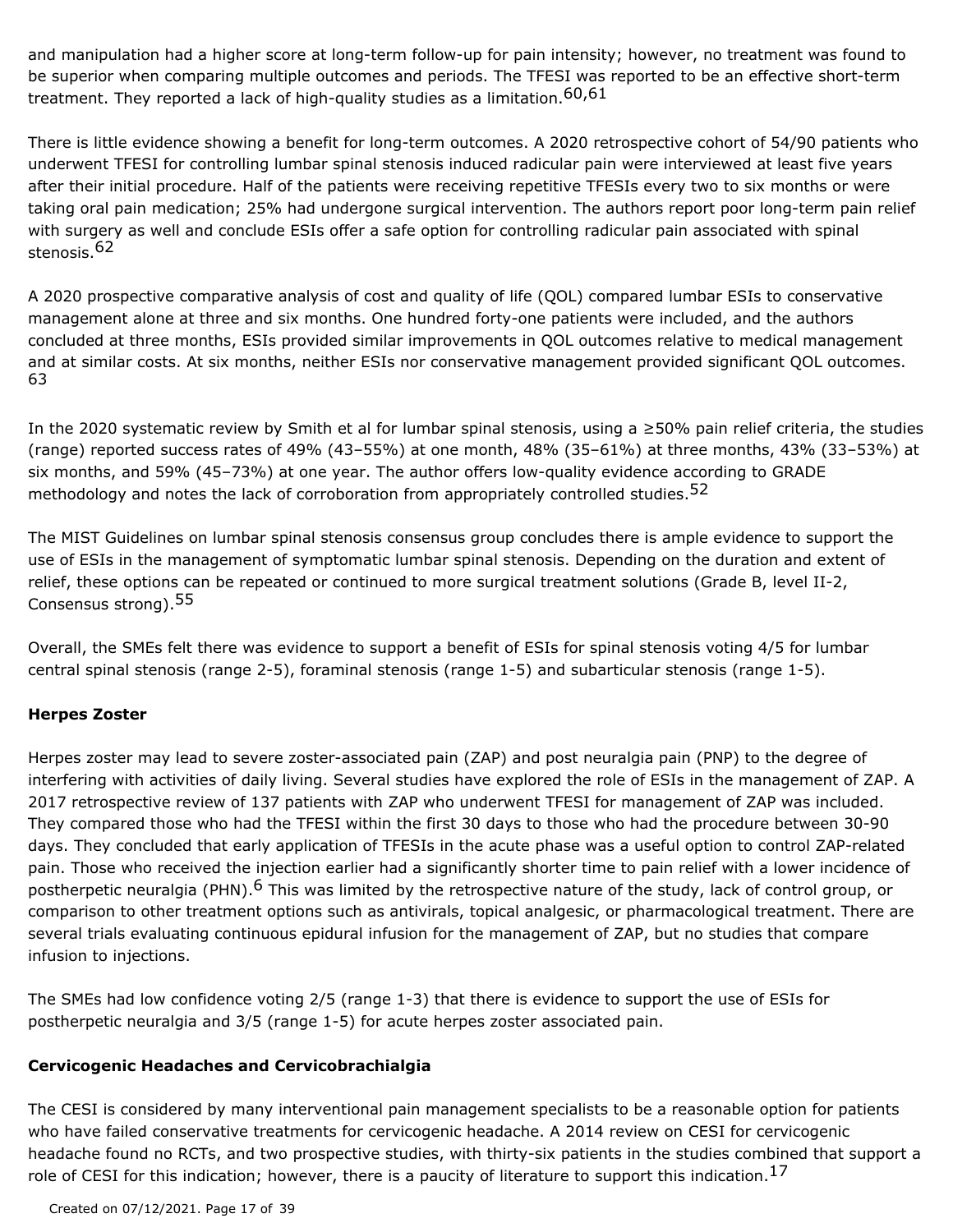Cervicobrachialgia is used to describe pain in the neck radiating to the arm due to nerve root compression typically caused by disc herniation or spinal stenosis. A non-controlled randomized trial in 1993 on CESI for cervicobrachialgia randomized twenty-five patients to CESI and seventeen to steroid/lidocaine injection into the posterior neck muscles with one to three injections at two-week intervals and followed them for one year. One week after the last injection, they found that pain relief was rated as very good and good in 76% of the patients in the CESI group, compared to 35.5% of the patients in the posterior neck muscle injection group.  $64$ 

The SMEs voted 3/5 (range 1-5) that there is evidence to support the use of ESIs for cervicogenic headaches and 4/5 (range 1-5) for cervicobrachialgia. The SMEs indicated that cervicobrachialgia is caused by disc herniation and spinal stenosis, where ESIs are beneficial.

### **Non-Specific Back Pain**

There is a lack of literature on the use of ESIs for non-specific low back pain. Most of the literature for non-specific pain supports exercise therapy and multi-modality conservative treatments. A 2017 systematic review reported on 71 publications addressing lumbar ILESIs regardless of etiology. They found low-quality evidence using GRADE methodology and concluded lack of effectiveness of lumbar IESIs for treatment of primary axial pain regardless of etiology. They report that most studies on radicular pain due to lumbar disc herniation and stenosis report statistically significant short-term improvement.  $^{16}$ 

The SMEs voted not confident 1/5 (range 1-2) that there is evidence to support the use of ESIs for non-specific back pain, widespread diffuse back pain, and non-organic back pain.

#### **Post-Surgical Back Pain**

A 2018 systematic review and meta-analysis of randomized controlled trials comparing outcomes of epidural steroids versus placebo after lumbar discectomy in lumbar disc herniation reported on 12 studies with 1,006 patients (502 in ESI group and 504 in placebo group) and found an unstandardized mean difference of VAS of back pain at 1 week and 1 month, leg pain at 1 week and 1 month, morphine consumption and hospital stay was - 0.53 (95% CI - 1.42, 0.36) score, - 0.89 (95% CI - 1.36, - 0.42) score, - 0.63 (95% CI - 0.75, - 0.50) score, - 0.47 (95% CI - 0.78, - 0.15) score, - 8.47 (95% CI - 16.16, - 0.78) mg and - 0.89 (95% CI - 1.49, - 0.30) days lower when compared to placebo after lumbar discectomy in patients with lumbar disc herniation. Ten studies compared complications and found no significant difference between the two groups (0.92; 95% CI 0.47, 1.83), and reported no significant difference in complications for ES application after lumbar discectomy in lumbar disc herniation. 65

A 2018 case-controlled series of sixty patients by Akbas et al compared the three different approaches (TFESI, CESI, IESI) for post lumbar surgery syndrome and concluded that VAS, OSW and patient satisfaction scores were comparable across the three groups at all time intervals ( $P > 0.05$ ), relative to baseline, there were significant decreases in pain relief scores (VAS and OSW) and functional assessment expressed by patients' satisfaction across all time intervals and in all three groups (P < 0.01).<sup>66</sup> A 2020 systematic review by Smith et al states a paucity of literature for TFESI for failed back surgery syndrome.<sup>52</sup>

The SMEs voted 3/5 (range 1-5) that there is evidence to support the use of ESIs for post -laminectomy pain syndrome.

#### **Cervical Radiculopathy**

Intervertebral disc-related pain can be caused by disc degeneration or herniation in the cervical spine region. Cervical disc herniation is a common source of cervical radiculopathy. The natural history of this condition is spontaneous resolution overtime. The NASS Guidelines from 2011 reported 43% of patients' symptoms resolve in the first few months of experiencing mild or intermittent symptoms, and 27% continue to have chronic pain.<sup>67</sup> Safety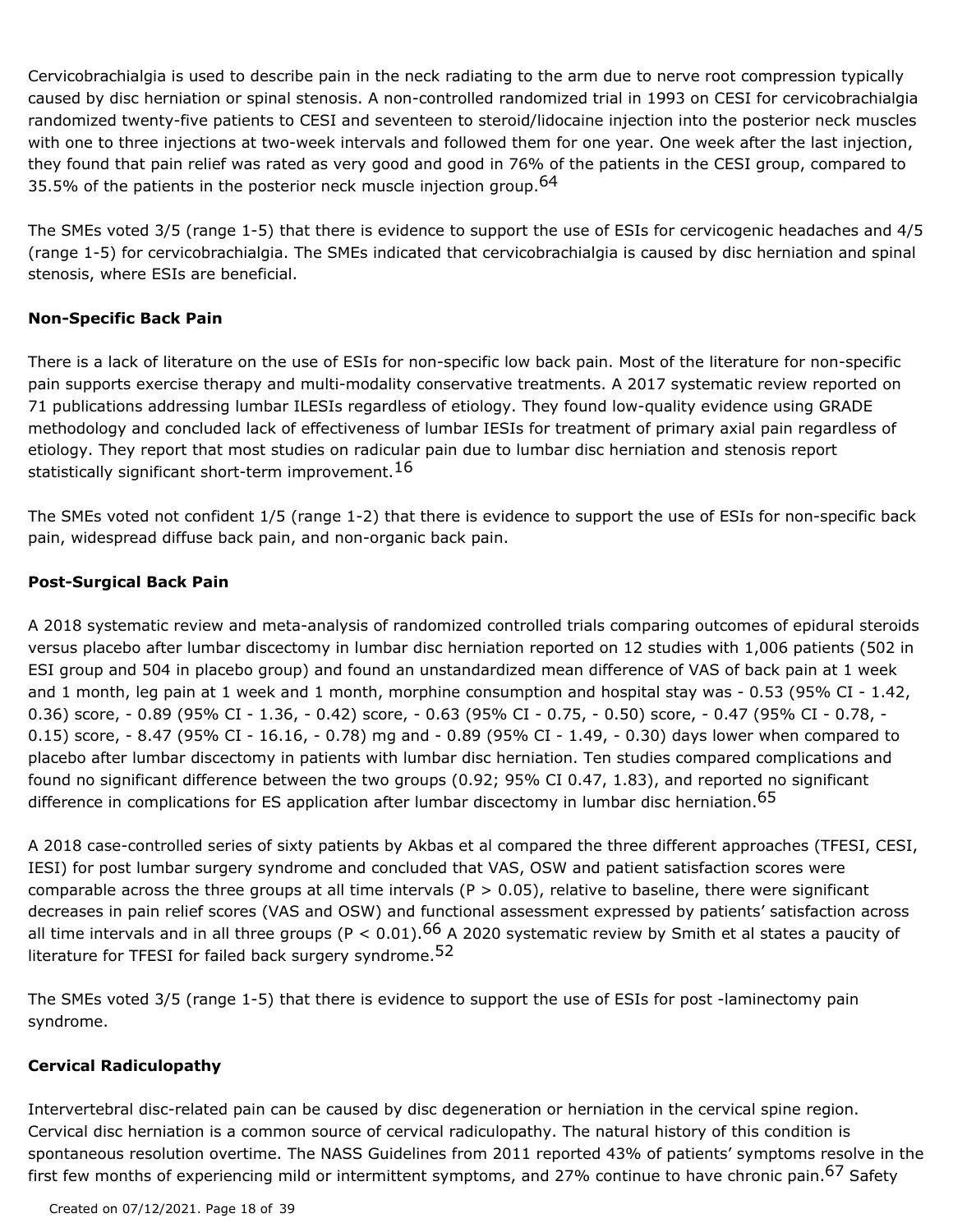issues associated with cervical epidural injections include the risk of spinal cord injury, vascular injury, spinal infarct, and ischemia. Cervical TFESI has been associated with a higher risk of neurovascular complications and possible infarction of the spinal cord, brain stem, cerebrum, or the cerebellum. The interlaminar technique is associated with increased risk of direct trauma to the spinal cord.<sup>15</sup>

A 2015 systematic review reports on the long-term efficacy of cervical ILESI and TFESI to treat neck pain. Seven manuscripts between 1966 - 2014 using Interventional Pain Management Techniques-Quality Appraisal of Reliability and Risk of Bias Assessment (IPM-QRB) methodology were included. There were four papers rated high quality, all authored by the same author who was also the lead author on this systematic review. They reported Level II evidence for the efficacy of cervical interlaminar epidural injections with local anesthetic with or without steroids, based on at least one high-quality relevant randomized control trial in each category for disc herniation, discogenic pain without facet joint pain, central spinal stenosis, and post-surgery syndrome.<sup>68</sup> In the 2015 systematic review, also published by this group, on the efficacy of epidural injections for chronic spinal pain, they rate the evidence Level II for long-term management of cervical disc herniation with ILESI, Level II for cervical spinal stenosis management with an interlaminar approach, Level II for post cervical surgery syndrome treated with cervical ILESI, and Level II to III in managing thoracic disc herniation with an interlaminar approach.<sup>48</sup> These systematic reviews rated a higher level of evidence than an earlier review on the same subject with overlapping authors but using a different methodology for the assessment of the literature, and the literature was older, <sup>69</sup> but similar to the 2021 consensus reports from ASIPP Guidelines for methodology.<sup>70</sup>

A 2014 multi-centered RCT of 169 patients with cervical radicular pain compared ESIs, conservative treatment, or combination treatment for cervical radicular pain over six months. Conservative treatment was pharmacotherapy with gabapentin and/or nortriptyline, and PT, as indicated, and combination therapy was ESI and pharmacotherapy with gabapentin and/or nortriptyline plus PT. At one-month, arm pain scores were 3.5 (95% CI, 2.8 to 4.2) in the combination group, 4.2 (CI, 2.8 to 4.2) in ESI patients, and 4.3 (CI, 2.8 to 4.2) in individuals treated conservatively (P = 0.26). Combination group patients experienced a mean reduction of −3.1 (95% CI, −3.8 to −2.3) in average arm pain at one month versus −1.8 (CI, −2.5 to −1.2) in the conservative group and −2.0 (CI, −2.7 to −1.3) in ESI patients (P = 0.035). For neck pain, a mean reduction of -2.2 (95% CI, -3.0 to -1.5) was noted in combination patients versus −1.2 (CI, −1.9 to −0.5) in conservative group patients and −1.1 (CI, −1.8 to −0.4) in those who received ESI (P = 0.064). Three-months post treatment, 56.9% of patients treated with combination therapy experienced a positive outcome versus 26.8% in the conservative group and 36.7% in ESI patients ( $P = 0.006$ ). The authors reported a lack of significant difference between the groups, with the combination therapy providing better improvement. These results support an interdisciplinary approach to neck pain may improve outcomes; confirmatory studies are needed.<sup>71</sup>

A 2014 prospective observational study of 143 patients who received cervical paramidline interlaminar ESIs reported initial improvements at two weeks in 115 of 143 patients (80.8%). Patients with paresthesia only and no pain showed significantly fewer improvements after ESIs  $(11/19, 57.9%)$  than patients with pain  $(104/124, 83.9%)$  (p = 0.013). The authors conclude that fluoroscopic paramidline ILESIs can effectively manage cervical radiculopathy, irrespective of the cause or zone of nerve root compression, and patients with paresthesia only, experienced fewer improvements.<sup>72</sup>

A 2018 randomized trial compared cervical interlaminar epidural injections in post-surgery syndrome with LA with steroids to LA alone using a ≥ 50% improvement on numerical rating scale and functional status improvement using the Neck Disability Index (NCI). The authors report similar improvements in both groups, with 69% of patients receiving LA and 71% of patients receiving LA and steroids showing significant improvement at the end of two years. They report an average number of procedures of five to six with an approximate 12 weeks of significant improvement per procedure. Limitations of the study were multiple co-interventions, and variability in the frequency and number of interventions, and lack of true control group.<sup>73</sup>

A 2020 systematic review and meta-analysis on the effectiveness of fluoroscopic guided cervical transforaminal epidural steroid injection for the treatment of radicular pain included six randomized and eleven nonrandomized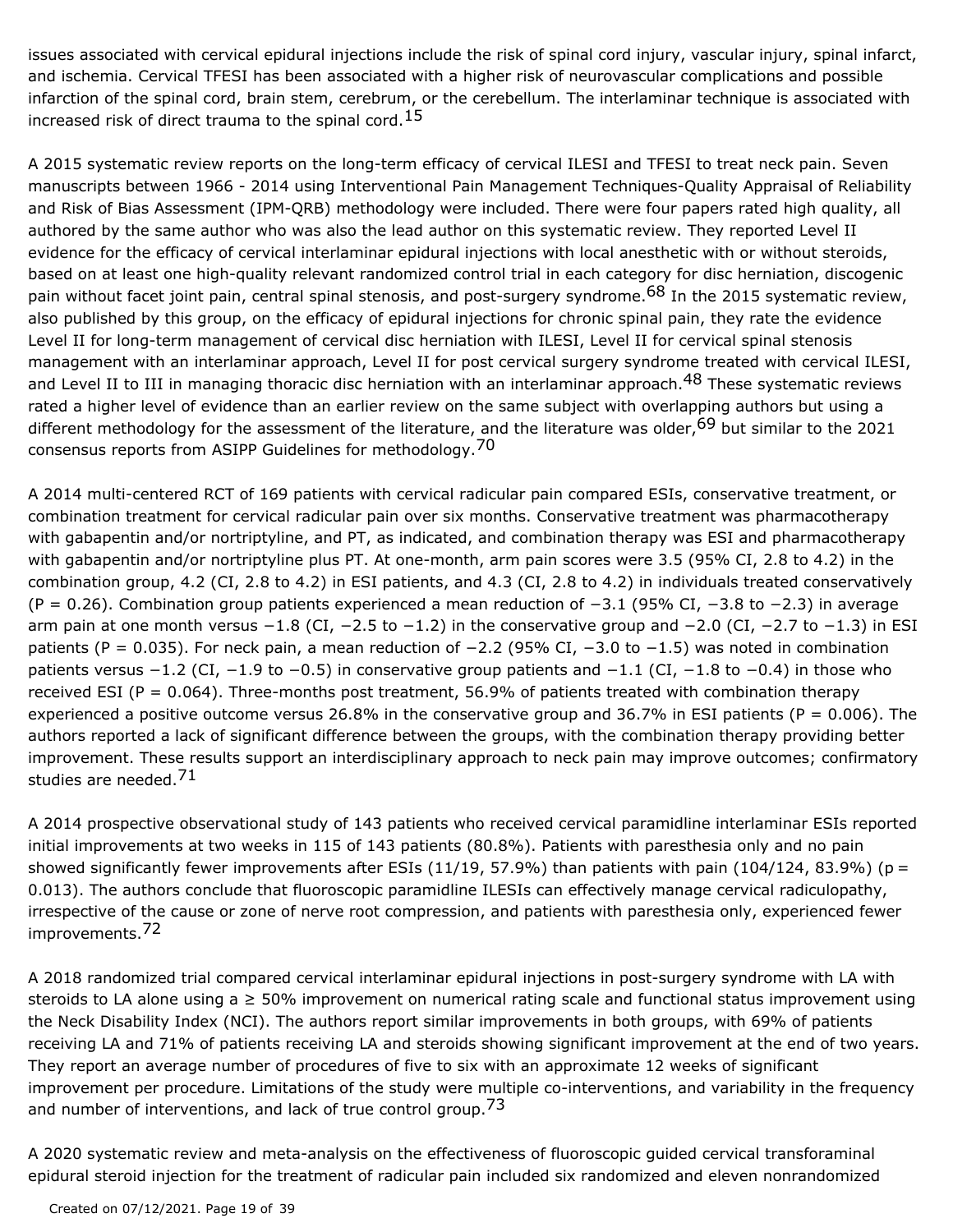comparative studies with pain improvement at least 50% from baseline. Using GRADE methodology, they reported approximately 50% of patients experienced ≥ 50% pain reduction at short and intermediate-term follow-up. However, they acknowledged the literature was very low quality according to GRADE criteria and the lack of existing studies with adequate control groups.<sup>74</sup>

A 2020 systematic review and meta-analysis on the effectiveness of epidural injections with local anesthetic with or without steroids for management of chronic neck pain concluded that similar pain relief and function were achieved between the two groups. This was limited by the lack of randomized controlled trials, lack of heterogenicity in the included studies with only one group publishing on this topic, and lack of control groups within the RCTs.<sup>75</sup>

A 2020 retrospective report on the proportion of patients requiring surgery after CESIs reported 11.2% of patients underwent surgery within six months of CESI, 14.5% by one year, and 22.3% by five years. Patients with stenosis and herniation were more likely to undergo surgery than those with radiculopathy. They report repeat injections reduced risk for subsequent surgery with a mean of 1.7 to 5.5 injections in follow-up over two years. The study is limited by its retrospective nature, varying numbers of repeat injections and duration of time between injections, and lack of specific indications for injections or subsequent surgery or surgical candidacy. It is difficult to conclude that the steroid injections reduce the risk for subsequent surgery as the natural disease course points towards improvement alone.<sup>76</sup>

Multiple papers review the safety concerns surrounding cervical ESIs. The risk of spinal cord injury increases as the epidural space narrows moving cranially, so many authors and recommendations conclude that cervical injections should be restricted to C6-C7 or C7-T1. Additional safety measures include a review of pre-procedural imaging and avoiding particulate steroids in cervical injections. $1,13$  A report addressing key safety issues states, "overall cervical and thoracic transforaminal epidurals constitute 2.4% of all epidural injections and less than 5% of all transforaminal epidural injections; however, they contribute to over 99% of the complications related to intra-arterial injection of particulate steroids" and recommends against the use of cervical TFESI injections.<sup>28</sup>

The subject matter expert panel was asked their confidence for evidence to support cervical ESIs and they voted 4/5 (range 1-5).

### **Thoracic Epidural Injections**

A 2012 systematic review of thoracic ILESI used the United States Preventive Task Force (USPTF) rating of evidence methodology and reviewed two studies, one RCT and one observational study. The review concluded the evidence for thoracic epidural injection treating chronic thoracic pain is considered fair and limited for post-thoracotomy pain.<sup>77</sup> The USPTF grading has been revised since 2012, but at that time fair was considered sufficient evidence to determine the effect on health outcome, but the strength of evidence was limited, and limited/poor was insufficient evidence to assess.

A 2014 RCT without a placebo group with 110 patients was randomized to two groups; one group received LA (n=55) and the other group received LA with steroids (n=55). They reported most patients had five to six procedures over two years and reported improvement in 71% in LA alone and 80% in LA plus steroids. Limitations included lack of placebo group and variability in timing and number of procedures.<sup>78</sup>

The SME panel voted 4/5 (range 2-5) that the evidence supports the benefits of epidural steroid injection outweigh risk for thoracic radicular pain. The panel discussed that thoracic radicular pain is far less common and has not been well studied.

### **Frequency, Laterality and Multiple Level Injections**

Existing evidence and societal guidance support conservative management for acute back pain. There is little data regarding the frequency of ESIs for patients who are candidates for intervention. A 2018 prospective cohort study of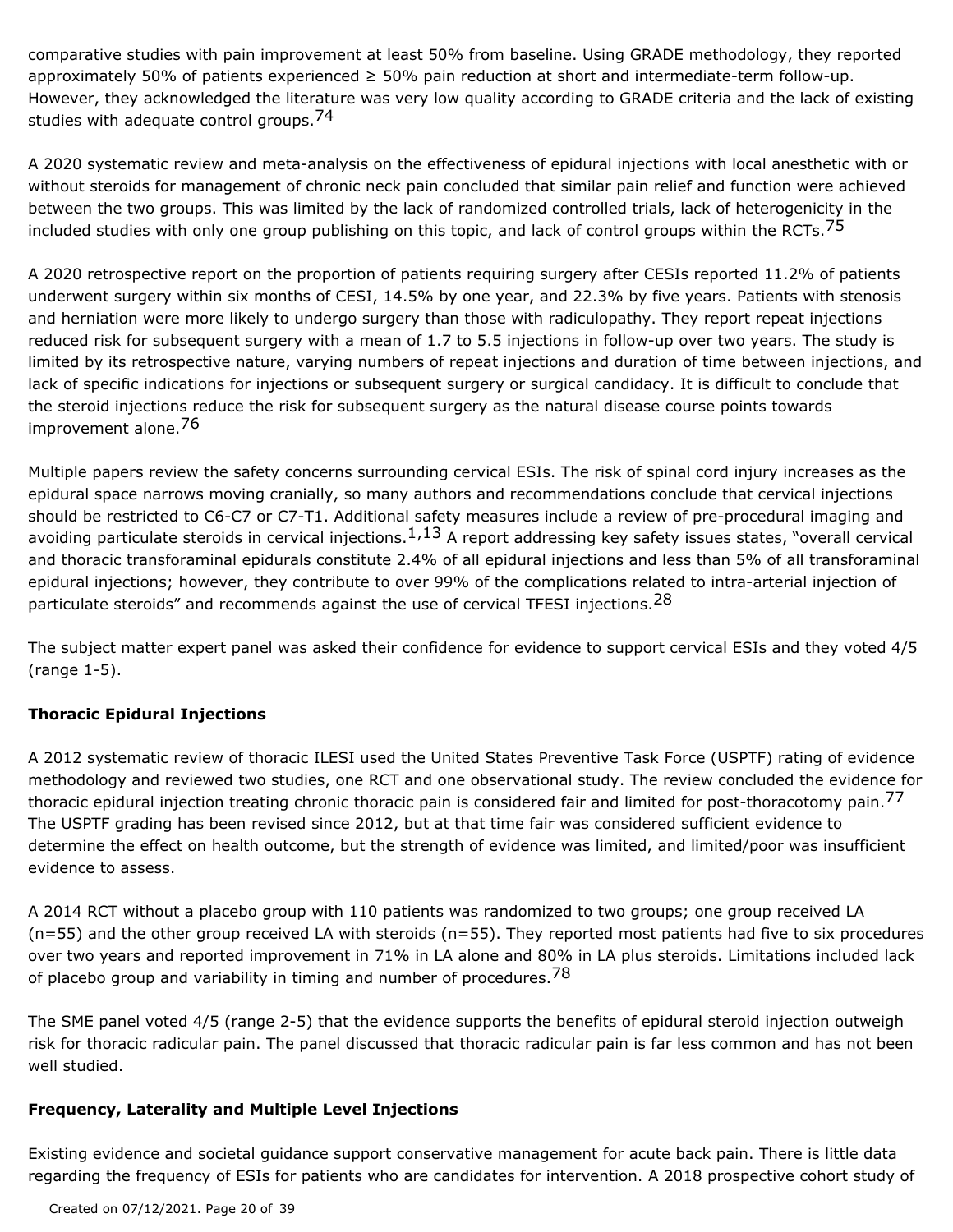102 patients who had ESI for radicular symptoms related to disc herniation (n=57) or cervical disc herniation (n=45) and had a second injection administered for persistent pain were followed for one year. Seventeen patients had a second injection for lumbar herniation (29.8%) and seven for cervical herniation (15.6%) at a mean of 65.3 days (SD 46.5) and 47 days (SD 37.2), respectively. All but one patient who had surgery responded satisfactorily with a mean VAS for leg pain of 8.8 mm (SD 10.3) and a mean VAS for arm pain of 6.3 mm (SD 9) one year after the second injection, respectively. They concluded repeat injections were acceptable treatment in symptomatic patients without satisfactory relief after the first injection.<sup>79</sup> Limitations of this study conducted in Europe were different standards for ESI and repeat injection, risk of recall bias, and varying times to the second injection. In a study by the same authors, 1,002 consecutive patients were prospectively assessed on short-term response to ESIs for various indications. They determined ten-day outcomes of the second injection were as good as the outcomes of the primary injection for a lumbar herniation: (72.2% better, 24.7% the same, and 3.1% worse following 295 primary injections compared with 70.1% better, 24.8% the same and 5.1% worse after 117 second injections;  $p = 0.593$ ). For cervical herniation, the improvement was reported in 63.1%, the same in 28.6%, and worse in 8.3% after 84 primary injections compared with 52.2% better, 34.8% the same, and 13% worse after 23 second injections;  $p = 0.602$ . This study was also a European population and did not use validated outcome scores.<sup>80</sup> Other studies have also reported improvements with second injections, but high variability in timing and number of injections and inclusion of other spinal procedures challenge interpretation. A 2016 prospective observational study included 184 patients who underwent TFESI for axial neck or radicular arm pain due to herniated disc or spinal stenosis. A group of partial responders (n=108) was scheduled to undergo repeat injection at two-three weeks. The other group (n=76) of partial responders received repeat injections for aggravation of pain. They concluded the scheduled repeat injection group showed a significantly longer time to reinjection and improved clinical benefits.<sup>61</sup> This was limited by a lack of a control group, lack of standardization in the total number of injections, and unclear randomization.

A 2014 retrospective observational study evaluated 933 patients with a total of 2,087 TFESIs. Injections were repeated at intervals of at least two weeks for a duration of up to one year from index injection. Of the total patients in the database (933/4,161), 22.4% received repeat injections during the study period, and the cohort showed a significant decrease in improvement with subsequent injections (p=0.0311). This study is limited by retrospective design and high variability in the duration between injections and steroid preparations. They found most patients did not require repeat injections for treatment of lumbar radicular pain but did find those with an incomplete initial response who received early repeat injections within three months can achieve a cumulative benefit.  $81$ 

On the contrary, several authors reported no difference in long-term outcomes in patients receiving a second injection nor a reduction in the need for surgery.<sup>82,83</sup> The 2005 WEST study was a multicenter, double-blinded randomized placebo-controlled trial with 228 patients with sciatica. The patients were randomized to either three lumbar ESIs with steroid or placebo (saline) at intervals of three weeks. At three weeks, they discovered that the ESI group had a transient benefit over the placebo group (75% improvement in ODQ, 12.5 vs. 3.7%; number needed to treat, 11.4). No benefit was demonstrated from 6 to 52 weeks. They concluded that ESIs did not improve physical function, hasten return to work or reduce the need for surgery and did not find a benefit of repeated ESIs over single injection. They advocate a multidisciplinary approach for management.<sup>84</sup> Limitations were the use of 75% cut off for improvement while most studies use 50%, and assessment of disability but not pain assessment.

A 2013 systematic analysis identified nine studies with ≥ 50% pain relief after TFESIs for radicular pain after a single injection and reported 94% required a single injection and 4% required a second injection to achieve this level of pain relief. The use of three or four injections was rare.

A 2014 retrospective observational study investigated if repeat lumbar TFESIs resulted in pain relief which has waned since index injection, and if a cumulative benefit could be achieved by repeat injections within three months of the index injection. A total of 4,161 patients received single-level TFESIs for radicular pain with or without radiculopathy. Between two weeks and one year from index injection, 933 patients (22.4%) had a repeat injection. The data indicates that 80.3% of patients had two injections, 16.1% had three injections, and 3.6% had four or five injections. They concluded there was a cumulative benefit of repeat injections within three months of the index injection.  $81$ Limitations of the study included the retrospective design, a high number of patients lost to follow up and no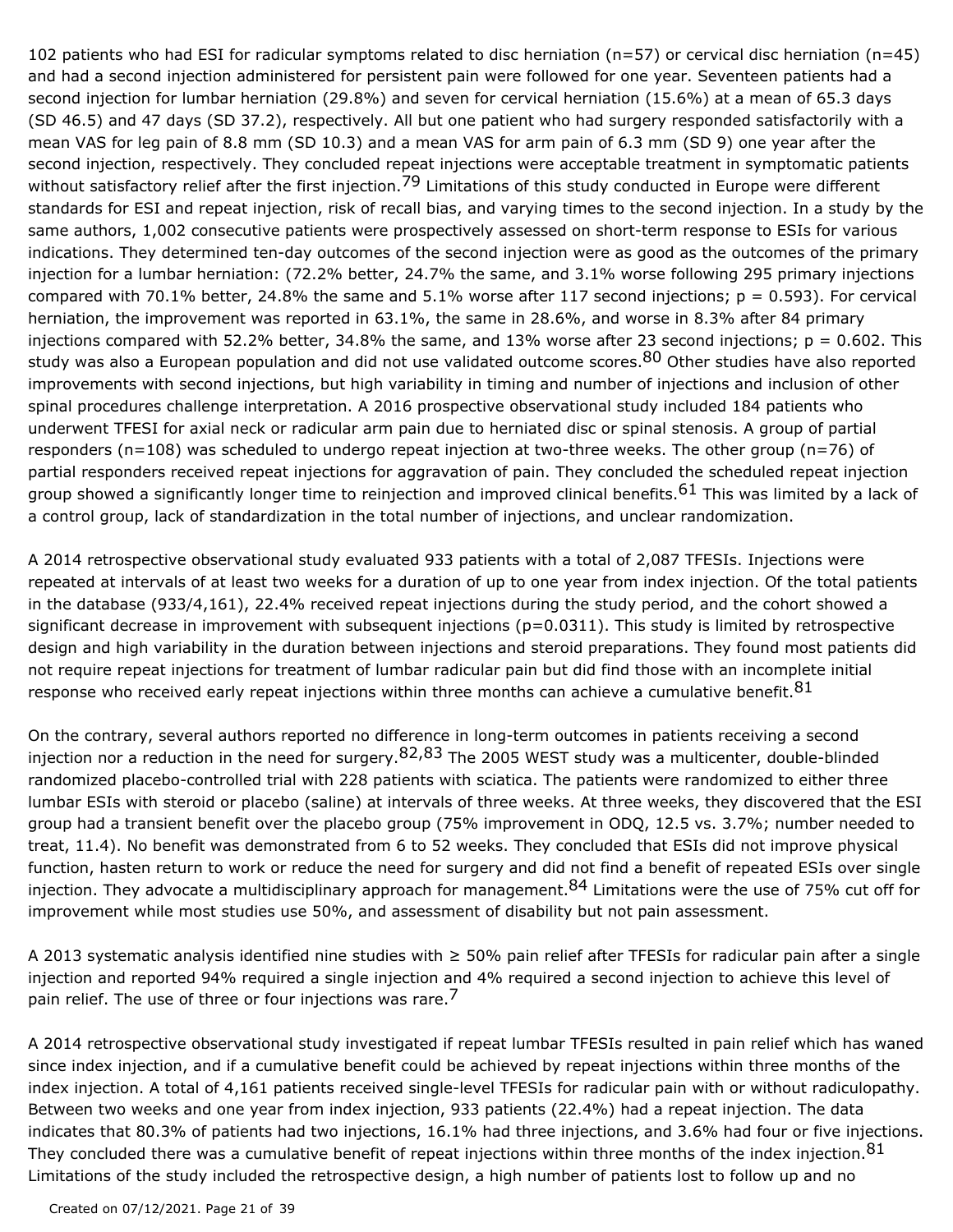standardization in terms of timing of the repeat injection(s).

Using quality assurance databases from radiology and two medicine and rehabilitation (PM&R) practices, 16,638 consecutive procedures in all spine segments (14,956 TFESI; 1,682 ILESI) were evaluated for major and minor adverse safety outcomes. The most frequent complication was a vasovagal reaction in 1.2% and dural puncture in 0.06%. They reported no major adverse reactions, no long-term sequelae from any intermediate or delayed minor adverse events. They concluded both TFESI and IESI are safely performed with low immediate and delayed adverse event rates when informed by evidence-based procedural guidelines. Of note, multiple patients in this population had bilateral procedures or two-level injections without additional safety concerns.<sup>30</sup>

A 2016 study was conducted for 184 patients who underwent TFESI for axial neck and radicular arm pain with a single ESI. Group A (n=108) was comprised of partial responders defined as a numerical rating scale  $\geq 3$  and received scheduled repeat injections at two to three weeks after the first injection. Group B (n=76) was comprised of partial responders who did not receive a repeat injection but received intermittent injections for aggravation of pain. Total number of injections within one year and NRS scores <3 were recorded, and they concluded Group A showed a significantly longer time to re-injection and a longer time between injections. The average number of injections was 2.48 in Group A, with four patients receiving more than three injections and 2.98 in Group B with 16 patients receiving >3 injections.<sup>85</sup> This study is limited by retrospective design and selection bias as patients who did not follow up for a year or choose surgery were excluded.

Subject matter experts were asked about their confidence that the evidence demonstrates ESIs provided relief for a minimum of six weeks after injection with score of 4/5 (range 1-5).

- The panel was split regarding repeating ESIs if the initial treatment did not result in substantial pain relief with the majority feeling that repeating in a different level would be appropriate 3/5 (range 1-5), but not at the same level that did not achieve improvement with ESI.
- When asked if there is literature on a safe or harmful number of ESIs per year, 7/11 SMEs voted no. There was not a consensus among the panel in terms of the number of ESIs that would be considered safe or harmful in a twelve-month time period with a range of three-four in twelve months suggested.
- In response to the question concerning the literature providing input on the safety of multiple levels of ESIs performed in the same session, 6 out of 11 voted no. When asked the number of levels they felt would be safe, the range was one to three per session.
- Half (5/10) did not feel the literature provides input on a safe duration of time between the administration of separate ESIs in the same spinal region and the recommended duration ranged from two weeks to three months. One SME stated, "the need for individual assessment and response to prior injections as well as goals of treatment management versus resolution are factors that can influence this decision."
- Subject matter experts were asked about their level of confidence in the evidence to support repeat epidural injections for long-term management of chronic back pain >6 months and there was not a consensus. Comments included lack of supporting evidence for ESIs for chronic pain management. This must be balanced against patients who do have good results with injections and wish to avoid surgery when clinical benefit is evident.

### **Injectants**

Epidural steroid injections usually contain local anesthetic (LA) and glucocorticoids. The optimal combination and dosing have not been determined. The role of epidural nonsteroidal injections remains controversial. A 2013 systematic review and meta-analysis looked at the control arm of forty-three studies which included saline, LA, and injections into muscle or ligament (sham). In the indirect comparison, they concluded epidural non-steroidal injections achieved positive outcomes (risk ratio, 2.17; 95% CI, 1.87-2.53) and provided greater pain reduction scores (mean difference, -0.15, 95% CI, -0.55 to 0.25). Indirect comparison does not qualify as the same level of evidence as a randomized comparison, and the study was limited by only one included study being ranked as high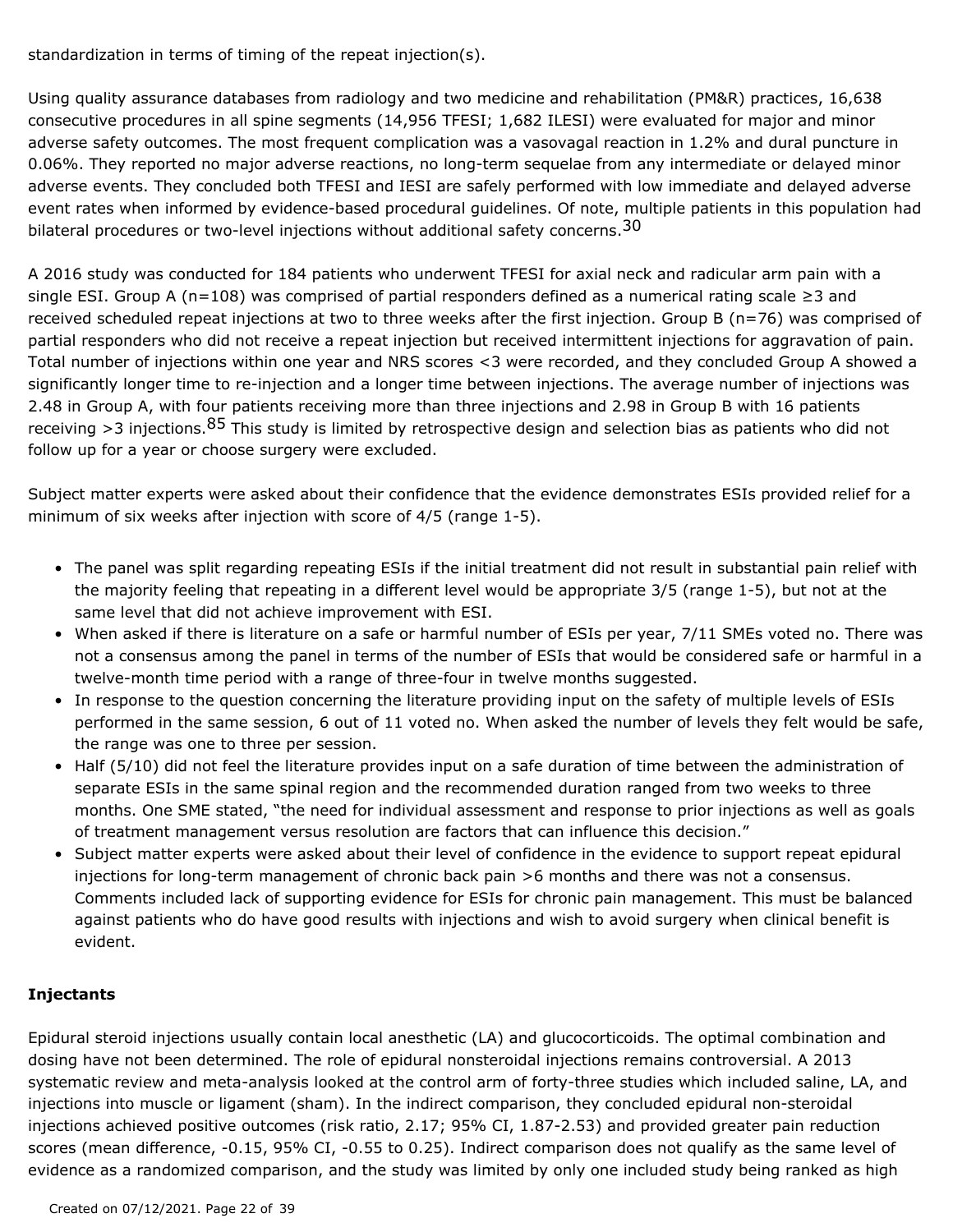quality using GRADE methodology and inadequate numbers to detect in effect by size, but suggests that the nonsteroidal injections were not entirely placebo.<sup>86</sup> A 2015 systematic review of RCTs using Cochrane review criteria and the American Society of Interventional Pain Physicians (ASIPP) criteria for assessing interventional techniques looked at thirty-one trials seeking evidence on local anesthetics, saline, steroids, and other solutions. They conclude equal efficacy for local anesthetic with steroids and local anesthetic alone in multiple spinal conditions. For disc herniation, they report superiority of local anesthetic with steroids over local anesthetic alone.<sup>87</sup> A 2021 systematic review of randomized control trials by Manchikanti et al compared sodium chloride solution alone, steroids alone, or sodium chloride solution with steroids in managing spine pain secondary to disc herniation or spinal stenosis. The authors reported utilizing a single-arm analysis that both epidural saline and epidural steroids with saline were effective in reducing 20% of pain, however, only reducing disability score by 10 to 20%.<sup>88</sup> Several 2020 systematic reviews and meta-analysis looking at the difference in efficacy between lidocaine alone versus lidocaine and steroids in the management of lumbar disc herniation or spinal stenosis concluded there were similar effects associated with lidocaine alone or in combination with steroids. <sup>89</sup>

This study contradicts multiple other studies that showed steroids were superior to saline or other placebos. The Friedly et al multicenter, double-blinded randomized controlled trial compared epidural injections of corticosteroids plus lidocaine versus lidocaine alone in 400 patients with confirmed spinal stenosis. In this study, patients had the option of blinded crossover after six weeks to receive the alternate treatment. However, fewer participants randomized to corticosteroids plus lidocaine (30%, n=60) versus lidocaine alone (45%, n=90) crossed over in six weeks (p=0.03) and 93% indicating a lack of effectiveness as a reason to cross-over. Using an intention-to-treat (ITT) analyses, a small, but consistent difference favoring steroids plus LA over LA alone was observed. At twelve months there was no significant difference between the groups. This study did not show repeat injections of either type offering additional benefit if injections in the first six weeks did not improve pain.<sup>59</sup> A systematic review by Bicket et al evaluating control injections in RCTs reports that ESIs may provide a benefit compared to non-ESIs while acknowledging this was based on few, low-quality studies directly comparing controlled treatment and short-term outcomes. However, this review with 3,641 patients from 43 studies represents the largest analysis comparing ESI with a steroid to a nonsteroidal alternative including, LA alone, etanercept, saline, intramuscular or ligamentous injections, and dry needling. The authors concluded the benefit from ESIs was limited but suggested it may not constitute a placebo effect. 86

While systematic reviews and meta-analysis have suggested a role in non-steroidal injections, these studies are limited because they rely on previously conducted randomized control trials where the research question was not specific to determining the effectiveness of these non-steroid injections. The data set utilized is subject to significant heterogenicity (I<sup>2</sup> >50-99%), variability of the patient population, and small sample sizes. Studies dedicated to the investigation of the non-steroid injections are necessary as well as studies with longer-term follow-up periods to understand if there is a role for nonsteroidal injections in lieu of epidural steroid injections. There is not enough evidence to be confident that non steroid injections are equally effective to steroid injections based on the current body of literature.

A 2016 study reported improvement in pain with particulate compared to non-particulate steroids.<sup>90</sup> Spinal cord ischemia and posterior circulation infarction have been reported after cervical ESIs. Concern arose that this risk was greater for particulate compared to non-particulate steroids prompting further investigations and recommendations. In 2011, the FDA required a label change for triamcinolone stating it should not be used for ESI.<sup>91</sup> A 2017 systematic review and meta-analysis comparing particulate steroids to non-particulate counterparts conclude that particulate steroids are not better in relieving pain compared to their non-particulate counterparts but may offer an improved safety profile. They conclude with the recommendation to consider switching to non-particulate steroids.<sup>92</sup> Another 2017 systematic review by Mehta et al agreed concluding, no benefit to particulate steroids and recommending non-particulate steroids with performing cervical TFESI, with Grade of Recommendation: B. For lumbar TFESI, they state particulate vs. non-particulate as equivocal with Grade of Recommendation: B for pain reduction and C for function with an overall recommendation for non-particulate steroids for lumbar TFESI.<sup>93</sup>

Steroid dosing, dilution, and additives are not standardized and are another area of controversy. There is evidence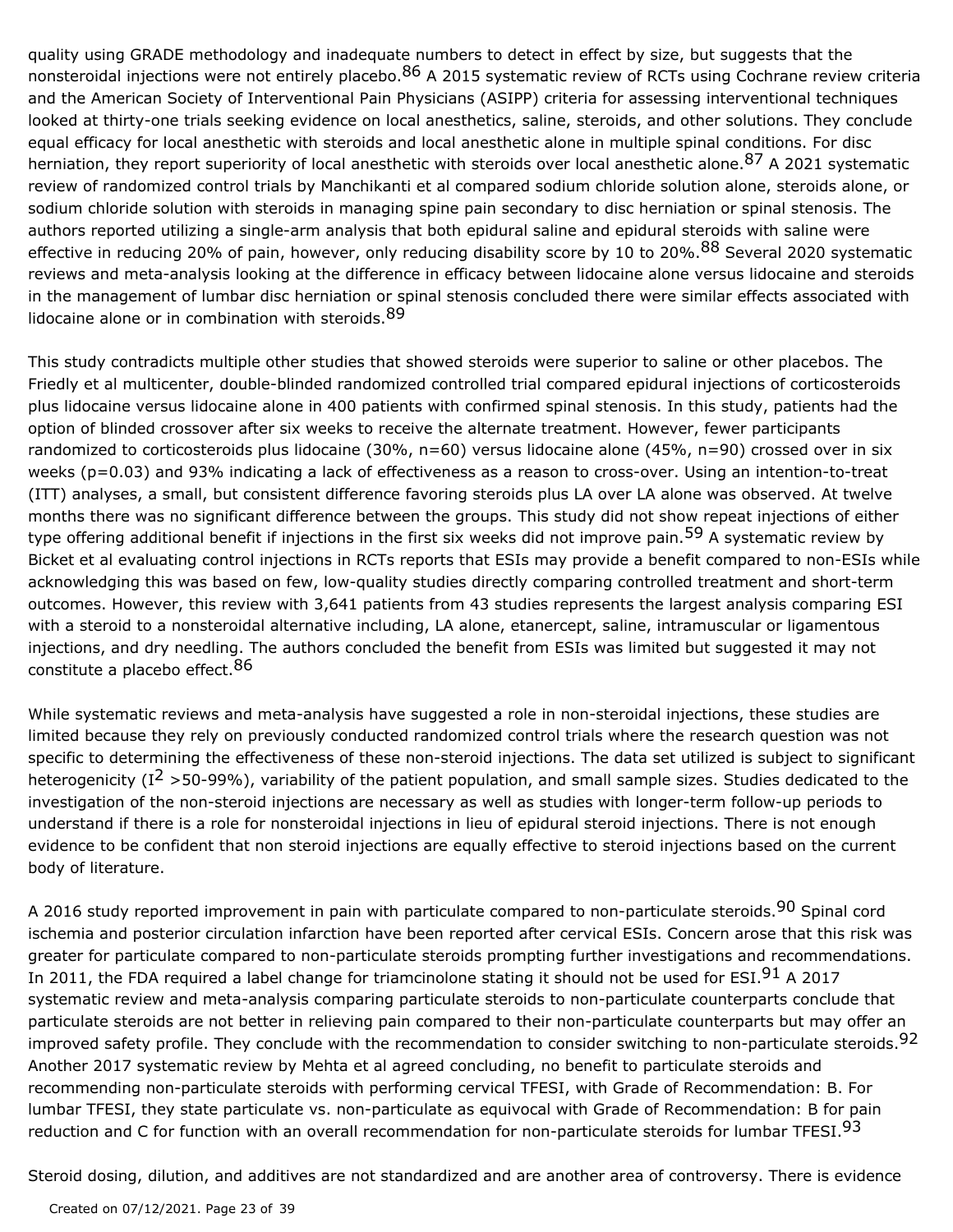that different dilutions such as sodium chloride and local anesthetic can alter the steroids particle size and distribution. There is concern about the toxicity of additives (such as benzyl alcohol and polyethylene glycol). Based on the potential risk associated with systemic corticosteroid absorption, the WIP Benelux Workgroup recommends using the lowest effective dosing, which amounts to 40mg for methylprednisolone acetate (MPA), 10-20mg for triamcinolone acetate, and 10mg (10mg/mL) for dexamethasone phosphate. They recommend limiting the cervical interlaminar and lumbar transforaminal volume to 4mL and inject slowly.<sup>15</sup>

Etanercept is a soluble p75 tumor necrosis factor fusion protein administered subcutaneously for inflammatory arthritis and other rheumatological conditions. While it has been explored in several studies with preliminary positive results, it is not FDA approved for injection into the epidural space, and therefore is not considered medically reasonable and necessary. Additional agents such as platelet-rich plasma, amniotic fluid, gabapentin, and others have been investigated, but are not FDA approved for use in the epidural space.

#### **Multiple Procedures**

Since injectants may have a bilateral effect or spread to adjacent levels, diagnostic interlaminar or caudal ESIs are seldom used. Diagnostic TFESIs are sometimes used to determine the level of radicular nerve root pain, to differentiate radicular from non-radicular pain, to evaluate a discrepancy between image studies and clinical findings, to identify the source of pain in the prevalence of multi-level nerve root compression, and to help identify the level of pathology at a previous operative site. Selective spinal nerve blocks may also be used to identify the source of pain.

The SMEs were split in terms of multiple procedures during a single session, with half of the experts (6/11) voting that evidence supported the administration of ESIs at the same time as other interventional procedures. However, there was no additional supporting literature provided, and others brought up the concern of lack of diagnostic specificity when multiple procedures are performed in the same session.

### **Society Guidance**

### **North American Spine Society (NASS)**

The 2020 NASS Evidence-Based Clinical Guidelines for Multidisciplinary Spine Care: Diagnosis & Treatment of Low Back Pain concludes that there is insufficient evidence to make a recommendation for or against the use of caudal or interlaminar epidural steroid injections in patients with low back pain with Grade of Recommendation: I (good evidence for or against recommending intervention).<sup>94</sup>

The 2013 NASS Lumbar Transforaminal Epidural Steroid Injections Review & Recommendation Statement evaluated the role of lumbar transforaminal epidural steroid injection (LTFESI) to treat lumbar radicular pain and radiculopathy. 41

- The TFESI is recommended to provide relief of radicular pain related to lumbar disc herniation. The TFESI has been found to be effective in providing pain relief for at least one month in more than 50% of patients, with half of these patients continuing to benefit from treatment for a year or more. Treatment can be repeated in those patients whose pain recurs. Grade of Recommendation: A.
- Transforaminal lumbar epidural steroid injection is generally a safe procedure with minor transient side effects; however, spinal cord injury is a rare but catastrophic complication that can result from the vascular injection of particulate steroids. Level of Evidence: IV.
- In terms of reasonable maximum number of therapeutic LTFESIs that a patient should receive within a six month period they state: "In the absence of sufficient evidence regarding a reasonable maximum number of lumbar transforaminal epidural steroid injections (LTFESI), it is the opinion of the workgroup that: (1) no more than two injections be used to attempt to achieve a beneficial response in the first instance, and (2) thereafter, it seems reasonable to use up to three injections in a six month period to reinstate and maintain benefit once it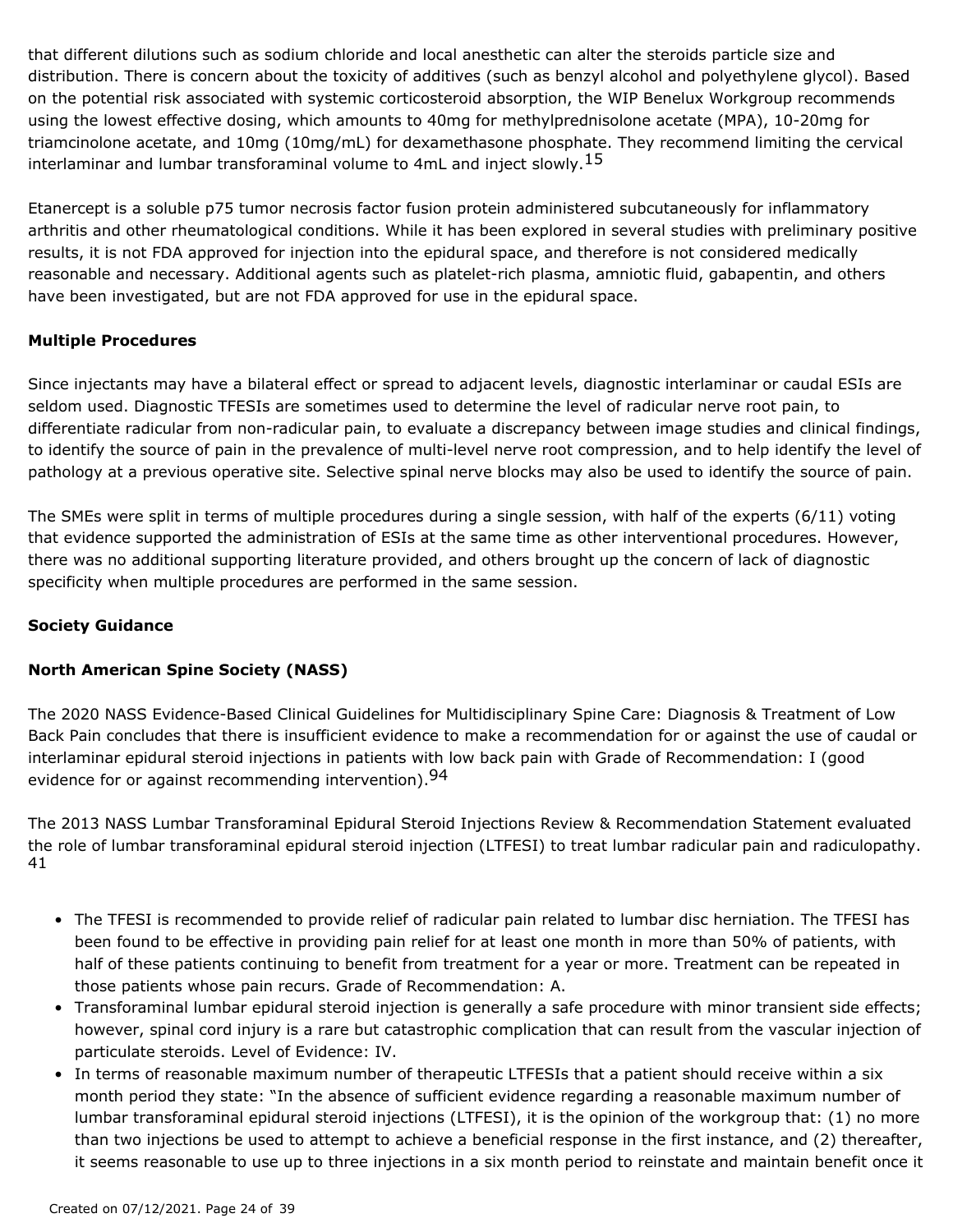has been achieved. In order to justify repeat treatment, benefit should be evident in the form of reduced pain and/or improved function, along with reduced need for other health care."

The 2011 (rev.) NASS Diagnosis and Treatment of Degenerative Lumbar Spinal Stenosis provided evidence-based recommendations<sup>95</sup>:

- Interlaminar epidural steroid injections are suggested to provide short term (two weeks to six months) symptom relief in patients with neurogenic claudication or radiculopathy. There is, however, conflicting evidence concerning long-term (21.5-24 months) efficacy. Grade of Recommendation: B.
- A multiple injection regimen of radiographically guided transforaminal epidural steroid injections or caudal injections is suggested to produce medium-term (3-36 months) relief of pain in patients with radiculopathy or neurogenic intermittent claudication (NIC) from lumbar spinal stenosis. Grade of Recommendation: C.

### **U.S. Department of Veterans Affairs (VA)/U.S. Department of Defense (DoD)**18

The 2017 VA/DoD Clinical Practice Guideline for Diagnosis and Treatment of Low Back Pain utilized GRADE methodology. The original guidelines were developed in 2007. In 2017, the literature was reviewed, and recommendations were added (New-added).

- For the long-term reduction of radicular low back pain, non-radicular low back pain, or spinal stenosis, we recommend against offering spinal epidural steroid injections. (Strong against | Reviewed, New-added)
- For the very short-term effect (less than or equal to two weeks) of reduction of radicular low back pain, we suggest offering epidural steroid injection. (Weak for | Reviewed, New-added)
- For the treatment of low back pain, we suggest against offering intra-articular facet joint steroid injections. (Weak against | Reviewed, New-added)

#### **American Society of Interventional Pain Physicians (ASIPP)**

The ASIPP released updated 2021 Epidural Interventions in the Management of Chronic Spinal Pain: American Society of Interventional Pain Physicians (ASIPP) Comprehensive Evidence-Based Guidelines.<sup>70</sup> This extensive evidence synthesis utilized a modified approach to the grading of evidence<sup>96</sup> and a recommendations grade table published in the British Medical Journal in 2001. This grading system utilizes the type of study and the number of studies. In contrast, the GRADE system, defined in definitions above and commonly used in guideline development, focuses on the quality of the studies with up or downgrading based on methodology. The quality of each article was assessed by Interventional Pain Management Techniques-Quality Appraisal of Reliability and Risk of Bias Assessment (IPM-QRB). Recommendations were made based on the National Guideline Clearing Extent Adherence to Trustworthy Standards instrument. While many of the recommendations were moderate to strong and based on Level I-II evidence, paucity of literature with many of these areas is based on one study.

Evidence:

- Disc Herniation: Based on relevant, high-quality fluoroscopically guided epidural injections, with or without steroids, and results of previous systematic reviews, the evidence is Level I for caudal ESIs, lumbar ILESIs, and lumbar TFESIs and cervical ILESIs with a strong recommendation for long term effectiveness.
- For thoracic disc herniation, based on one relevant, high quality RCT of thoracic epidural with fluoroscopic guidance, with or without steroids, the evidence is Level II with moderate to strong recommendation for long term effectiveness.
- For spinal stenosis, the evidence is based on one high-quality RCT in each category. The evidence is Level II-• III for fluoroscopically guided caudal epidural injections with moderate to strong recommendation and Level II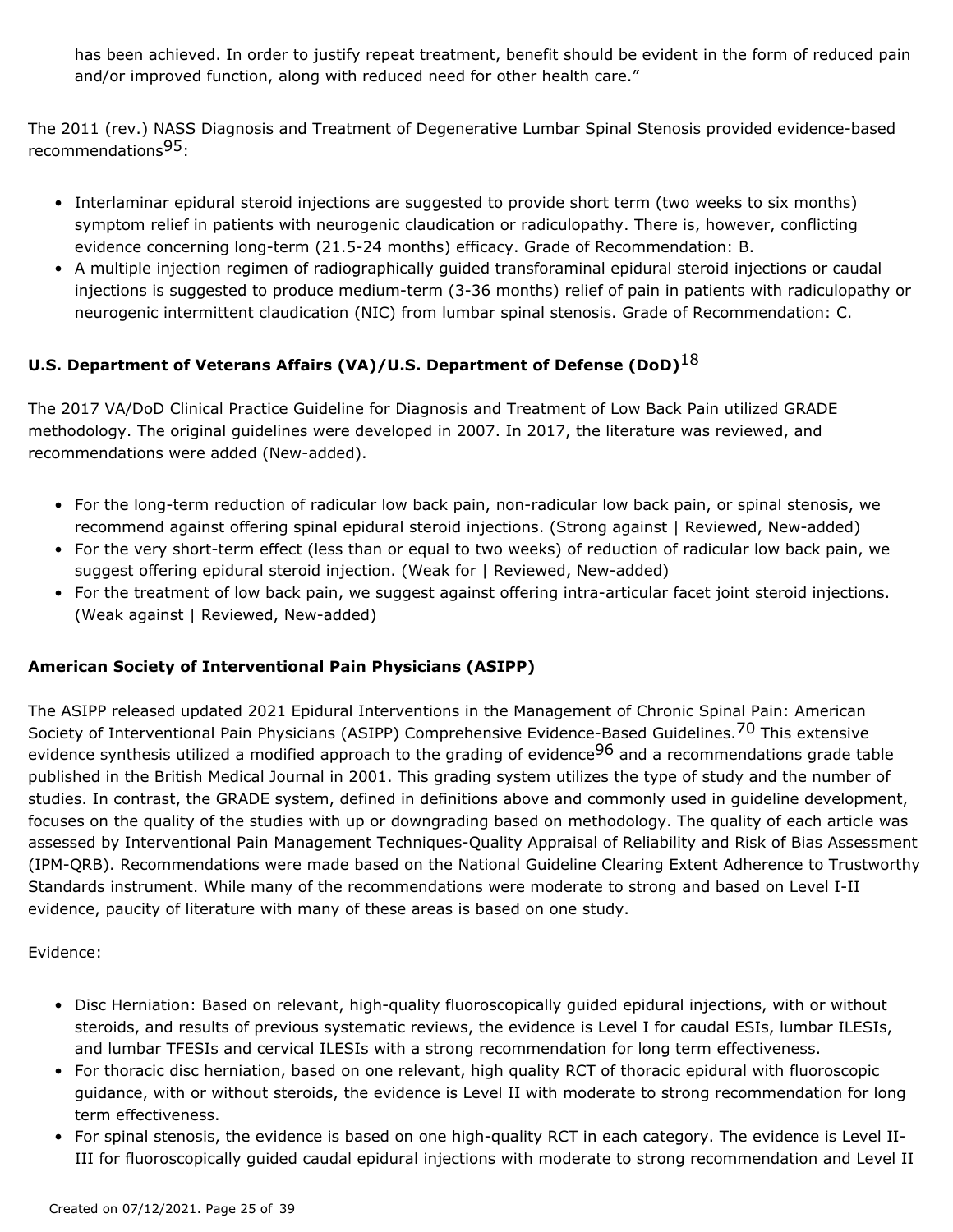for fluoroscopically guided lumbar and cervical interlaminar epidural injections with moderate to strong recommendation for long-term effectiveness.

- The evidence for lumber TFESIs is Level III-IV with moderate recommendation with fluoroscopically guided lumbar TFESIs for long term improvement.
- For axial discogenic pain, the evidence without facet joint pain or sacroiliac joint pain in the lumbar, and cervical spine with fluoroscopically guided caudal, lumbar and cervical ILESIs, based on one relevant highquality RCT in each category is Level II with moderate to strong recommendation for long-term improvement, with or without steroids.
- The evidence for lumbar and cervical post-surgical syndrome based on one relevant high-quality RCT with fluoroscopic guidance for caudal and cervical ILESIs, with or without steroids, is Level II with moderate to strong recommendation for long-term improvement.

# **The American College of Radiology (ACR), the American Society of Neuroradiology (ASNR), the American Society of Spine Radiology (ASSR), the Society of Interventional Radiology (SIR), and the Society of NeuroInterventional Surgery (SNIS)**

ACR–ASNR–ASSR–SIR–SNIS Practice Parameter for the Performance of Image-Guided Epidural Steroid Injection (2019) is a collaborative quideline.  $97$ 

- When an ESI is performed, success is defined as the achievement of significant pain relief, reduced disability, and/or improved quality of life. These should be measured by at least one of the relevant and validated measurement tools, such as the ten-point numerical pain rating scale score or a visual analogue scale score (Roland-Morris Back Pain score, Oswestry Disability Index, The Short Form (36) Health Survey, or similar outcome tool to measure pain, disability, and/or quality of life). It is generally accepted that a minimum of 20% change in pain scores is clinically meaningful, based upon previous trials and FDA requirements.
- They list the following absolute contraindications:
	- 1. Coagulopathy not correctible
	- 2. Concurrent systemic infection
	- 3. Infectious spondylitis
	- 4. Acute spinal cord compression
	- 5. Myelopathy or cauda equina syndrome
	- 6. Inability to obtain informed consent
	- 7. Infection at the skin puncture site
- They list the following relative contraindications:
	- 1. Uncorrected anticoagulation therapy ILESIs and TFESIs are considered intermediate-risk procedures with a moderate risk of bleeding.
	- 2. Hypersensitivity to administered agents allergy to contrast may be treated with premedication with antihistamine agents or an alternative approach (such as using CT guidance with air as the contrast medium may be considered).
	- 3. Pregnancy Although such interventions may be performed without image guidance in pregnant patients, there is a 30% rate of incorrect placement.<sup>98</sup> Other options include MRI-guided injections and ultrasound-guided injections as image-guided procedures have a significantly greater margin of safety and should be utilized when feasible.
	- 4. Hepatitis When performing neuraxial blockade in hepatitis C patients, thrombocytopenia must be excluded in order to avoid hematoma formation and its associated neurologic complications.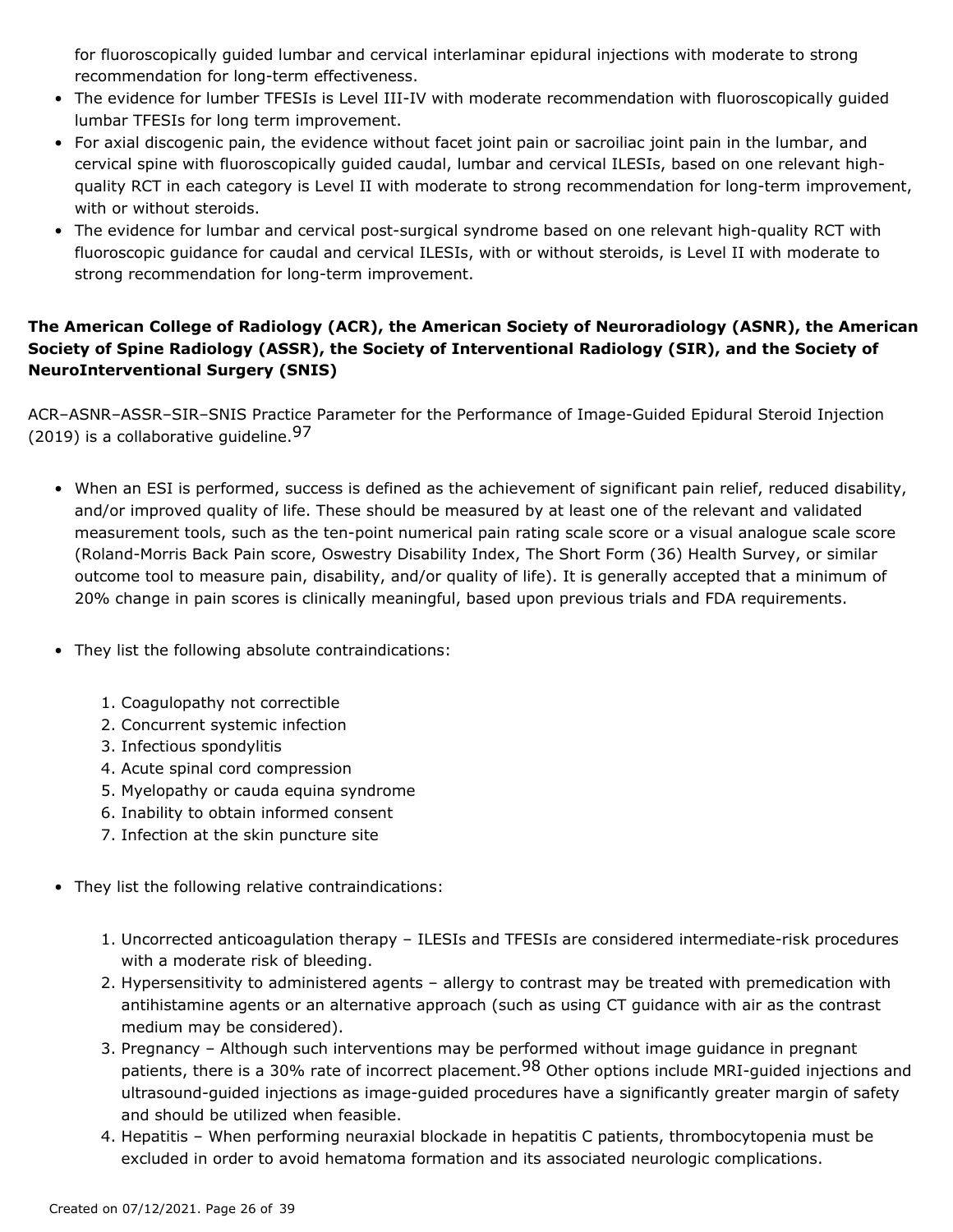- 5. Uncontrolled diabetes mellitus Insulin-dependent diabetics are at risk of elevated blood sugars after steroid injections.
- 6. Congestive heart failure The steroid may lead to fluid retention.
- 7. Immunosuppressed state Preprocedural antibiotics may be considered.
- 8. Patient improving on medical and physical therapy.
- 9. Severe spinal canal stenosis.
- 10. No response to previous well-performed ESI.
- 11. Complication to steroid therapy (Cushing's, etc.).

#### **Agency for Healthcare Research and Quality (AHRQ)**

The AHRQ 2015 Technology Assessment for Pain Management Injection Therapies for Low Back Pain<sup>2</sup>

The 2015 AHRQ technology assessment played a pivotal role in epidural injection for pain. While this report has not been updated since 2015 due to loss of funding for this project, this report remains significant as it was funded by AHRQ, so there was low-risk of outcome reporting bias, and leads to questions regarding the effectiveness and utility of epidural injections for pain. The report includes a systematic review of RCTs of patients with lumbosacral radiculopathy, spinal stenosis, non-radicular back pain, or chronic post-surgical back pain. Quality of evidence was assessed for risk of bias using the Cochrane Back Review Group criteria. Meta-analysis was performed and stratified by time. A total of 79 RCTs of epidurals were included. The results were: "For epidural corticosteroid injections versus placebo interventions for radiculopathy, the only statistically significant effects were on mean improvement in pain at immediate-term follow-up (weighted mean difference [WMD] -7.55 on a 0 to 100 scale, 95% CI -11.4 to - 3.74) (strength of evidence [SOE]: moderate), the mean improvement in function at immediate-term follow-up when an outlier trial was excluded (standardized mean difference [SMD] -0.33, 95% CI -0.56 to -0.09) (SOE: low), and risk of surgery at short-term follow-up (relative risk [RR] 0.62, 95% CI 0.41 to 0.92) (SOE: low). The magnitude of effects on pain and function was small, did not meet predefined thresholds for minimum clinically important differences, and there were no differences in outcomes at longer-term follow-up. Evidence on effects of different injection techniques, patient characteristics, or comparator interventions estimates was limited and did not show clear effects. Trials of epidural corticosteroid injections for radiculopathy versus non-placebo interventions did not clearly demonstrate effectiveness (SOE: insufficient to low). Evidence was limited for epidural corticosteroid injections versus placebo interventions for spinal stenosis (SOE: low to moderate) or non-radicular back pain (SOE: low), but showed no differences in pain, function, or likelihood of surgery. Serious harm from injections were rare in randomized trials and observational studies, but harm reporting was suboptimal (SOE: low)." The authors concluded that corticosteroid injections for radiculopathy were associated with immediate but short-term benefits and did not reduce the long-term risk of surgery. They also conclude that ESI is not effective for spinal stenosis or non-radicular back pain.

### **The American College of Physicians (ACP)**

The ACP created the Clinical Practice Guidelines for Noninvasive Treatments for Acute, Subacute, and Chronic Low Back Pain (2017) using the ACP grading system methodology and based on published systematic reviews and a systematic review of RCTs through April 2015 to develop the following recommendations  $21$ :

- Recommendation 1: Given that most patients with acute or subacute low back pain improve over time regardless of treatment, clinicians and patients should select nonpharmacologic treatment with superficial heat (moderate-quality evidence), massage, acupuncture, or spinal manipulation (low-quality evidence). If pharmacologic treatment is desired, clinicians and patients should select nonsteroidal anti-inflammatory drugs or skeletal muscle relaxants (moderate-quality evidence). (Grade: strong recommendation).
- Recommendation 2: For patients with chronic low back pain, clinicians and patients should initially select nonpharmacologic treatment with exercise, multidisciplinary rehabilitation, acupuncture, mindfulness-based stress reduction (moderate-quality evidence), tai chi, yoga, motor control exercise, progressive relaxation,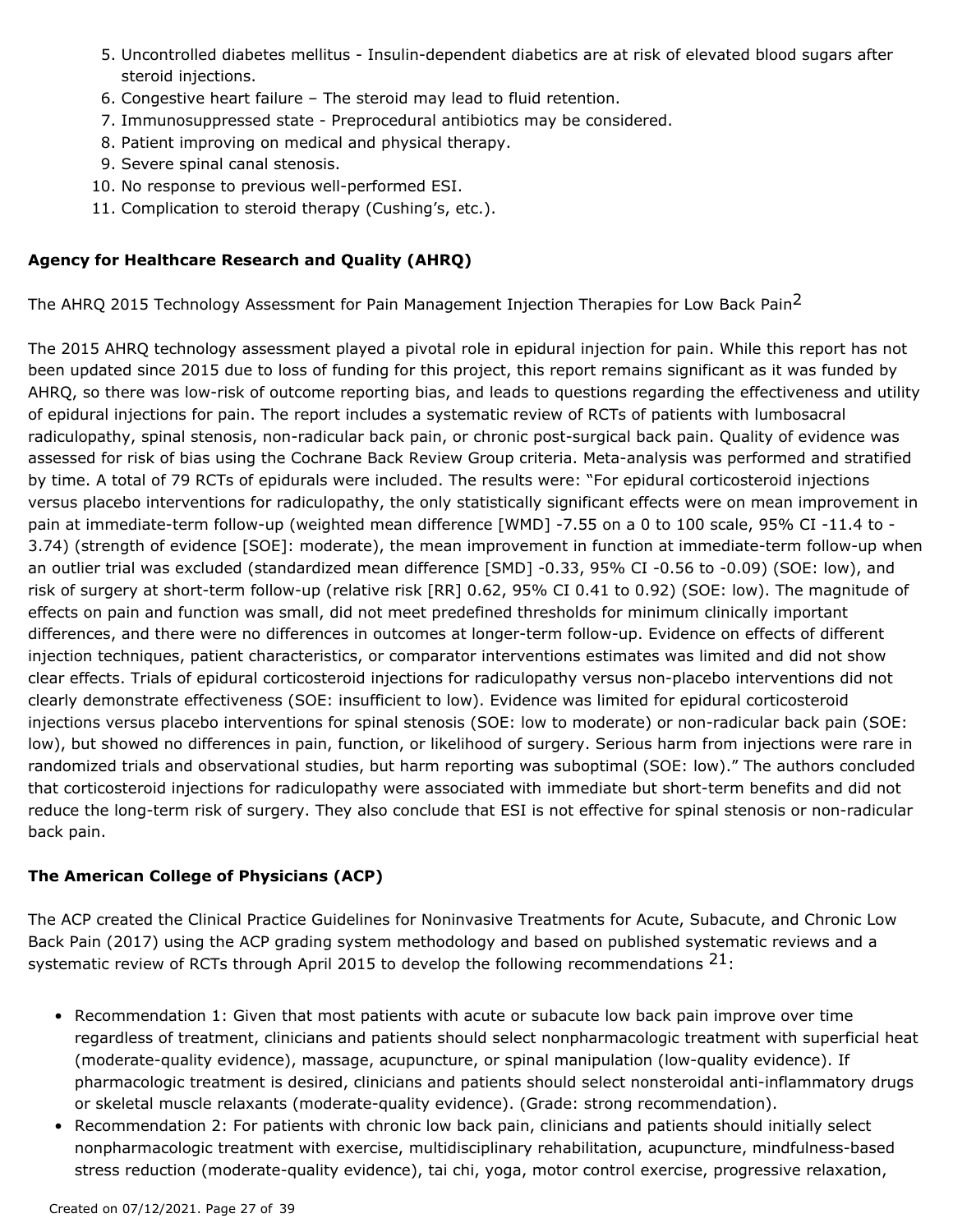electromyography biofeedback, low-level laser therapy, operant therapy, cognitive behavioral therapy, or spinal manipulation (low-quality evidence). (Grade: strong recommendation).

This report was updated in 2017 with some changes in recommendations for initial pharmacological management, but other conclusions were relatively unchanged.<sup>99</sup>

#### **American Society of Anesthesiology (ASA)**

The American Society of Anesthesiologist Task Force developed Practice Guidelines for Chronic Pain Management, which were last updated in 2010. At that time, they stated, "ESI, with or without local anesthetics, may be part of a multimodal treatment regimen to provide pain relief in selected patients with radicular pain or radiculopathy. Shared decision-making regarding epidural steroid injections should include a specific discussion of potential complications, particularly regarding the transforaminal approach. Transforaminal epidural injections should be performed with appropriate image guidance to confirm correct needle position and spread of contrast before injecting a therapeutic substance; image guidance may be considered for interlaminar epidural injections. $"^{11}$ 

#### **American Academy of Neurology (AAN)**

The AAN published a technology assessment and reported in March 2007 and reaffirmed in July 2010 on epidural steroid injections to treat radicular lumbosacral pain. $11,19$  Their recommendations and conclusions include:

- Epidural steroid injections may result in some improvement in radicular lumbosacral pain when determined between two and six weeks following the injection, compared to control treatment (Level C, Class I–III evidence). The average magnitude of the effect is small, and the generalizability of the observation is limited by the small number of studies, limited to highly selected patient populations, the few techniques and doses studied, and variable comparison treatments.
- In general, epidural steroid injections for radicular lumbosacral pain have shown no impact on average impairment of function, on the need for surgery, or long-term pain relief beyond three months. Their routine use for these indications is not recommended (Level B, Class I–III evidence).
- Data on the use of epidural steroid injections to treat cervical radicular pain are inadequate to make any recommendation (Level U).

#### **American Association of Neurological Surgeons (AANS) and the Congress of Neurological Surgeons**

The AANS and the Congress of Neurological Surgeons guideline update for performance of fusion procedures for degenerative disease of the lumbar spine reviewed injection therapies for low back pain in Part 13 of their guideline update and reported no new evidence that changes recommendations from their original publication in a 2014 update.<sup>98,100</sup> The guidelines were based on a review of literature through 2011 and focuses on three systematic reviews and an updated review of RCTs. They conclude, "the medical literature continues to fail to support using lumbar epidural injections for long-term relief of chronic back pain without radiculopathy. There is limited support for the use of lumbar epidural injections for short-term relief in selected patients with chronic back pain."

- Lumbar Epidural Steroid Injections: Grade C. Lumbar epidural steroid injections (ESIs) are an option for the short-term relief of chronic low-back pain without radiculopathy in patients with degenerative disease of the lumbar spine (Level III evidence).
- Caudal ESIs are an option for decreasing low-back pain of greater than six weeks duration, without radiculopathy, in patients with degenerative disease of the lumbar spine (Level III).

#### **International Spine Intervention Society (SIS)**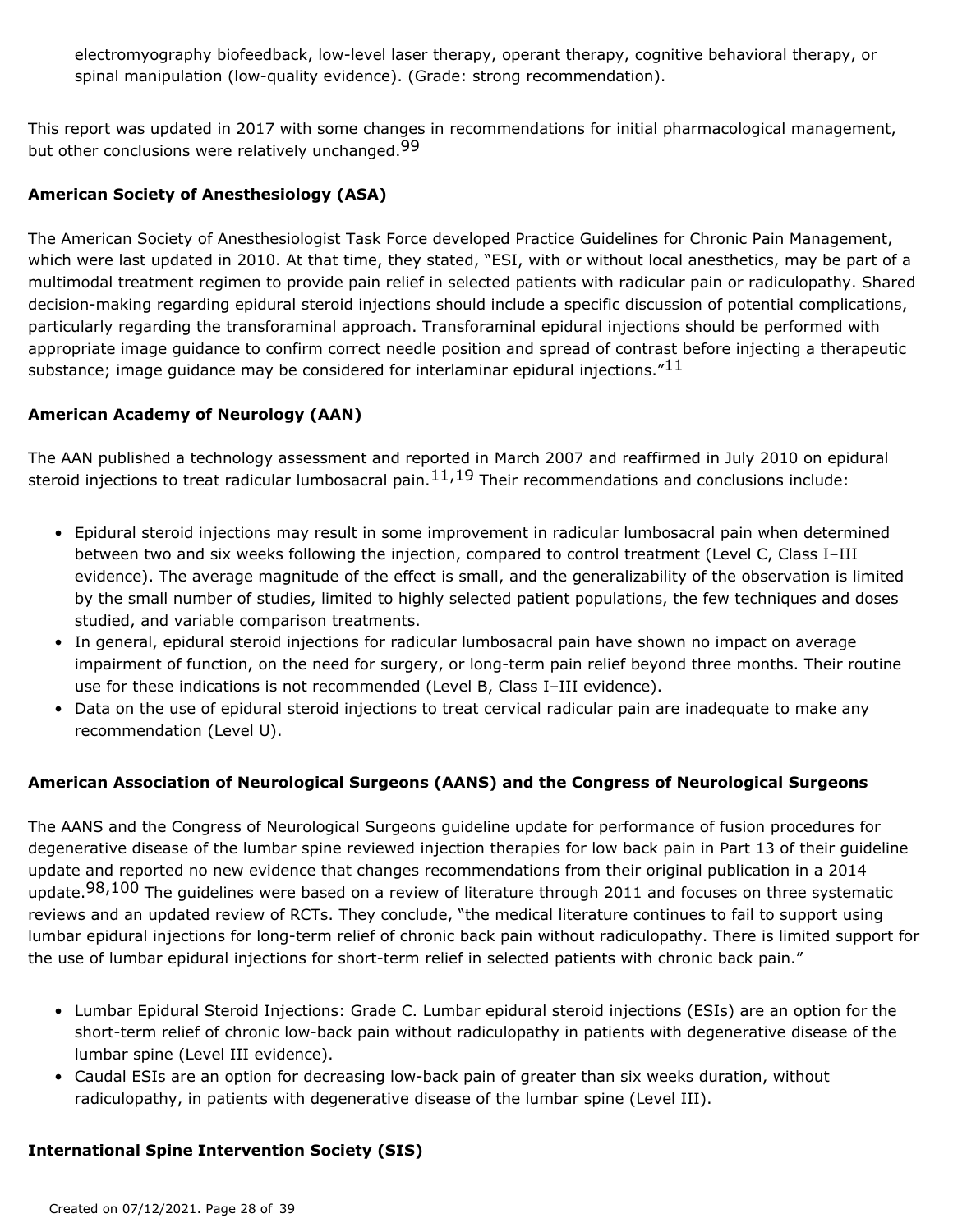The Spine Intervention Society (SIS) Patient Safety Committee published 2020 guidance on the frequency of epidural steroid injections<sup>8</sup>:

- After an ESI, a period of up to 14 days may be needed to assess the clinical response. Systemic effects on the hypothalamic-pituitary-adrenal (HPA) axis may last three weeks or longer. These factors must be considered when determining if or when another ESI is indicated.
- There is no evidence to support the routine performance of a "series" of repeat injections without regard to the clinical response to an initial injection.
- Two separate studies suggest that repeat injections may improve outcomes in patients with a partial response to a first (index) ESI. Repeat ESI at greater than two weeks and less than one year from the index injection has also been shown to result in a statistically and clinically significant decrease in pain, and patients with acute to subacute symptoms recover all prior benefit with a statistically significant cumulative benefit.

# **The American Society of Regional Anesthesia and Pain Medicine, the European Society of Regional Anesthesia and Pain Therapy, the American Academy of Pain Medicine, the International Neuromodulation Society, the North American Neuromodulation Society, and the World Institute of Pain provided updated guidelines for Interventional Spine and Pain Procedures in Patients on Antiplatelet and Anticoagulant Medications (Second Edition).**101

This updated guideline addresses 'Pain Procedures Classification According to the Potential Risk of Serious Bleeding' and indicates:

- Intermediate risk defined as patients with a high risk of bleeding (e.g., old age, history of bleeding tendency, concurrent uses of other anticoagulants/antiplatelets, liver cirrhosis or advanced liver disease, and advanced renal disease) undergoing low- or intermediate-risk procedures should be treated as intermediate or high risk, respectively includes:
	- Interlaminar ESIs (cervical, lumbar, sacral and thoracic) and
	- **Example Transforaminal ESIs (cervical, lumbar, sacral and thoracic).**
- Recommends review of radiological imaging prior to performance of the procedure to assess for central and foraminal stenosis, disk herniations that compromise canal diameter, ligamentum flavum hypertrophy, epidural fibrosis, and previous surgical scarring, which can alter the level of procedural difficulty.
- Provides summary and guidance for multiple drugs including aspirin, NSAIDs, coumadin, heparin, low molecular weight heparin, fibrinolytic agents, etc.

# **The National Institute for Health and Care Excellence (NICE) provided guidelines for 'Low back pain and sciatica'.**24 **Assessment and management recommendations include:**

- Support use of epidural injections for acute and severe sciatica.
- Recommends imaging if it may change future management, including consideration for epidural or spinal surgery.

# **Analysis of Evidence (Rationale for Determination)**

Epidural steroid injections are a common pain management procedure for use in acute and chronic back pain. There are many areas of controversy regarding epidural steroid injections. This controversy was reflected among the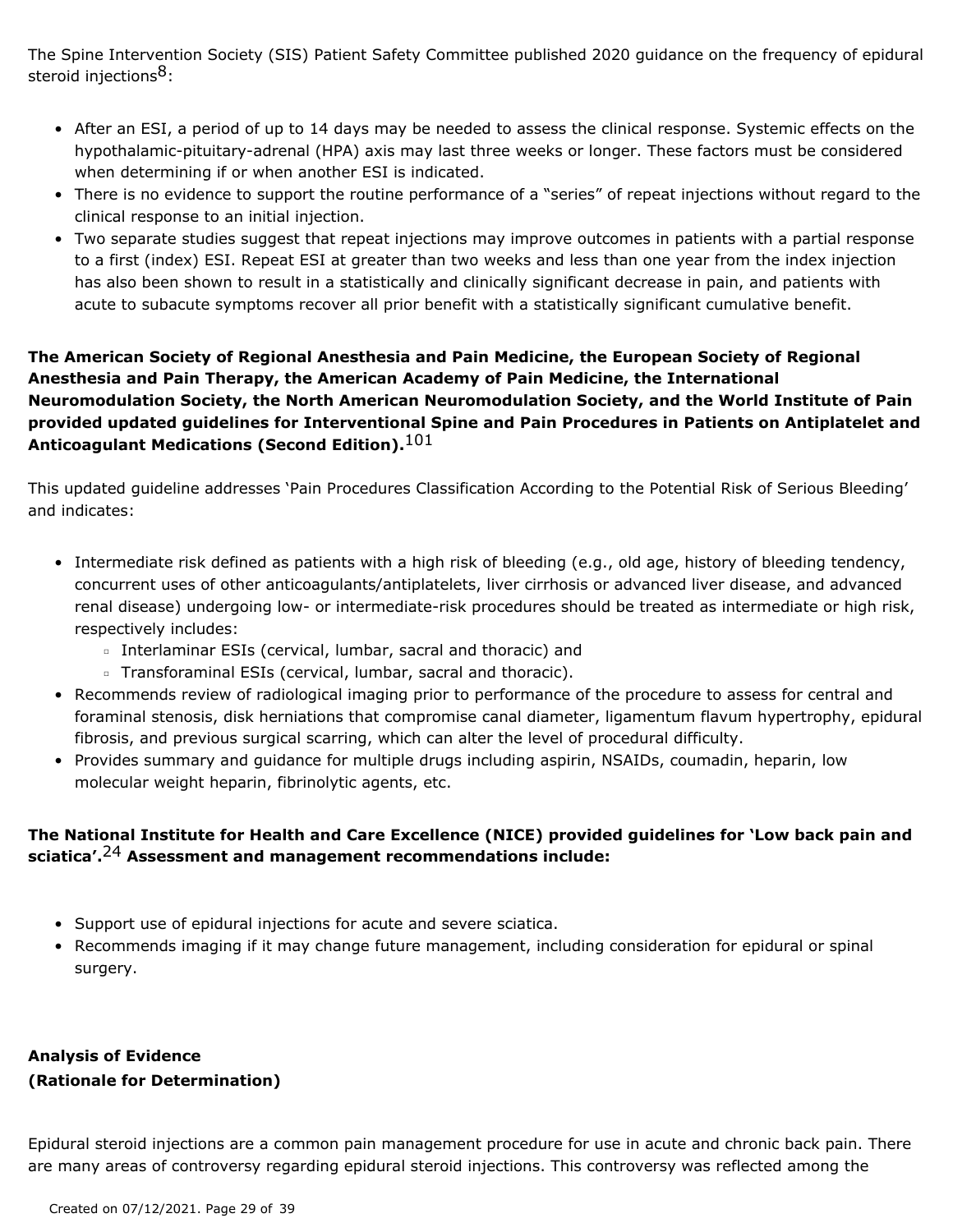subject matter expert panel, where the experts expressed broadly differing interpretations of the literature and opinions regarding the appropriate use of epidural steroid injections. There is a body of literature of randomized controlled trials comparing ESIs to various placebos, including local anesthetic, saline, and sham procedures. However, few new trials have been conducted in recent years to further address the questions and issues surrounding ESIs. Instead, there is a multitude of systematic reviews and meta-analyses of the previously conducted RCTs. These reviews have produced divergent conclusions despite using a similar body of literature. Meta-analysis is limited as there is a great deal of heterogenicity among the randomized control trials. Meta-analysis is to synthesize the effects of many different studies into one single effect, which can be a powerful tool to expand the number of subjects and help to determine the real or true effect. However, when heterogenicity is high, it may not be appropriate to pool the data as we cannot be certain there is a real or true effect behind the data. Single arm analysis is not sufficient to resolve this limitation.

There is a lack of a well-defined control in the studies conducted on the effectiveness of ESI. The SMEs did not agree on the definition of placebo with an extensive discussion surrounding the concept that local anesthetics, or even saline, are equally effective to steroids and cannot be counted as a placebo. To further complicate, there are multiple randomized controlled trials that showed inferiority of LA alone compared to LA with ESIs. The lack of standardization among the studies, including the route of administration, the type of steroid used, what it is combined with (such as local anesthetic or saline), the amount of steroid, type of needle used, the use of imaging, the indication for the procedure, the frequency of injections and the comorbidities among the patient population create additional challenges in interpreting the literature. There are a large number of variables that have not been adequately accounted for in the existing data. There is a paucity of evidence addressing long-term effectiveness or quality of life outcomes. New studies specifically addressing these issues are limited, and most new reports are systematic reviews and not specifically designed to answer these questions. For these reasons, we must critically assess the existing body of literature and focus on nationally accepted standards for the grading of evidence to ensure consistency and transparency in the analysis of evidence. We also looked towards societal guidance and expert input to aid in decision-making regarding this LCD.

The natural disease course of lumbar radiculopathy from disc herniation is acute pain that typically resolves spontaneously. While pain may be debilitating during this time, outcomes are overall favorable. Conservative management may improve pain and function and is considered the standard of care in the acute phase. When pain persists past the acute phase, overall outcomes are still favorable for improvement. The existing evidence was consistent for a short-term benefit of ESIs to reduce pain and improve function for patients experiencing this type of pain and potentially reducing the need for surgery for a condition that may improve spontaneously with time. The continued use of ESIs past six months is not well supported by the existing evidence. Most trials did not go past 12 months, and those trials that did investigate the past six months did not find consistent evidence of benefit for epidural steroid injections in chronic management. While the evidence does not support the continued use of ESIs, societal guidance and expert input identifies a subset of patients who are not good candidates for surgery, or even unsuccessful with surgery, where ESIs may provide improvement in their function and quality of life.

In spinal stenosis, the natural disease may result in improvement over time. Still, in settings of long-term and chronic pain, spontaneous improvement is less likely due to the physical impingement of the nerve involved in the stenosis. There is low-quality evidence to support the role of ESIs in the short-term management of spinal stenosis and a trend towards improvement that may allow time for spontaneous improvement. There is no high-quality evidence showing a benefit for long-term outcomes. Societal guidance varies with recommendations both in support and against use for spinal stenosis. Despite conflicting evidence, we agree with the SMEs that patients in the setting of shared decision making and risk and benefit discussion can elect a trial of ESIs as recovery can occur in greater than half of the patients without surgery.

Evidence to support the use of ESIs in post-surgical back syndrome is limited. However, alternative treatment options in this patient group are also limited. For patients experiencing chronic back pain, especially those with previous back surgery, multimodal therapy is an important aspect of comprehensive treatment. Despite weak evidence, we support shared decision-making and risk and benefit discussion of ESIs as part of the treatment plan.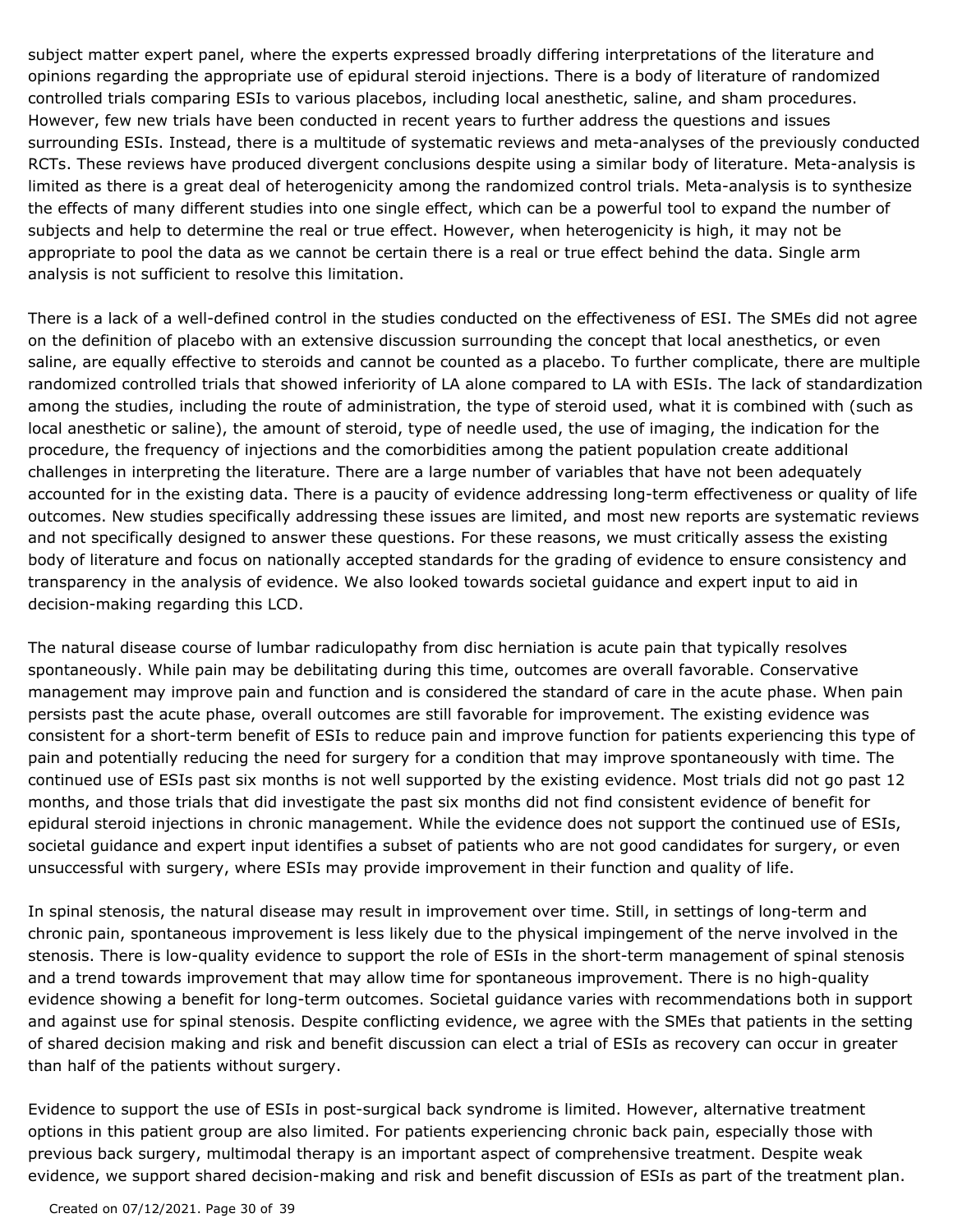In multimodal therapy, ESIs may play a role to optimize pain and function in this population but should not be a sole treatment option.

There was insufficient evidence to support the use of ESIs for non-specific low back pain, complex regional pain syndrome, widespread diffuse pain, pain from neuropathy from other causes, or cervicogenic headaches. The subject matter experts were divided with some supporting use for these indications; however, with the lack of supporting literature and controversy amongst the experts, we maintain that the use of ESIs in these conditions is not medically reasonable and necessary.

Studies support that a single injection can relieve pain in appropriately selected patients. This is consistent with the natural history of the disease course, which will result in spontaneous improvement over time. Repeat injections were necessary for a minority of patients, about 20%, in the existing literature with less than 5% receiving more than three injections. National data confirms that the use of more than four injections is used less than 5% of the time in the Medicare population. Simultaneously, the literature is variable in terms of timing between injections with reported ranges of two to twelve weeks. Observational data suggests a potential benefit of a shorter interval between injections of two to three weeks after initial injection, concluding that overall pain and number of injections are reduced with this approach. This however must be balanced against the cumulative steroid exposure and not allowing enough time for treatment to be fully effective. A series of injections is not supported by the literature and there is agreement for the same among the SMEs.

While there are outliers and differing opinions as demonstrated amongst the SMEs, the existing evidence aligns with a maximum of four injections in a year for most patients. Additionally, the natural history of the diseases treated with ESIs would rarely involve more than one region. In review of national data, less than 0.05% of ESI sessions involved more than one region in the same session.

Regarding levels, no studies compared single injections to multi-level injections to understand if the second level truly improved pain and function. Existing data did not show increased safety risk of a second level, and almost no studies reported more than two levels in the same session. Because the drug is not localized with more tendency to spread, second levels would not be indicated for the caudal or interlaminar routes.

Epidural steroid injections have played a role in pain management for a long time. While there is controversy on their role in back and neck pain management, it is established that patients have benefited at least in the short term to improve pain and function. Existing evidence does not support that ESIs result in long term improvement but rather provide pain relief to allow time for the natural disease course to result in improvement. This may reduce the need for opiates and surgery in patients suffering from extreme pain and dysfunction who would not be able to wait for the improvement through conservative modalities. While the risk of adverse outcomes associated with ESIs is rare, they can be serious; therefore, appropriate use is critical. Little evidence exists to support the use of epidural steroids over the long term as the existing data largely demonstrates a benefit in the short term (less than six months) for management of back and neck pain. Also, continued use of steroids over the long term may exacerbate underlying medical conditions, with an increased risk for osteoporosis and fracture. Each intervention also carries the risk of complications, and radiation exposure potentially causes more harm than good. Based on our subject matter expert input, there is an understanding that there are unique circumstances where a patient is not a good surgical candidate or strongly opposes surgery. This may provide an option for pain and function relief and improved quality of life. For this reason, the use of ESIs beyond one year must be combined with multimodal therapy, which has been shown to optimize outcomes by treating pain through a variety of modalities. For any patient continuing to need epidural steroid injections beyond a year, evaluation of alternative treatment options and the risk and benefit of continued use are an important aspect of care. The involvement of the patient's entire medical team, including primary care physicians who manage other underlying diseases and understand the procedure's impact on other health outcomes, should play a role in the risk and benefit discussion.

There is a lack of standardization in the use of ESIs, including the approach to the injection, type of injection, amount of injectant, duration of time and criteria for repeat injection would be considered, indications for injections,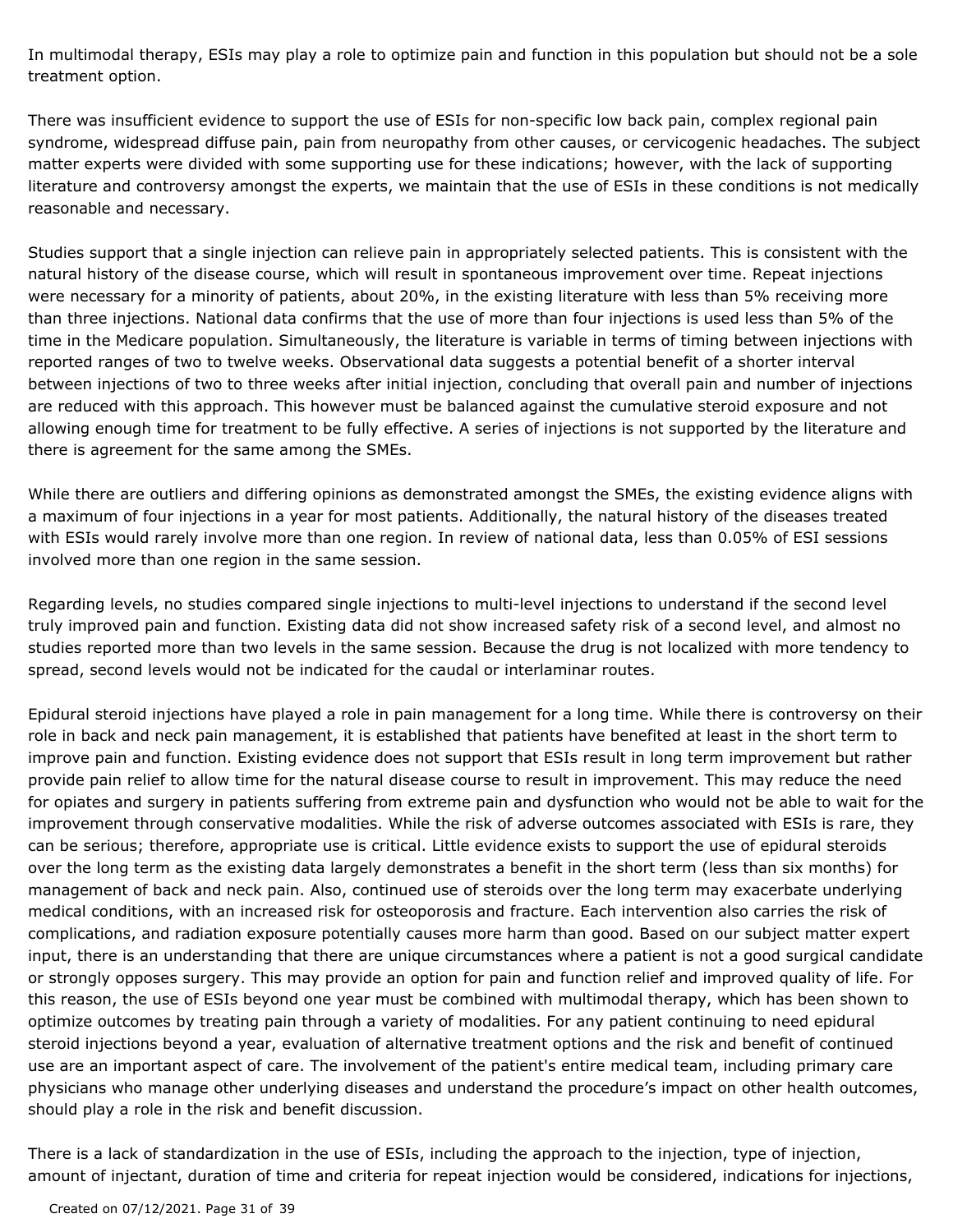and measurements of outcomes. Subject matter experts and societal guidance are conflicting. The literature does not provide clear answers to these questions, and the high variability in the individual studies makes consolidation of these reports in the form of meta-analysis difficult to interpret because the studies are so different that it is comparing "apples to oranges." Additional research is necessary to reconcile the controversial areas and fully understand the role of ESIs in pain management. The coverage determined within this LCD is based on the available literature and maintains access to this service, despite the limitations and unknowns, and to ensure access to nonsurgical options for beneficiaries.

# **Proposed Process Information**

## **Synopsis of Changes**

| <b>CHANGES</b>                                                                                        | <b>FIELDS</b><br><b>CHANGED</b> |
|-------------------------------------------------------------------------------------------------------|---------------------------------|
| The name of the LCD has been changed from 'Epidural' to 'Epidural Procedures for Pain                 | Coverage                        |
| Management' and the LCD is now applicable to both Part A and Part B. The 'History/Background          | <b>Indications</b>              |
| and/or General Information' section of the LCD has been revised to clearly describe the services      | Limitations                     |
| addressed in the LCD. The 'Covered Indications' and 'Limitations' sections of the LCD have been       | and/or Medical                  |
| reworded and revised to be consistent with the evidence. The following sections were added:           | <b>Necessity</b>                |
| 'Provider Qualifications', 'Definitions', 'Summary of Evidence', and 'Analysis of Evidence'. The      | Sources of                      |
| 'Bibliography' section has been updated to include all literature utilized in the development of this | <b>Information and</b>          |
| LCD. Also, formatting changes have been made throughout the LCD.                                      | <b>Basis for</b>                |
|                                                                                                       | <b>Decision</b>                 |

### **Associated Information**

Please refer to the related Draft Local Coverage Article: Billing and Coding: Epidural Procedures for Pain Management (DA56651) for documentation requirements, utilization parameters and all coding information as applicable.

### **Sources of Information**

N/A

### **Bibliography**

- 1. Bicket MC, Chakravarthy K, Chang D, Cohen SP. Epidural steroid injections: an updated review on recent trends in safety and complications. *Pain Manag*. 2015;5(2):129-46. doi:10.2217/pmt.14.53.
- 2. Chou R, Hashimoto R, Friedly J, et al. Pain Management Injection Therapies for Low Back Pain [Internet]. Rockville (MD): Agency for Healthcare Research and Quality (US); 2015. https://pubmed.ncbi.nlm.nih.gov/25879124/. Accessed March 3, 2021.
- 3. Centers for Disease Control and Prevention. Percentage of Adults Aged ≥18 Years Who Had Lower Back Pain in the Past 3 Months, by Sex and Age Group-National Health Interview Survey, 2018. *MMWR*. 2020;68. https://www.cdc.gov/mmwr/volumes/68/wr/pdfs/mm685152a5-H.pdf. Accessed March 9, 2021.
- 4. Zhao L, Manchikanti L, Kaye AD, Abd-Elsayed A. Treatment of Discogenic Low Back Pain: Current Treatment Strategies and Future Options-a Literature Review. *Curr Pain Headache Rep*. 2019;23(11):86. doi:https://doi.org/10.1007/s11916-019-0821-x. Accessed March 9, 2021.
- 5. Helm S 2nd, Racz GB, Gerdesmeyer L, et al. Percutaneous and Endoscopic Adhesiolysis in Managing Low Back and Lower Extremity Pain: A Systematic Review and Meta-analysis. *Pain Physician*. 2016;19(2):E245-82.
- 6. Kim ED, Bak HH, Jo DH, Park HJ. Clinical efficacy of transforaminal epidural injection for management of zoster-associated pain: a retrospective analysis. *Skeletal Radiol*. 2018;47(2):253-260. doi:10.1007/s00256-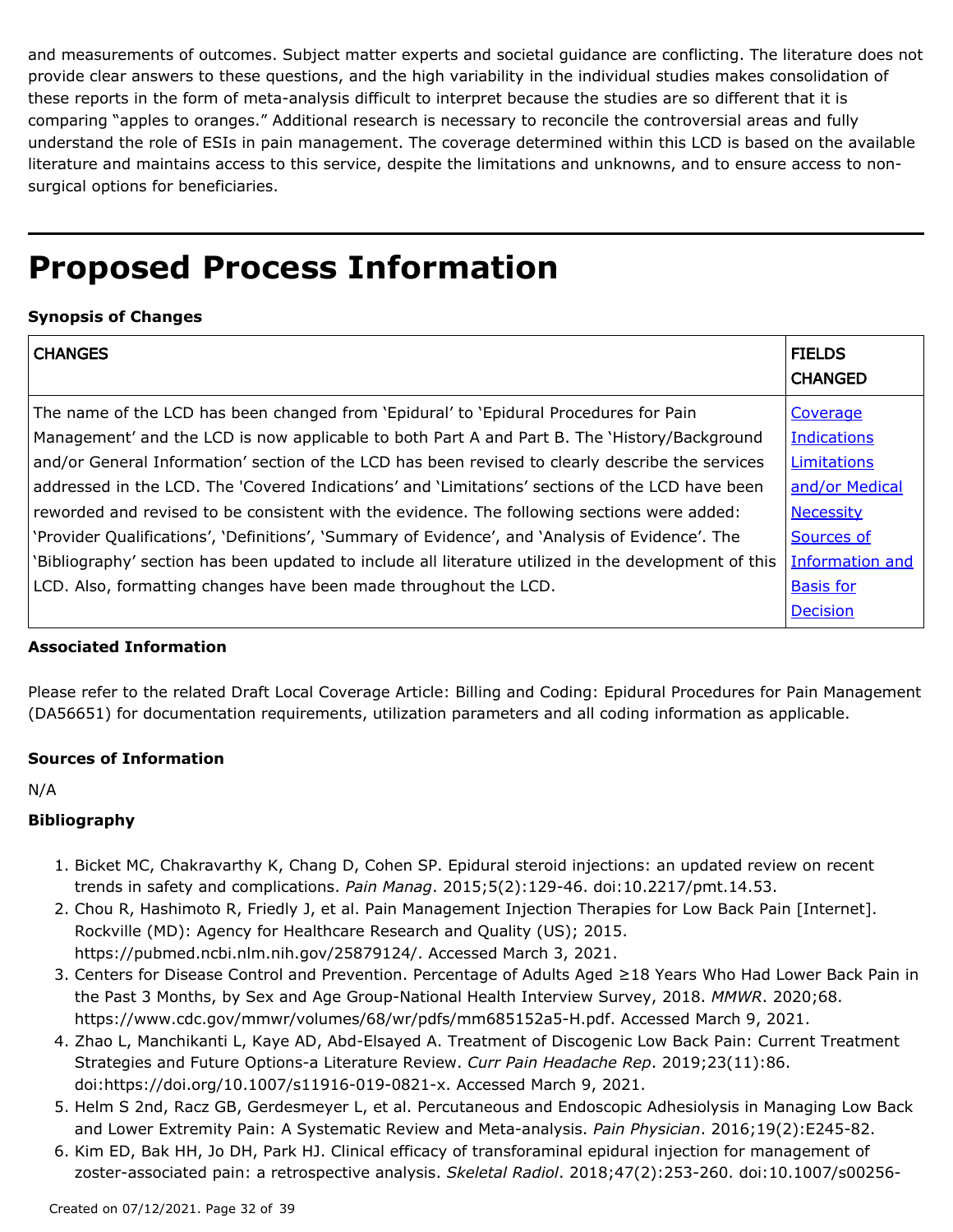017-2795-2.

- 7. MacVicar J, King W, Landers MH, Bogduk N. The effectiveness of lumbar transforaminal injection of steroids: a comprehensive review with systematic analysis of the published data. *Pain Med*. 2013 Jan;14(1):14-28. doi:10.1111/j.1526-4637.2012.01508.x.
- 8. Mattie R, Schneider BJ, Smith C. Frequency of Epidural Steroid Injections. *Pain Med*. 2020;21(5):1078-1079. doi:10.1093/pm/pnaa053.
- 9. Chou R, Qaseem A, Snow V, et al; Clinical Efficacy Assessment Subcommittee of the American College of Physicians; American College of Physicians; American Pain Society Low Back Pain Guidelines Panel. Diagnosis and treatment of low back pain: a joint clinical practice guideline from the American College of Physicians and the American Pain Society. *Ann Intern Med*. 2007 Oct 2;147(7):478-91. doi:10.7326/0003-4819-147-7- 200710020-00006.
- 10. Kamper SJ, Apeldoorn AT, Chiarotto A, et al. Multidisciplinary biopsychosocial rehabilitation for chronic low back pain: Cochrane systematic review and meta-analysis. *BMJ*. 2015;350:h444. doi:10.1136/bmj.h444.
- 11. American Society of Anesthesiologists Task Force on Chronic Pain Management; American Society of Regional Anesthesia and Pain Medicine. Practice guidelines for chronic pain management: an updated report by the American Society of Anesthesiologists Task Force on Chronic Pain Management and the American Society of Regional Anesthesia and Pain Medicine. *Anesthesiology*. 2010;112(4):810-33. doi:10.1097/ALN.0b013e3181c43103.
- 12. Vorobeychik Y, Sharma A, Smith CC, et al; Standards Division of the Spine Intervention Society. The Effectiveness and Risks of Non-Image-Guided Lumbar Interlaminar Epidural Steroid Injections: A Systematic Review with Comprehensive Analysis of the Published Data. *Pain Med*. 2016;17(12):2185-2202. doi:10.1093/pm/pnw091.
- 13. Benzon HT, Huntoon MA, Rathmell JP. Improving the Safety of Epidural Steroid Injections. JAMA. 2015;313(17):1713-1714. doi:10.1001/jama.2015.2912.
- 14. North American Spine Society (NASS). Choosing Wisely: Five Things Physicians and Patients Should Question. 2019. https://www.choosingwisely.org/wp-content/uploads/2015/02/NASS-Choosing-Wisely-List.pdf. Accessed March 10, 2021.
- 15. Van Boxem K, Rijsdijk M, Hans G, et al. Safe use of epidural corticosteroid injections: Recommendations of the WIP Benelux Work Group. *Pain Pract*. 2019;19(1):61-92. doi:10.1111/papr.12709.
- 16. Sharma AK, Vorobeychik Y, Wasserman R, et al; Standards Division of the Spine Intervention Society. The Effectiveness and Risks of Fluoroscopically Guided Lumbar Interlaminar Epidural Steroid Injections: A Systematic Review with Comprehensive Analysis of the Published Data. *Pain Med*. 2017;18(2):239-251. doi:10.1093/pm/pnw131.
- 17. Wang E, Wang D. Treatment of cervicogenic headache with cervical epidural steroid injection. *Curr Pain Headache Rep*. 2014;18(9):442. doi:10.1007/s11916-014-0442-3.
- 18. Pangarkar SS, Kang DG, Sandbrink F, et al. VA/DoD Clinical Practice Guideline: Diagnosis and Treatment of Low Back Pain. *J Gen Intern Med*. 2019;34(11):2620-2629. doi:10.1007/s11606-019-05086-4.
- 19. Armon C, Argoff CE, Samuels J, Backonja MM; Therapeutics and Technology Assessment Subcommittee of the American Academy of Neurology. Assessment: Use of epidural steroid injections to treat radicular lumbosacral pain: report of the Therapeutics and Technology Assessment Subcommittee of the American Academy of Neurology. *Neurology*. 2007;68(10):723-9. doi:10.1212/01.wnl.0000256734.34238.e7.
- 20. Pengel HM, Maher CG, Refshauge KM. Systematic review of conservative interventions for subacute low back pain. *Clin Rehabil.* 2002;16(8):811-820. doi:10.1191/0269215502cr562oa.
- 21. Qaseem A, Wilt TJ, McLean RM, Forciea MA. Clinical Guidelines Committee of the American College of Physicians. Noninvasive Treatments for Acute, Subacute, and Chronic Low Back Pain: A Clinical Practice Guideline From the American College of Physicians. *Ann Intern Med*. 2017;166(7):514-530. https://doi.org/10.7326/M16-2367. Accessed March 9, 2021.
- 22. Lee JH, Choi KH, Kang S, et al. Nonsurgical treatments for patients with radicular pain from lumbosacral disc herniation. *Spine J*. 2019;19(9):1478-1489. doi:10.1016/j.spinee.2019.06.004.
- 23. Yang S, Kim W, Kong HH, Do KH, Choi KH. Epidural steroid injection versus conservative treatment for patients with lumbosacral radicular pain: A meta-analysis of randomized controlled trials. *Medicine*. 2020;99(30):e21283. http://dx.doi.org/10.1097/MD.0000000000021283. Accessed March 9, 2021.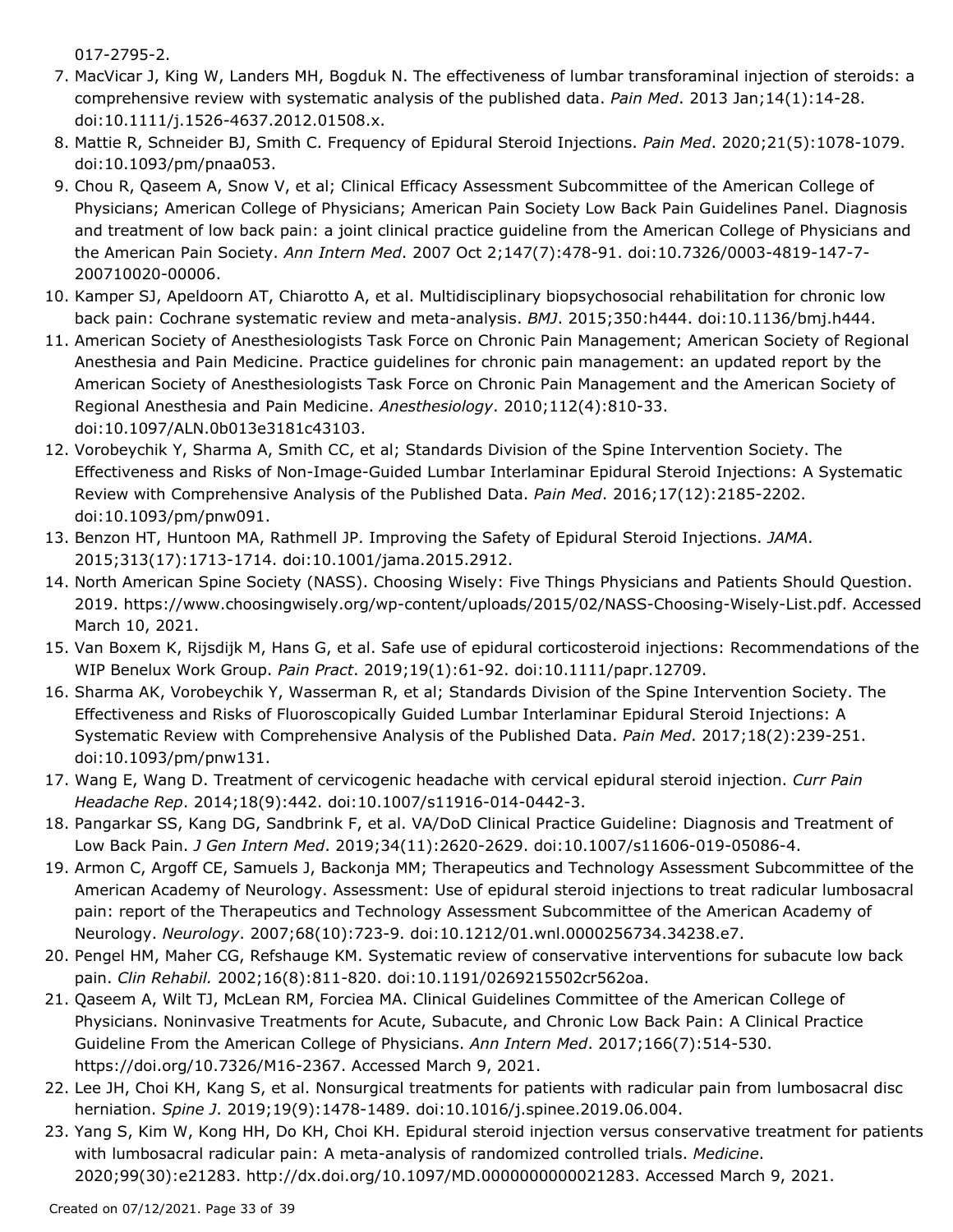- 24. Bernstein IA, Malik Q, Carville S, Ward S. Low back pain and sciatica: summary of NICE guidance. BMJ. 2017;356:i6748. doi:10.1136/bmj.i6748.
- 25. Patel ND, Broderick DF, Burns J, et al. ACR Appropriateness Criteria Low Back Pain. *J Am Coll Radiol*. 2016;13(9):1069-78. doi:10.1016/j.jacr.2016.06.008.
- 26. Hegmann KT, Travis R, Belcourt RM, et al. Diagnostic Tests for Low Back Disorders*. J Occup Environ Med*. 2019;61(4):e155-e168. doi:10.1097/JOM.0000000000001551.
- 27. U.S. Food and Drug Administration (FDA) Drug Safety Communication: FDA requires label changes to warn of rare but serious neurologic problems after epidural corticosteroid injections for pain. 2014. https://www.fda.gov/media/88483/download. Accessed March 14, 2021.
- 28. Manchikanti L, Benyamin RM, Key safety considerations when administering epidural steroid injections. Pain *Manag*. 2015;5(4):261-72. doi:10.2217/pmt.15.17.
- 29. Doan L, Patel H, Aronova Y, Gharibo C. Variations in Interlaminar Epidural Steroid Injection Practice Patterns by Interventional Pain Management Physicians in the United States. *Pain Physician*. 2018;21(5):E493-E499.
- El-Yahchouchi CA, Plastaras CT, Maus TP, et al. Adverse Event Rates Associated with Transforaminal and 30. Interlaminar Epidural Steroid Injections: A Multi-Institutional Study. *Pain Med*. 2016;17(2): 239-247. doi:10.1111/pme.12896.
- 31. Manchikanti L, Malla Y, Wargo BW, Cash KA, Pampati V, Fellows B. A prospective evaluation of complications of 10,000 fluoroscopically directed epidural injections. *Pain Physician*. 2012;15(2):131-140.
- 32. Al-Shoha A, Rao DS, Schilling J, Peterson E, Mandel S. Effect of epidural steroid injection on bone mineral density and markers of bone turnover in postmenopausal women. *Spine*. 2012;37(25):E1567-E1571. doi:10.1097/BRS.0b013e318270280e.
- 33. Mandel S, Schilling J, Peterson E, Rao DS, Sanders W. A retrospective analysis of vertebral body fractures following epidural steroid injections. *J Bone Joint Surg Am*. 2013;95(11):961-4. doi:10.2106/JBJS.L.00844.
- 34. Manchikanti L, Pampati V, Beyer C, Damron K, Cash K, Moss T. The effect of neuraxial steroids on weight and bone mass density: A prospective evaluation. *Pain Physician*. 2000;3(4):357-366.
- 35. Kim M, Yang YH, Son HJ, et al. Effect of medications and epidural steroid injections on fractures in postmenopausal women with osteoporosis. *Medicine*. 2019;98(26):e16080. http://dx.doi.org/10.1097/MD.0000000000016080. Accessed March 10, 2021.
- 36. Sytsma TT, Greenlund LK, Greenlund LS. Joint corticosteroid injection associated with increased influenza risk. *Mayo Clin Proc Innov Qual Outcomes*. 2018;2(2):194-198. doi:10.1016/j.mayocpiqo.2018.01.005.
- 37. Shanthanna H, Cohen SP, Strand N, et al. Recommendations on Chronic Pain Practice during the COVID-19 Pandemic-A Joint Statement by American Society of Regional Anesthesia and Pain Medicine (ASRA) and European Society of Regional Anesthesia and Pain Therapy (ESRA). *ASRA/ESRA*. 2020. https://www.hlz.hr/wpcontent/uploads/2020/04/asra\_esra\_covid-19\_and\_chronic\_pain-1.pdf. Accessed March 10, 2021.
- 38. Manchikanti L, Benyamin RM, Swicegood JR, et al. Assessment of practice patterns of perioperative management of antiplatelet and anticoagulant therapy in interventional pain management. *Pain Physician*. 2012;15(6):E955-E968.
- 39. Manchikanti L, Abdi S, Atluri S, et al. An update of comprehensive evidence-based guidelines for interventional techniques in chronic spinal pain. Part II: Guidance and recommendations. *Pain Physician*. 2013;16(2 Suppl):S49-S283.
- 40. Smith CC, Schneider B, McCormick ZL, et al; Standards Division of the Spine Intervention Society. Risks and Benefits of Ceasing or Continuing Anticoagulant Medication for Image-Guided Procedures for Spine Pain: A Systematic Review. *Pain Med*. 2018 Mar 1;19(3):438-448. doi:10.1093/pm/pnx152.
- 41. Akuthota V, Bogduk N, Easa J, et al; North American Spine Society (NASS) Work Group. Lumbar Transforaminal Epidural Steroid Injections-Review & Recommendation Statement (2013). https://www.spine.org/Portals/0/assets/downloads/ResearchClinicalCare/LTFESIReviewRecStatement.pdf. Accessed March 10, 2021.
- 42. Hashemi M, Dadkhah P, Taheri M, Haji SM, Abootorabi S, Naderi-nabi B. Ultrasound-Guided Lumbar Transforaminal Epidural Injections; A Single Center Fluoroscopic Validation Study. *Bull Emerg Trauma*. 2019;7(3):251-255. doi:10.29252/beat-070307.
- 43. Przkora R, Kinsky MP, Fisher SR, et al. Functional Improvements Utilizing the Short Physical Performance Battery (SPPB) in the Elderly after Epidural Steroid Injections. *Curr Pain Headache Rep*. 2019; 23(2):14.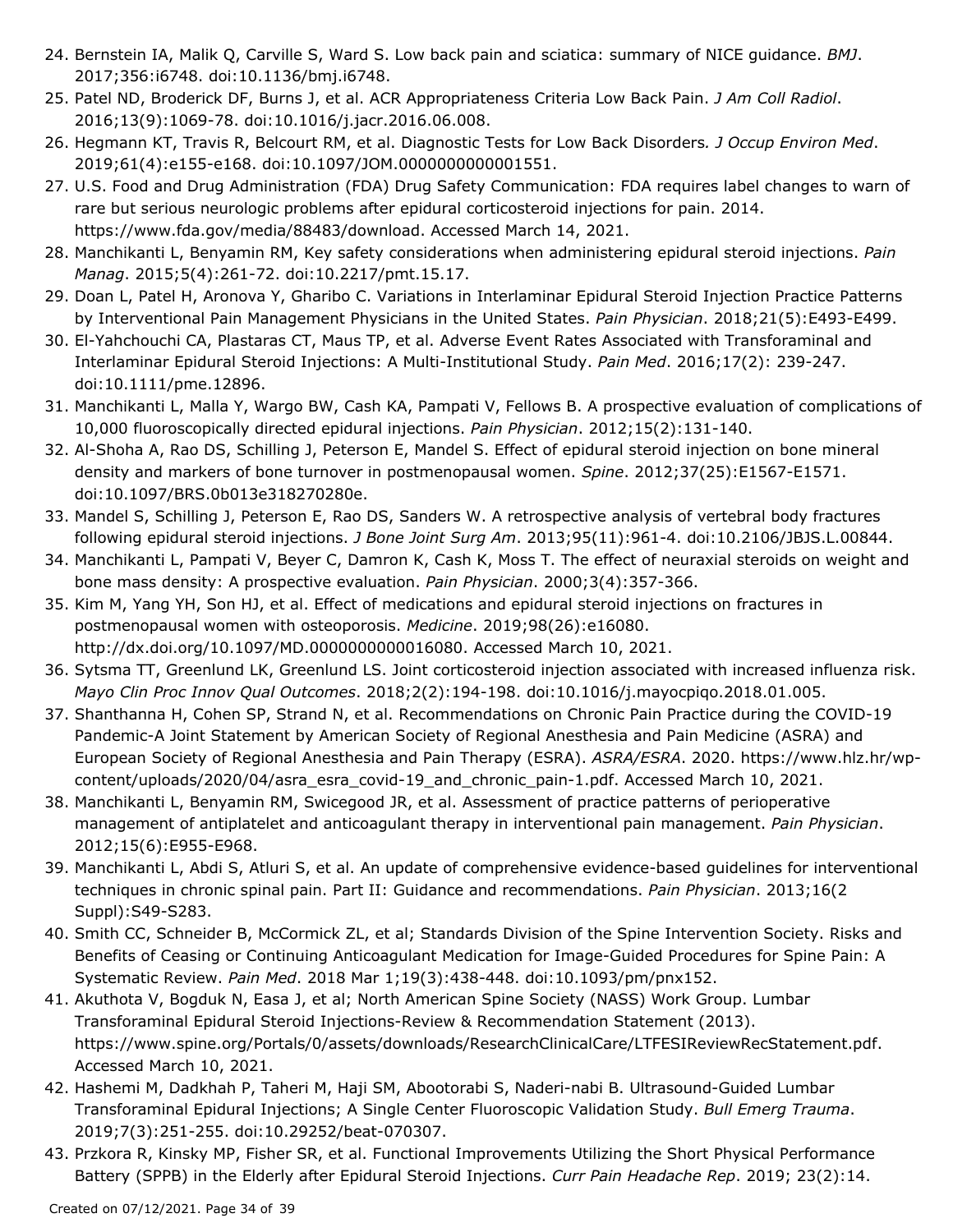doi:10.1007/s11916-019-0748-2.

- 44. Riew KD, Park JB, Cho YS, et al. Nerve root blocks in the treatment of lumbar radicular pain. A minimum fiveyear follow-up. *J Bone Joint Surg Am*. 2006;88(8):1722-1725. doi:10.2106/JBJS.E.00278.
- 45. Carette S, Leclaire R, Marcoux S, et al. Epidural corticosteroid injections for sciatica due to herniated nucleus pulposus. *N Engl J Med*. 1997;336(23):1634-1640. doi:10.1056/NEJM199706053362303.
- 46. Chou R, Hashimoto R, Friedly J, et al. Epidural Corticosteroid Injections for Radiculopathy and Spinal Stenosis: A Systematic Review and Meta-analysis. *Ann Intern Med*. 2015;163(5):373-381. doi:10.7326/M15-0934.
- 47. Bhatia A, Flamer D, Shah PS, Cohen SP. Transforaminal Epidural Steroid Injections for Treating Lumbosacral Radicular Pain from Herniated Intervertebral Discs: A Systematic Review and Meta-Analysis. *Anesth Analg*. 2016;122(3):857-870. doi:10.1213/ANE.0000000000001155.
- 48. Kaye AD, Manchikanti L, Abdi S, et al. Efficacy of Epidural Injections in Managing Chronic Spinal Pain: A Best Evidence Synthesis. *Pain Physician*. 2015;18(6):E939-E1004.
- 49. Manchikanti L, Knezevic NN, Boswell MV, Kaye AD, Hirsch JA. Epidural injections for lumbar radiculopathy and spinal stenosis: A comparative systematic review and meta-analysis. *Pain Physician*. 2016;19(3):E365-E410.
- 50. Kennedy DJ, Zheng PZ, Smuck M, McCormick ZL, Huynh L, Schneider BJ. A minimum of 5-year follow-up after lumbar transforaminal epidural steroid injections in patients with lumbar radicular pain due to intervertebral disc herniation. *Spine J*. 2018;18(1):29-35. doi:10.1016/j.spinee.2017.08.264.
- 51. Oliveira CB, Maher CG, Ferreira ML, et al. Epidural corticosteroid injections for lumbosacral radicular pain. *Cochrane Database Syst Rev*. 2020;4(4):CD013577. doi:10.1002/14651858.CD013577.
- 52. Smith CC, McCormick ZL, Mattie R, MacVicar J, Duszynski B, Stojanovic MP. The effectiveness of lumbar transforaminal injection of steroid for the treatment of radicular pain: A comprehensive review of the published data. *Pain Med*. 2020;21(3):472-487. doi:10.1093/pm/pnz160.
- 53. Friedly JL, Comstock BA, Turner JA, et al. A randomized trial of epidural glucocorticoid injections for spinal stenosis. *N Engl J Med.* 2014;371(1):11-21. doi:10.1056/NEJMoa1313265.
- 54. Manchikanti L, Candido KD, Kaye AD, et al. Randomized trial of epidural injections for spinal stenosis published in the New England Journal of Medicine: Further confusion without clarification. *Pain Physician*. 2014;17(4):E475-88.
- 55. Deer TR, Grider JS, Pope JE, et al. The MIST Guidelines: The Lumbar Spinal Stenosis Consensus Group Guidelines for Minimally Invasive Spine Treatment. *Pain Pract*. 2019;19(3):250-274. doi:10.1111/papr.12744.
- 56. Davis N, Hourigan P, Clarke A. Transforaminal epidural steroid injection in lumbar spinal stenosis: an observational study with two-year follow-up. *Br J Neurosurg.* 2017;31(2):205-208. doi:10.1080/02688697.2016.1206188.
- 57. Ciocon JO, Galindo-Ciocon D, Amaranath L, Galindo D. Caudal epidural blocks for elderly patients with lumbar canal stenosis. *J Am Geriatr Soc*. 1994;42(6):593-596. doi:10.1111/j.1532-5415.1994.tb06855.x.
- 58. Manchikanti L, Cash KA, McManus CD, Damron KS, Pampati V, Falco FJ. A randomized, double-blind controlled trial of lumbar interlaminar epidural injections in central spinal stenosis: 2-year follow-up. *Pain Physician*. 2015;18(1):79-92.
- Friedly JL, Comstock BA, Turner JA, et al. Long-Term Effects of Repeated Injections of Local Anesthetic With or 59. Without Corticosteroid for Lumbar Spinal Stenosis: A Randomized Trial. *Arch Phys Med Rehabil*. 2017;98(8):1499-1507.e2. doi:10.1016/j.apmr.2017.02.029.
- 60. Huang R, Meng Z, Cao Y, et al. Nonsurgical medical treatment in the management of pain due to lumbar disc prolapse: A network meta-analysis. *Semin Arthritis Rheum*. 2019;49(2):303-313. doi:10.1016/j.semarthrit.2019.02.012.
- 61. Park KD, Lee WY, Lee J, Park MH, Ahn JK, Park Y. Factors Associated with the Outcome of Ultrasound-Guided Trochanteric Bursa Injection in Greater Trochanteric Pain Syndrome: A Retrospective Cohort Study. *Pain Physician*. 2016;19(4):E547-57.
- 62. Jang SH, Chang MC. At Least 5-Year Follow-up After Transforaminal Epidural Steroid Injection Due to Lumbar Radicular Pain Caused by Spinal Stenosis*. Pain Pract*. 2020;20(7):748-751. doi:10.1111/papr.12905.
- 63. Pennington Z, Swanson MA, Lubelski D, et al. Comparing the short-term cost-effectiveness of epidural steroid injections and medical management alone for discogenic lumbar radiculopathy. *Clin Neurol Neurosurg*. 2020;191:105675. doi:10.1016/j.clineuro.2020.105675.
- 64. Stav A, Ovadia L, Sternberg A, Kaadan M, Weksler N. Cervical epidural steroid injection for cervicobrachialgia.

Created on 07/12/2021. Page 35 of 39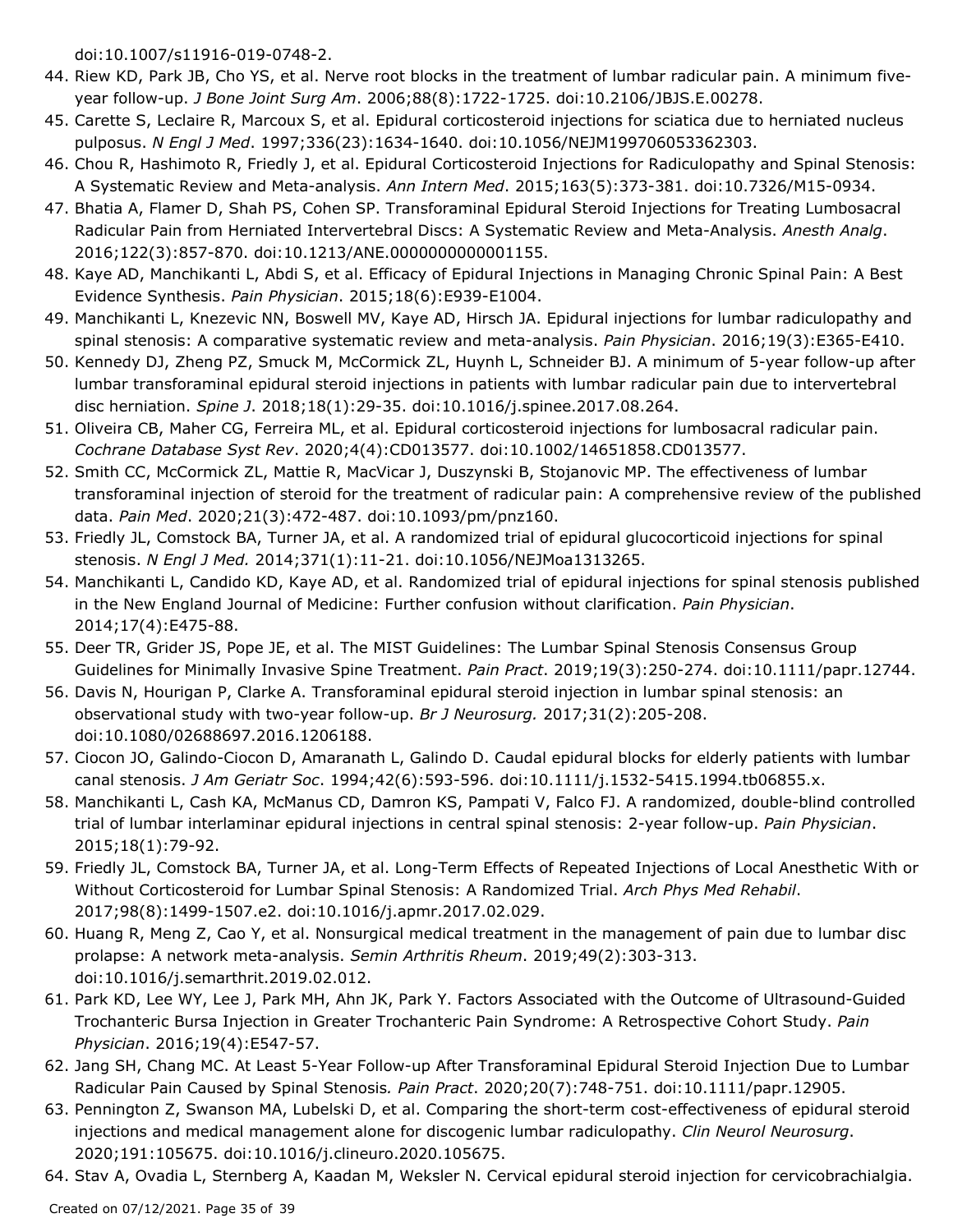*Acta Anaesthesiol Scand*. 1993;37(6):562-6. doi:10.1111/j.1399-6576.1993.tb03765.x.

- 65. Arirachakaran A, Siripaiboonkij M, Pairuchvej S, et al. Comparative outcomes of epidural steroids versus placebo after lumbar discectomy in lumbar disc herniation: a systematic review and meta-analysis of randomized controlled trials. *Eur J Orthop Surg Traumatol*. 2018;28(8):1589-1599. doi:10.1007/s00590-018- 2229-4.
- 66. Akbas M, Elawamy AR, Salem HH, Fouad AZ, Abbas NA, Dagistan G. Comparison of 3 Approaches to Percutaneous Epidural Adhesiolysis and Neuroplasty in Post Lumbar Surgery Syndrome. *Pain Physician*. 2018;21(5):E501-E508.
- 67. Bono CM, Ghiselli G, Gilbert TJ, et al; North American Spine Society. An evidence-based clinical guideline for the diagnosis and treatment of cervical radiculopathy from degenerative disorders*. Spine J*. 2011 Jan;11(1):64-72. doi:10.1016/j.spinee.2010.10.023.
- 68. Manchikanti L, Nampiaparampil DE, Candido KD, et al. Do cervical epidural injections provide long-term relief in neck and upper extremity pain? A systematic review. *Pain Physician*. 2015;18(1):39-60.
- 69. Diwan S, Manchikanti L, Benyamin RM, et al. Effectiveness of cervical epidural injections in the management of chronic neck and upper extremity pain. *Pain Physician*. 2012;15(4):E405-34.
- 70. Manchikanti L, Knezevic NN, Navani A, et al. Epidural Interventions in the Management of Chronic Spinal Pain: American Society of Interventional Pain Physicians (ASIPP) Comprehensive Evidence-Based Guidelines. *Pain Physician*. 2021;24(S1):S27-S208.
- 71. Cohen SP, Hayek S, Semenov Y, et al. Epidural steroid injections, conservative treatment, or combination treatment for cervical radicular pain: a multicenter, randomized, comparative-effectiveness study. *Anesthesiology*. 2014;121(5):1045-55. doi:10.1097/ALN.0000000000000409.
- 72. Lee JW, Hwang SY, Lee GY, Lee E, Kang HS. Fluoroscopic cervical paramidline interlaminar epidural steroid injections for cervical radiculopathy: effectiveness and outcome predictors. *Skeletal Radiol*. 2014;43(7):933- 938. doi:10.1007/s00256-014-1866-x.
- 73. Manchikanti L, Malla Y, Cash KA, Pampati V, Hirsch JA. Comparison of effectiveness for fluoroscopic cervical interlaminar epidural injections with or without steroid in cervical post-surgery syndrome. *Korean J Pain*. 2018;31(4):277-288. doi:10.3344/kjp.2018.31.4.277.
- 74. Conger A, Cushman DM, Speckman RA, Burnham T, Teramoto M, McCormick ZL. The Effectiveness of Fluoroscopically Guided Cervical Transforaminal Epidural Steroid Injection for the Treatment of Radicular Pain; a Systematic Review and Meta-analysis. *Pain Med*. 2020;21(1):41-54. doi:10.1093/pm/pnz127.
- 75. Mesregah MK, Feng W, Huang WH, et al. Clinical Effectiveness of Interlaminar Epidural Injections of Local Anesthetic with or without Steroids for Managing Chronic Neck Pain: A Systematic Review and Meta-Analysis. *Pain Physician*. 2020;23(4):335-348.
- 76. Kleimeyer JP, Koltsov JCB, Smuck MW, Wood KB, Cheng I, Hu SS. Cervical epidural steroid injections: incidence and determinants of subsequent surgery. *Spine J*. 2020 Nov;20(11):1729-1736. doi: 10.1016/j.spinee.2020.06.012.
- 77. Benyamin RM, Wang VC, Vallejo R, Singh V, Helm S 2nd. A systematic evaluation of thoracic interlaminar epidural injections. *Pain Physician*. 2012;15(4):E497-514.
- 78. Manchikanti L, Cash KA, McManus CD, Pampati V, Benyamin RM. Thoracic interlaminar epidural injections in managing chronic thoracic pain: a randomized, double-blind, controlled trial with a 2-year follow-up*. Pain Physician*. 2014;17(3):E327-38.
- 79. Joswig H, Neff A, Ruppert C, Hildebrandt G, Stienen MN. Repeat epidural steroid injections for radicular pain due to lumbar or cervical disc herniation: what happens after 'salvage treatment'? *Bone Joint J*. 2018;100- B(10):1364-1371. doi:10.1302/0301-620X.100B10.BJJ-2018-0461.R1.
- Brändle K, Stienen MN, Neff A, Hildebrandt G, Joswig H. Ten-Day Response to CT-Guided Spinal Infiltration 80. Therapy in More Than a Thousand Patients*. J Neurol Surg A Cent Eur Neurosurg*. 2016;77(3):181-94. doi:10.1055/s-0035-1570003.
- 81. Murthy NS, Geske JR, Shelerud RA, et al. The effectiveness of repeat lumbar transforaminal epidural steroid injections. *Pain Med*. 2014;15(10):1686-94. doi:10.1111/pme.12497.
- 82. Wang JC, Lin E, Brodke DS, Youssef JA. Epidural injections for the treatment of symptomatic lumbar herniated discs. *J Spinal Disord Tech*. 2002;15(4):269-72. doi:10.1097/00024720-200208000-00001.
- 83. Ekedahl H, Jönsson B, Annertz M, Frobell RB. The 1-Year Results of Lumbar Transforaminal Epidural Steroid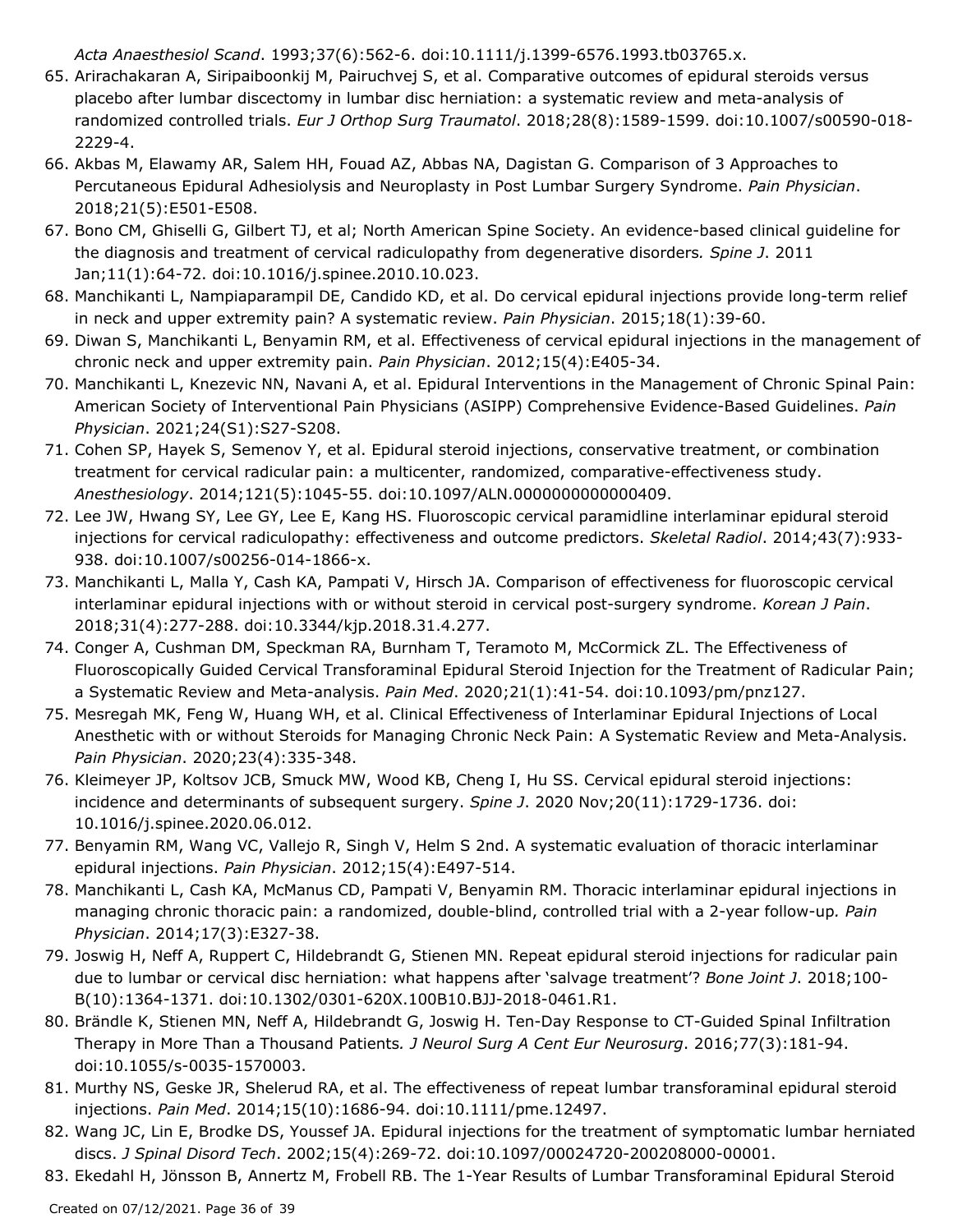Injection in Patients with Chronic Unilateral Radicular Pain: The Relation to MRI Findings and Clinical Features. *Am J Phys Med Rehabil*. 2017;96(9):654-662. doi:10.1097/PHM.0000000000000730.

- 84. Arden NK, Price C, Reading I, et al; WEST Study Group. A multicentre randomized controlled trial of epidural corticosteroid injections for sciatica: the WEST study. *Rheumatology (Oxford)*. 2005;44(11):1399-406. doi:10.1093/rheumatology/kei028.
- 85. Lee JH, Lee SH. Can repeat injection provide clinical benefit in patients with cervical disc herniation and stenosis when the first epidural injection results only in partial response? *Medicine (Baltimore)*. 2016;95(29):e4131. doi:10.1097/MD.0000000000004131.
- 86. Bicket MC, Gupta A, Brown CH 4th, Cohen SP. Epidural injections for spinal pain: a systematic review and meta-analysis evaluating the "control" injections in randomized controlled trials. *Anesthesiology*. 2013;119(4):907-31. doi:10.1097/ALN.0b013e31829c2ddd.
- 87. Manchikanti L, Nampiaparampil DE, Manchikanti KN, et al. Comparison of the efficacy of saline, local anesthetics, and steroids in epidural and facet joint injections for the management of spinal pain: A systematic review of randomized controlled trials. *Surg Neurol Int*. 2015;6(Suppl 4):S194-235. doi:10.4103/2152- 7806.156598.
- 88. Manchikanti L, Knezevic NN, Sanapati J, Kaye AD, Sanapati MR, Hirsch JA. Is Epidural Injection of Sodium Chloride Solution a True Placebo or an Active Control Agent? A Systematic Review and Meta-Analysis. *Pain Physician*. 2021;24(1):41-59.
- 89. Knezevic NN, Manchikanti L, Urits I, et al. Lack of Superiority of Epidural Injections with Lidocaine with Steroids Compared to Without Steroids in Spinal Pain: A Systematic Review and Meta-Analysis. *Pain Physician*. 2020;23(4S):S239-S270.
- 90. Bensler S, Sutter R, Pfirrmann CWA, Peterson CK. Is there a difference in treatment outcomes between epidural injections with particulate versus non-particulate steroids? *Eur Radiol*. 2017;27(4):1505-1511. doi:10.1007/s00330-016-4498-9.
- U.S. Food and Drug Administration (FDA) prescribing information for triamcinolone acetonide (2011). 91. https://www.accessdata.fda.gov/drugsatfda\_docs/nda/2011/012041Orig1s038.pdf. Accessed March 15, 2021.
- 92. Feeley IH, Healy EF, Noel J, Kiely PJ, Murphy TM. Particulate and non-particulate steroids in spinal epidurals: a systematic review and meta-analysis. *Eur Spine J*. 2017;26(2):336-344. doi:10.1007/s00586-016-4437-0.
- 93. Mehta P, Syrop I, Singh JR, Kirschner J. Systematic Review of the Efficacy of Particulate Versus Nonparticulate Corticosteroids in Epidural Injections. *PM R*. 2017;9(5):502-512. doi:10.1016/j.pmrj.2016.11.008.
- 94. North American Spine Society (NASS). Evidence-Based Clinical Guidelines for Multidisciplinary Spine Care: Diagnosis & Treatment of Low Back Pain. 2020. https://www.spine.org/Portals/0/assets/downloads/ResearchClinicalCare/Guidelines/LowBackPain.pdf. Accessed March 12, 2021.
- 95. North American Spine Society (NASS). Evidence-Based Clinical Guidelines for Multidisciplinary Spine Care: Diagnosis and Treatment of Degenerative Lumbar Spinal Stenosis. 2011. https://www.spine.org/Portals/0/assets/downloads/ResearchClinicalCare/Guidelines/LumbarStenosis.pdf. Accessed March 12, 2021.
- 96. Manchikanti L, Falco FJ, Benyamin RM, Kaye AD, Boswell MV, Hirsch JA. A modified approach to grading of evidence. *Pain Physician*. 2014;17(3):E319-25.
- 97. ACR–ASNR–ASSR–SIR–SNIS, ACR–ASNR–ASSR–SIR–SNIS Practice Parameter for the Performance of Image-Guided Epidural Steroid Injection. 2019. https://www.acr.org/-/media/ACR/Files/Practice-Parameters/Epidural-Inj.pdf. Accessed March 9, 2021.
- 98. Resnick DK, Choudhri TF, Dailey AT, et al; American Association of Neurological Surgeons/Congress of Neurological Surgeons. Guidelines for the performance of fusion procedures for degenerative disease of the lumbar spine. Part 13: injection therapies, low-back pain, and lumbar fusion. *J Neurosurg Spine*. 2005;2(6):707-15. doi:10.3171/spi.2005.2.6.0707.
- 99. Chou R, Deyo R, Friedly J, et al. Systemic Pharmacologic Therapies for Low Back Pain: A Systematic Review for an American College of Physicians Clinical Practice Guideline. *Ann Intern Med*. 2017;166(7):480-492. doi:10.7326/M16-2458.
- 100. Watters WC 3rd, Resnick DK, Eck JC, et al. Guideline update for the performance of fusion procedures for degenerative disease of the lumbar spine. Part 13: Injection therapies, low-back pain, and lumbar fusion. *J*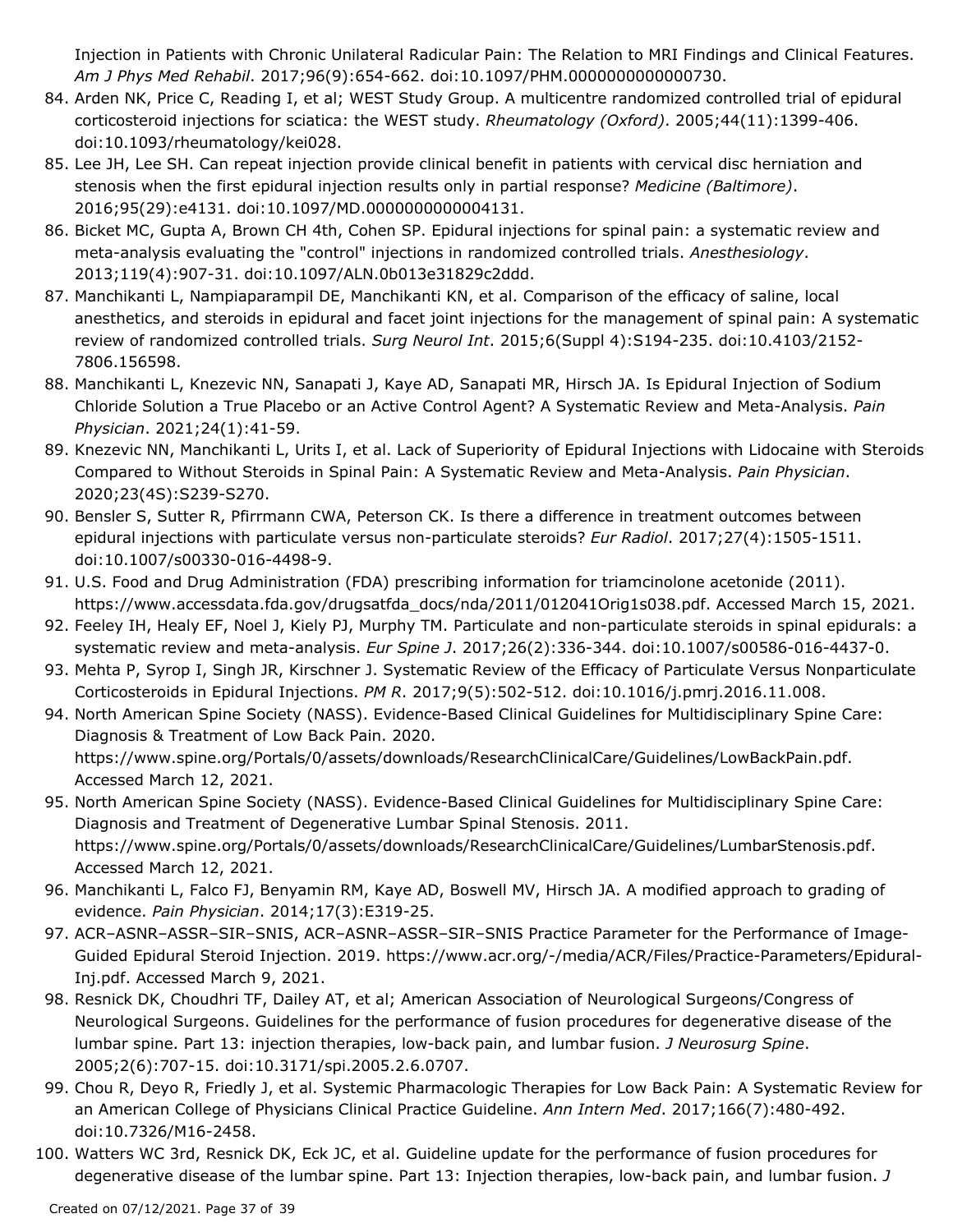*Neurosurg Spine*. 2014;21(1):79-90. doi:10.3171/2014.4.SPINE14281.

- 101. Narouze S, Benzon HT, Provenzano D, et al. Interventional Spine and Pain Procedures in Patients on Antiplatelet and Anticoagulant Medications (Second Edition): Guidelines From the American Society of Regional Anesthesia and Pain Medicine, the European Society of Regional Anaesthesia and Pain Therapy, the American Academy of Pain Medicine, the International Neuromodulation Society, the North American Neuromodulation Society, and the World Institute of Pain. *Reg Anesth Pain Med*. 2018;43(3):225-262. doi:10.1097/AAP.0000000000000700.
- 102. Smith CC, Schneider B, McCormick ZL, et al. Risks and Benefits of Ceasing or Continuing Anticoagulant Medication for Image-Guided Procedures for Spine Pain: A Systematic Review. *Pain Med*. 2017;0:1-11. doi:10.1093/pm/pnx152.
- Lee JH, Shin KH, Bahk SJ, et al. Comparison of clinical efficacy of transforaminal and caudal epidural steroid 103. injection in lumbar and lumbosacral disc herniation: A systematic review and meta-analysis. *Spine J*. 2018;18(12):2343-2353. doi:10.1016/j.spinee.2018.06.720.
- Lee JH, Shin KH, Park SJ, et al. Comparison of Clinical Efficacy Between Transforaminal and Interlaminar 104. Epidural Injections in Lumbosacral Disc Herniation: A Systematic Review and Meta-Analysis. *Pain Physician*. 2018;21(5):433-447.
- 105. Wei G, Liang J, Chen B, et al. Comparison of transforaminal verse interlaminar epidural steroid injection in low back pain with lumbosacral radicular pain: a meta-analysis of the literature. *Int Orthop*. 2016;40(12):2533- 2545. doi:10.1007/s00264-016-3220-5.
- 106. Liu J, Zhou H, Lu L, et al. The Effectiveness of Transforaminal Versus Caudal Routes for Epidural Steroid Injections in Managing Lumbosacral Radicular Pain: A Systematic Review and Meta-Analysis. *Medicine (Baltimore)*. 2016;95(18):e3373. doi:10.1097/MD.0000000000003373.
- 107. Makkar JK, Gourav KKP, Jain K, et al. Transforaminal Versus Lateral Parasagittal Versus Midline Interlaminar Lumbar Epidural Steroid Injection for Management of Unilateral Radicular Lumbar Pain: A Randomized Double-Blind Trial. *Pain Physician*. 2019;22(6):561-573.
- 108. Pandey RA. Efficacy of Epidural Steroid Injection in Management of Lumbar Prolapsed Intervertebral Disc: A Comparison of Caudal, Transforaminal and Interlaminar Routes. *J Clin Diagn Res*. 2016;10(7):RC05-11. doi:10.7860/JCDR/2016/18208.8127.
- 109. Manchikanti L, Knezevic NN, Parr A, Kaye AD, Sanapati M, Hirsch JA. Does Epidural Bupivacaine with or Without Steroids Provide Long-Term Relief? A Systematic Review and Meta-analysis. *Curr Pain Headache Rep*. 2020;24(6):26. doi:10.1007/s11916-020-00859-7.
- 110. Manchikanti L, Soin A, Boswell MV, Kaye AD, Sanapati M, Hirsch JA. Effectiveness of Percutaneous Adhesiolysis in Post Lumbar Surgery Syndrome: A Systematic Analysis of Findings of Systematic Reviews. *Pain Physician*. 2019;22(4):307-322.

### **Open Meetings**

| <b>MEETING DATE</b> | <b>MEETING STATE(S)</b>                  | <b>MEETING INFORMATION</b>                                               |
|---------------------|------------------------------------------|--------------------------------------------------------------------------|
| 06/24/2021          | Florida<br>Puerto Rico<br>Virgin Islands | The open meeting is a meeting for MAC JN.<br><b>Location of Meeting:</b> |
|                     |                                          | Teleconference/Webinar only                                              |
|                     |                                          | <b>Time of Meeting:</b>                                                  |
|                     |                                          | $ 1$ pm ET                                                               |
|                     |                                          | Link to JN website:                                                      |